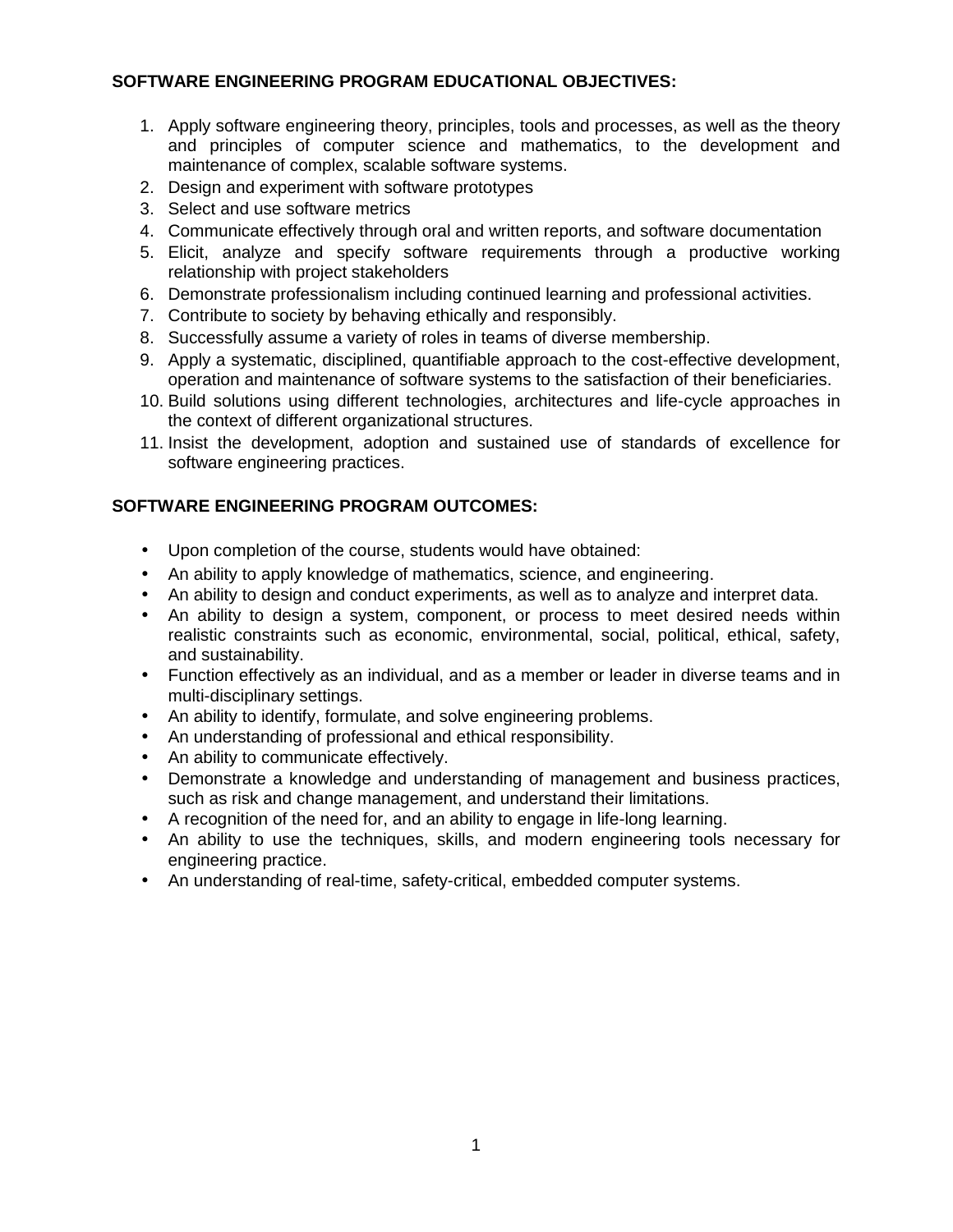# **AFFILIATED INSTITUTIONS**

# **ANNA UNIVERSITY, CHENNAI**

# **REGULATIONS - 2013**

# **M.E. SOFTWARE ENGINEERING**

# **I TO IV SEMESTERS CURRICULA AND SYLLABI (FULL TIME)**

| SL.<br>NO.     | <b>COURSE</b><br><b>CODE</b> | <b>COURSE TITLE</b>                        |    |   | Р        | C  |
|----------------|------------------------------|--------------------------------------------|----|---|----------|----|
| <b>THEORY</b>  |                              |                                            |    |   |          |    |
|                | MA7155                       | <b>Applied Probability and Statistics</b>  | 3  |   | 0        | 4  |
| 2.             | SE7101                       | Software Risk Management and Maintenance   | 3  | 0 | 0        | 3  |
| 3.             | SE7102                       | Advances in Software Engineering           | 3  | 0 | $\Omega$ | 3  |
| 4.             | SE7103                       | Formal Models of Software Systems          | 3  | 0 | 0        | 3  |
| 5.             | CP7102                       | Advanced Data Structure and Algorithms     | 3  | 0 | $\Omega$ | 3  |
| 6.             |                              | Elective I                                 | 3  | 0 | 0        | 3  |
|                | <b>PRACTICAL</b>             |                                            |    |   |          |    |
| 7 <sub>1</sub> | <b>SE7111</b>                | Software Requirements and Design           | 0  | 0 | 4        | 2  |
|                |                              | Laboratory                                 |    |   |          |    |
| 8.             | <b>SE7112</b>                | <b>Advanced Data Structures Laboratory</b> | 0  | 0 | 4        | 2  |
|                |                              | TOTAL                                      | 18 |   | 8        | 23 |

# **SEMESTER I**

#### **SEMESTER II**

| SL.<br><b>NO</b> | <b>COURSE</b><br><b>CODE</b> | <b>COURSE TITLE</b>                      |    |   | Р        | C  |
|------------------|------------------------------|------------------------------------------|----|---|----------|----|
| <b>THEORY</b>    |                              |                                          |    |   |          |    |
| 1.               | <b>SE7201</b>                | Software Project Planning and Management | 3  | 0 | 0        | 3  |
| 2.               | SE7202                       | <b>Software Testing</b>                  | 3  | 0 | 0        | 3  |
| 3.               | <b>SE7203</b>                | Software Metrics and Quality Assurance   | 3  | 0 | $\Omega$ | 3  |
| 4.               | IF7203                       | Data Warehousing and Data Mining         | 3  | 0 | 0        | 3  |
| 5.               | SE7204                       | <b>Big Data Analytics</b>                | 3  | 0 | 0        | 3  |
| 6.               |                              | Elective II                              | 3  | 0 | $\Omega$ | 3  |
|                  | <b>PRACTICAL</b>             |                                          |    |   |          |    |
|                  | SE7211                       | <b>Software Testing Laboratory</b>       | 0  | 0 | 4        | 2  |
| 8.               | SE7212                       | Socially Relevant Mini Project           | 0  | 0 | 4        | 2  |
|                  |                              | TOTAL                                    | 18 | 0 | 8        | 22 |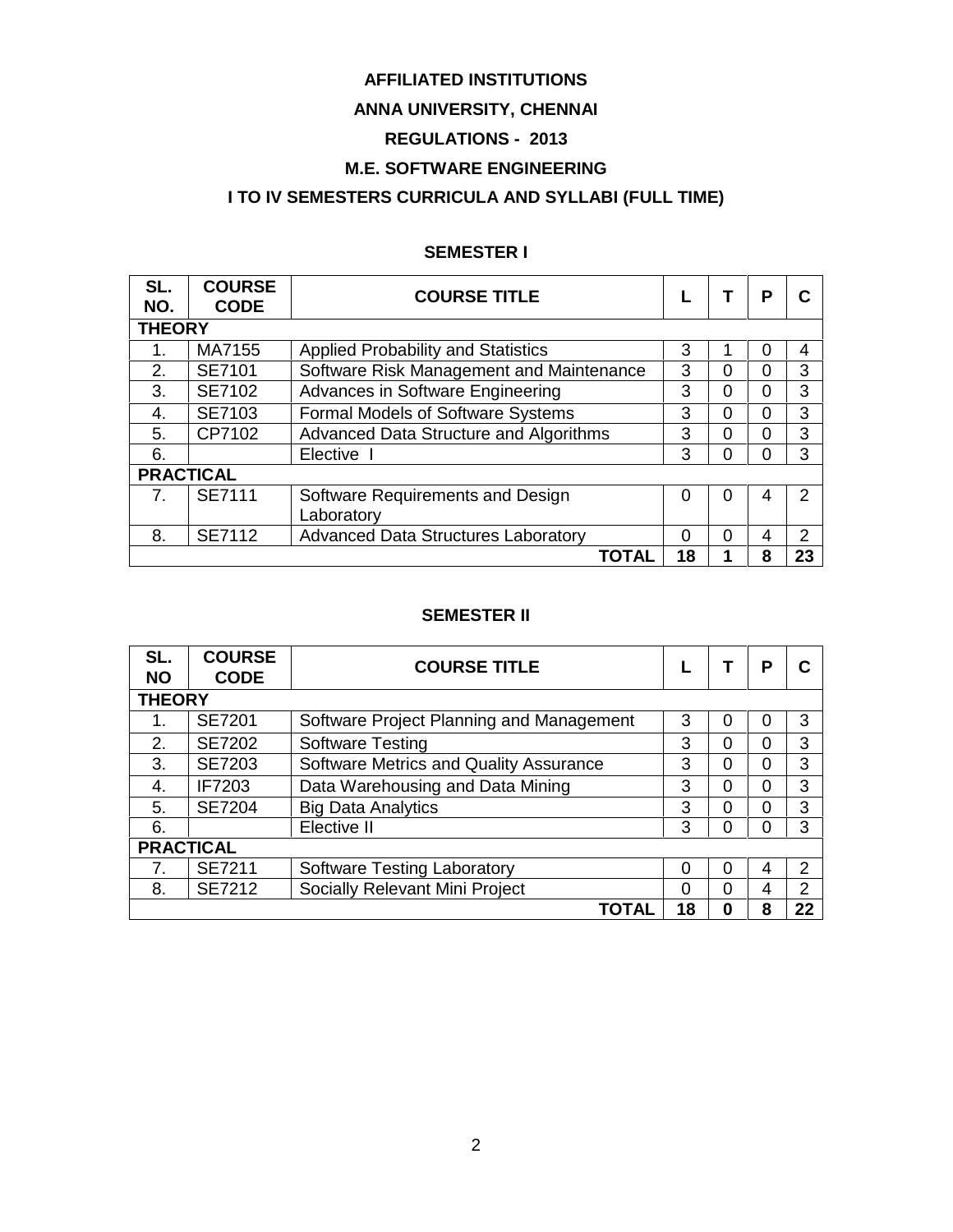# **SEMESTER III**

| SL.<br><b>NO</b> | <b>COURSE</b><br><b>CODE</b> | <b>COURSE TITLE</b>             |    |   | Р  | С  |  |  |  |  |
|------------------|------------------------------|---------------------------------|----|---|----|----|--|--|--|--|
| <b>THEORY</b>    |                              |                                 |    |   |    |    |  |  |  |  |
| 1.               | SE7301                       | <b>Software Design Patterns</b> | 3  |   | 0  | 3  |  |  |  |  |
| 2.               |                              | Elective III                    | 3  | 0 | 0  | 3  |  |  |  |  |
| 3.               |                              | Elective IV                     | 3  | 0 | 0  | 3  |  |  |  |  |
| 4.               |                              | Elective V                      | 3  |   | 0  | 3  |  |  |  |  |
| <b>PRACTICAL</b> |                              |                                 |    |   |    |    |  |  |  |  |
| 4.               | SE7311                       | Project Work (Phase I)          | 0  |   | 12 | 6  |  |  |  |  |
|                  |                              | <b>TOTAL</b>                    | 12 | 0 | 12 | 18 |  |  |  |  |

#### **SEMESTER IV**

| SL.<br><b>NO</b> | <b>COURSE</b><br><b>CODE</b> | <b>COURSE TITLE</b>     | - |   | D  | ◠<br>v |  |  |  |
|------------------|------------------------------|-------------------------|---|---|----|--------|--|--|--|
| <b>PRACTICAL</b> |                              |                         |   |   |    |        |  |  |  |
| . .              | SE7411                       | Project Work (Phase II) |   |   | 24 | 12     |  |  |  |
|                  |                              | <b>TOTAL</b>            |   | n | 24 | 12     |  |  |  |

# **TOTAL NO OF CREDITS:75**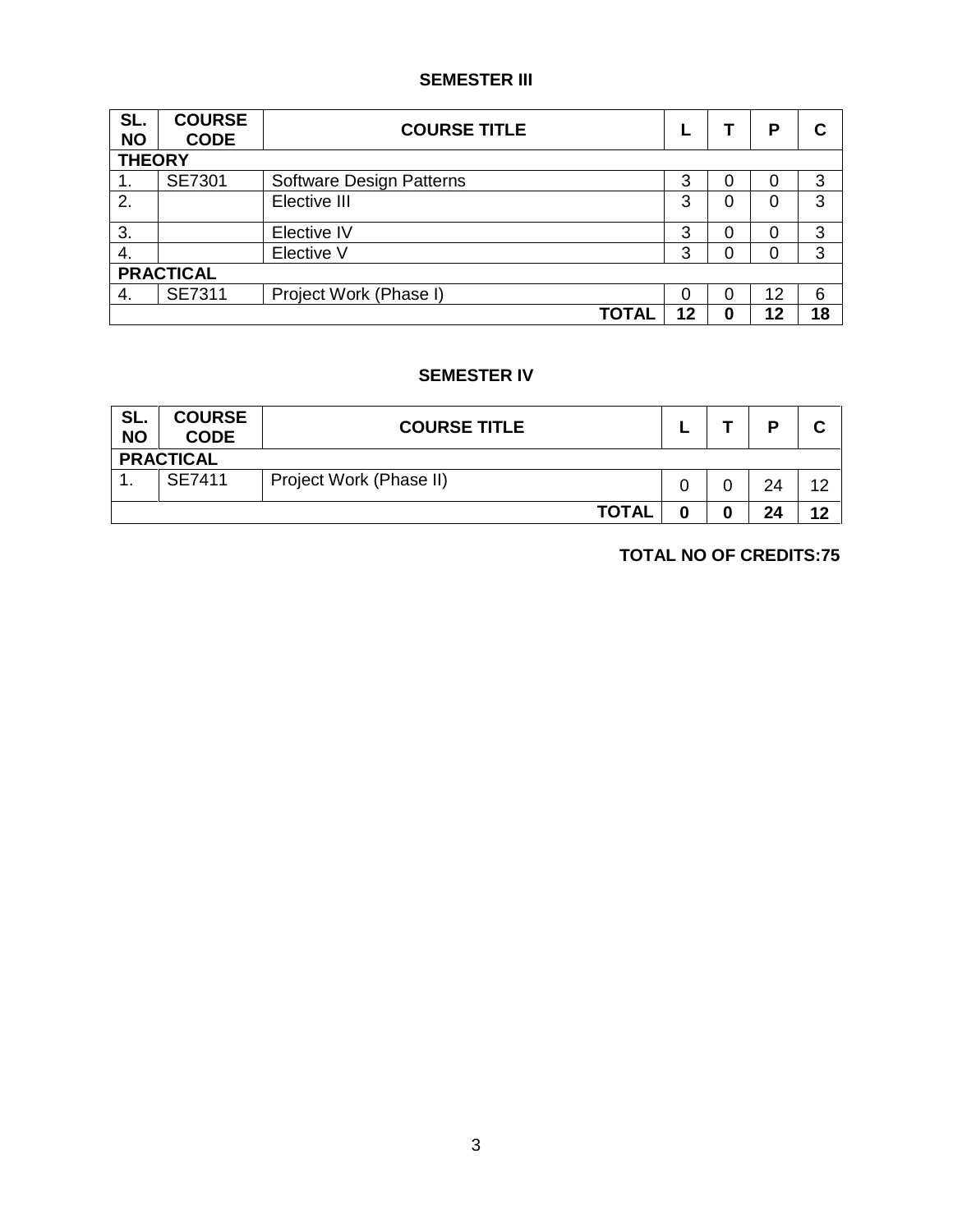# **LIST OF ELECTIVES**

# **ELECTIVE I**

| SL.<br><b>NO</b> | <b>COURSE</b><br><b>CODE</b> | <b>COURSE TITLE</b>                       |   | D | C |
|------------------|------------------------------|-------------------------------------------|---|---|---|
|                  | <b>IF7013</b>                | <b>Energy Aware Computing</b>             | ≏ |   | っ |
| っ                | <b>IF7202</b>                | <b>Cloud Computing</b>                    | ◠ |   |   |
| 3.               | <b>NE7002</b>                | Mobile and Pervasive Computing            |   |   |   |
|                  | <b>SE7001</b>                | <b>Distributed System</b>                 |   |   |   |
|                  | CP7028                       | <b>Enterprise Application Integration</b> | ◠ |   | ◠ |

# **ELECTIVE II**

| SL.<br><b>NO</b> | <b>COURSE</b><br><b>CODE</b> | <b>COURSE TITLE</b>                        |  | D | C |
|------------------|------------------------------|--------------------------------------------|--|---|---|
| 6                | SE7010                       | Software Architecture                      |  |   |   |
|                  | <b>MU7011</b>                | <b>Video Compression</b>                   |  |   |   |
| 8.               | SE7002                       | <b>Pattern Classification and Analysis</b> |  |   | 3 |
| 9.               | CP7012                       | <b>Computer Vision</b>                     |  |   |   |
| 10.1             | <b>MU7008</b>                | User Interface Design                      |  |   | 3 |

# **ELECTIVE III**

| SL.<br>NO | <b>COURSE</b><br><b>CODE</b> | <b>COURSE TITLE</b>                     |  | D | С |
|-----------|------------------------------|-----------------------------------------|--|---|---|
| 11.       | <b>IF7301</b>                | <b>Soft Computing</b>                   |  |   |   |
| 12.       | SE7003                       | <b>Machine Learning</b>                 |  |   | ົ |
| 13.       | CP7024                       | <b>Information Retrieval Techniques</b> |  |   | ົ |
| 14.       | <b>SE7004</b>                | Software Agents                         |  |   | ⌒ |

# **ELECTIVE IV**

| SL.<br><b>NO</b> | <b>COURSE</b><br><b>CODE</b> | <b>COURSE TITLE</b>                   |        | D | C |
|------------------|------------------------------|---------------------------------------|--------|---|---|
| 15.              | MP7001                       | <b>XML and Web Services</b>           | 3      |   | ◠ |
| 16.              | <b>SE7005</b>                | Web Engineering and Management        | າ<br>J |   | ົ |
| 17               | <b>NE7011</b>                | <b>Mobile Application Development</b> | 2<br>J |   | ົ |
| 18.              | NE7012                       | Social Network Analysis               | 3      |   | ົ |

# **ELECTIVE V**

| SL.<br><b>NO</b> | <b>COURSE</b><br><b>CODE</b> | <b>COURSE TITLE</b>                     |   |   | D              |   |
|------------------|------------------------------|-----------------------------------------|---|---|----------------|---|
| 19.              | <b>SE7006</b>                | Software Reliability                    | 3 | 0 | 0              | 3 |
| 20.              | <b>SE7007</b>                | Software Documentation                  | 3 | 0 | 0              | 3 |
| 21.              | <b>SE7008</b>                | Software Refactoring                    | 3 | 0 | $\overline{0}$ | 3 |
| 22.              | CP7015                       | Model Checking and Program Verification | 3 | 0 | 0              | 3 |
| 23.              | CP7006                       | Parallel Programming Paradigms          | 3 | 0 | $\overline{0}$ | 3 |
| 24.              | <b>SE7009</b>                | <b>Software Process Models</b>          | 3 |   |                | 3 |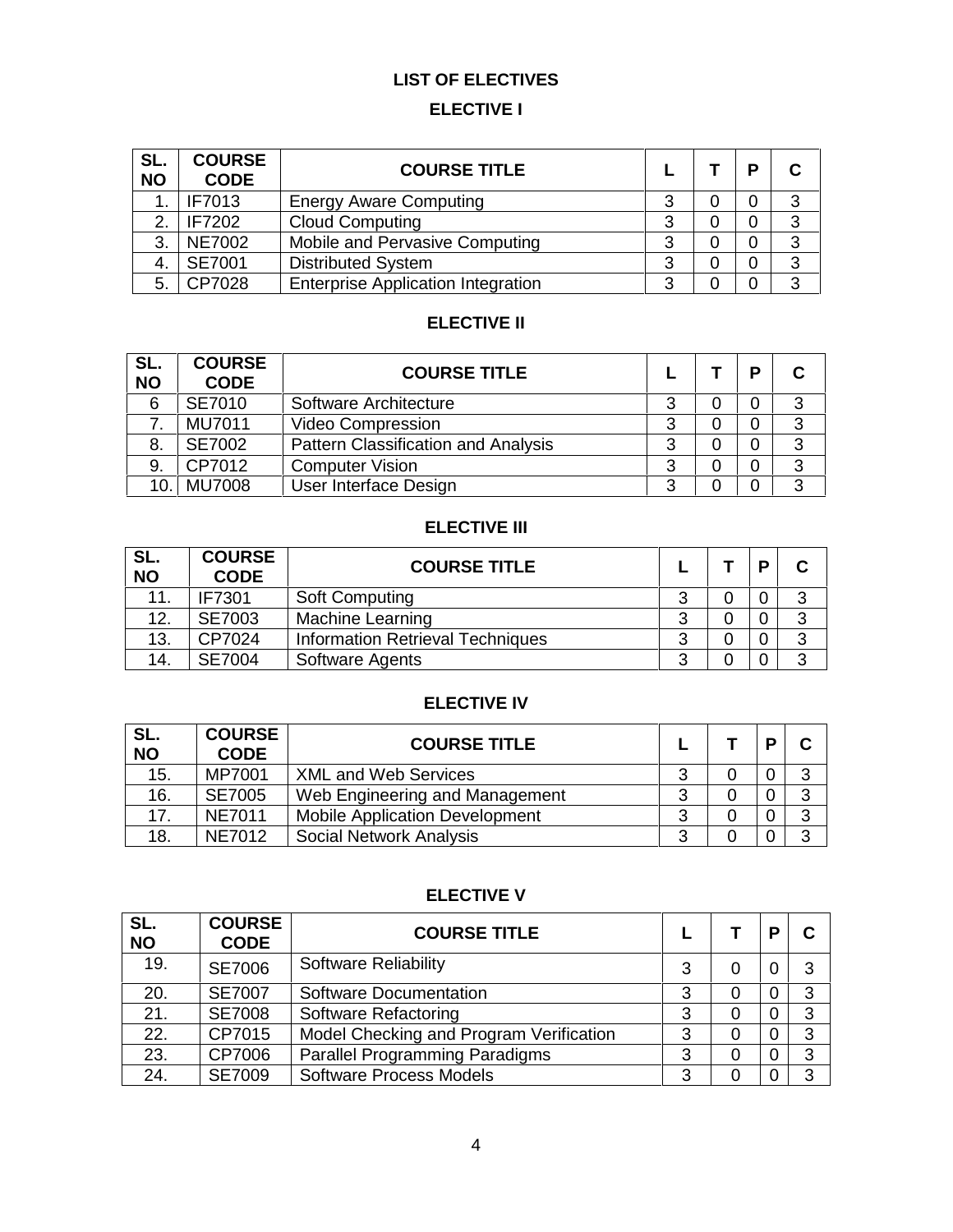#### **MA7155 APPLIED PROBABILITY AND STATISTICS L T P C**

### **OBJECTIVES:**

- To introduce the basic concepts of one dimensional and two dimensional Random Variables.
- To provide information about Estimation theory, Correlation, Regression and Testing of hypothesis.
- To enable the students to use the concepts of multivariate normal distribution and principle components analysis.

#### **UNIT I ONE DIMENSIONAL RANDOM VARIABLES 9**

Random variables - Probability function – Moments – Moment generating functions and their properties – Binomial, Poisson, Geometric, Uniform, Exponential, Gamma and Normal distributions – Functions of a Random Variable.

### **UNIT II TWO DIMENSIONAL RANDOM VARIABLES 9**

Joint distributions – Marginal and Conditional distributions – Functions of two dimensional random variables – Regression Curve – Correlation.

#### **UNIT III ESTIMATION THEORY 9**

Unbiased Estimators – Method of Moments – Maximum Likelihood Estimation - Curve fitting by Principle of least squares – Regression Lines.

### **UNIT IV TESTING OF HYPOTHESES 9**

Sampling distributions - Type I and Type II errors - Testsbased on Normal, t, Chi-Square and F distributions for testing of mean, variance and proportions – Tests for Independence of attributes and Goodness of fit.

### **UNIT V MULTIVARIATE ANALYSIS 9**

Random Vectors and Matrices - Mean vectors and Covariance matrices - Multivariate Normal density and its properties - Principal components Population principal components - Principal components from standardized variables.

#### **OUTCOMES:**

• The student will able to acquire the basic concepts of Probability and Statistical techniques for solving mathematical problems which will be useful in solving Engineering problems

#### **REFERENCES:**

- 1. Jay L. Devore, "Probability and Statistics for Engineering and the Sciences", Thomson and Duxbury, 2002.
- 2. Richard Johnson. "Miller & Freund's Probability and Statistics for Engineer", Prentice Hall, Seventh Edition, 2007.
- 3. Richard A. Johnson and Dean W. Wichern, "Applied Multivariate Statistical Analysis", Pearson Education, Asia, Fifth Edition, 2002.
- 4. Gupta S.C. and Kapoor V.K."Fundamentals of Mathematical Statistics", Sultan and Sons, 2001.
- 5. Dallas E Johnson, "Applied Multivariate Methods for Data Analysis", Thomson and Duxbury press, 1998.

**TOTAL 45+15:60 PERIODS**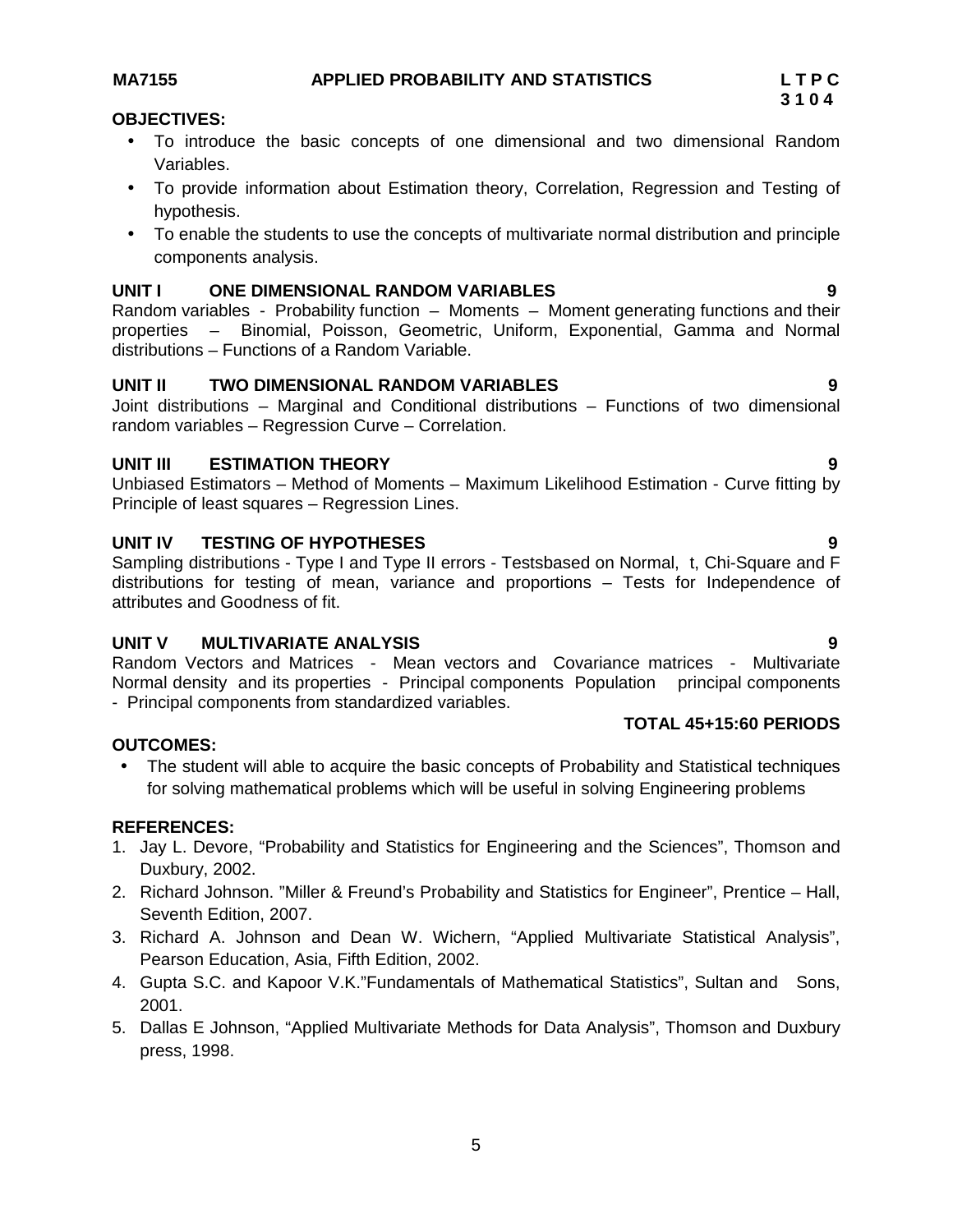#### **SE7101 SOFTWARE RISK MANAGEMENT AND MAINTENANCE LT P C**

#### **OBJECTIVES:**

- To understand the various risk levels in software development
- to gain expertise in discovering risk and usage of risk assessment tools
- to understand the risk plan , implementation and tracking risks
- to realize the software maintenance process, measurement and benchmarking
- to expertise in the SQA maintenance tools

### **UNIT I RISK CULTURE AND MANAGEMENT PROCESS 9**

Risk- Basic Terms- Risk Vocabulary – Risk- Driven Project Management- Controlling the Process, Environment and Risk- Maturity in Risk Culture – Risk Scale – Preparing for Risk – Risk Management- Paradigms- Five Models of Risk Management – Thinking about Less Risky alternatives – Risk Management at Different Levels – Risk Escalation – Risk Models- Risk Intelligence - Software Risk Management steps.

#### **UNIT II DISCOVERING RISK AND ASSESSMENT 9**

Identifying software risk- Classification of Risks – Risk Taxonomy – Risk Mapping – Statements – Risk Reviews – Risk Ownership and stakeholder management – Risk Assessment Approach – Risk Assessment tools and techniques – Risk Probability, impact, exposure, matrix and Application Problem- Self- assessment checklist.

### **UNIT III RESPONDING TO RISKS AND TRACKING 9**

Special Treatment for Catastrophic risks- Constraint Risks – Risk Mitigation Plan Case Study – Contingency Plans- Implementing Risk Response- Tracking Risk Response and Hazards – Trigger Levels- Tracking Project Risks and Operational Risks- Learning by Tracking and Risk Tracker Tool.

### **UNIT IV MAINTENANCE PROCESS 9**

Software Maintenance- Customer's Viewpoint- Economics of Maintenance- Issues in Maintenance- Software Maintenance Standard, Process, Activities and Categories – Maintenance Measurement – Service Measurement and Benchmarking – Problem Resolution- Reporting – Fix Distribution.

### **UNIT V ACTIVITIES FOR MAINTENANCE 9**

Role of SQA for Support and Maintenance – SQA tools for Maintenance- Configuration Management and Maintenance – Maintenance of Mission Critical Systems – Global Maintenance Teams – Foundation of S3m Process Model- Exemplary Practices.

#### **TOTAL: 45PERIODS**

#### **OUTCOMES:**

- To students will be able to learn about various risk levels in software development
- Students are trained to discover risk and how to use risk assessment tools
- Students will be able to prepare risk plan, implement and track risks
- They learn about measurement, benchmarking and SQA maintenance tools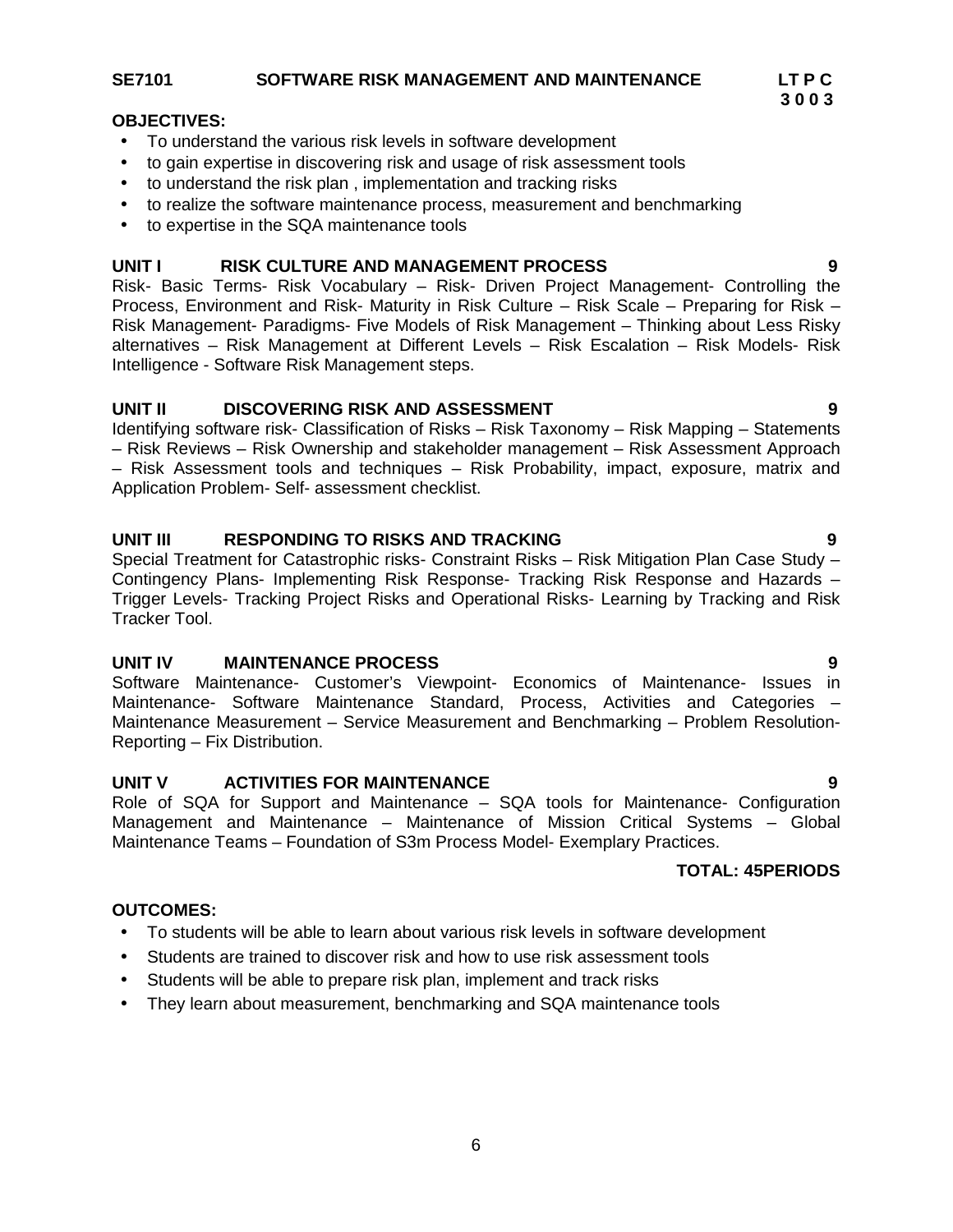#### **REFERENCES:**

- 1. C. RavindranathPandian, "Applied Software Risk Management: A guide for Software Project Managers", Auerbach Publications, 2007.
- 2. John Mcmanus, "Risk Management in Software Development Projects", Elsevier Butterworth- Heinemann, First Edition, 2004.
- 3. Alian April and Alain Abran, "Software Maintenance Management: Evaluation and Continuous Improvement", John Wiley & Sons Inc, 2008.
- 4. Gopalaswamy Ramesh and Ramesh Bhattiprolu, "Software Maintenance: Effective Practices for Geographically Distributed Environments", Second Reprint, Tata McGraw- Hill, 2009.

# **SE7102 ADVANCES IN SOFTWARE ENGINEERING L T P C**

#### **OBJECTIVES:**

- To have a clear understanding of Software Engineering concepts.
- To gain knowledge of the Analysis and System Design concepts.
- To learn how to manage change during development.
- To learn the SOA and AOP concepts.

#### **UNIT I INTRODUCTION 9**

System Concepts – Software Engineering Concepts - Software Life Cycle– Development Activities – Managing Software Development – Unified Modelling Language – Project Organization – Communication.

# **UNIT II ANALYSIS 9**

Requirements Elicitation – Use Cases – Unified Modelling Language, Tools – Analysis Object Model (Domain Model) – Analysis Dynamic Models – Non-functional requirements – Analysis Patterns.

### **UNIT III SYSTEM DESIGN 9**

Overview of System Design – Decomposing the system -System Design Concepts – System Design Activities – Addressing Design Goals – Managing System Design.

# **UNIT IV IMPLEMENTATION AND MANAGING CHANGE 9**

Programming languages and coding- Human computer interaction-Reusing Pattern Solutions – Specifying Interfaces – Mapping Models to Code – Testing Rationale Management – Configuration Management – Project Management -real time interface design( eg: mobile design)

#### **UNIT V ASPECT ORIENTED SOFTWARE DEVELOPMENT 9**

AO Design Principles -Separations of Concerns, Subject Oriented Decomposition, Traits, Aspect Oriented Decomposition, Theme Approach, Designing Base and Crosscutting Themes, Aspect-Oriented Programming using Aspect-J.

### **TOTAL: 45PERIODS**

#### **OUTCOMES:**

- A clear understanding of Software Engineering concepts.
- Knowledge gained of Analysis and System Design concepts.
- Ability to manage change during development.
- Basic idea of the SOA and AOP concepts.

**3 0 0 3**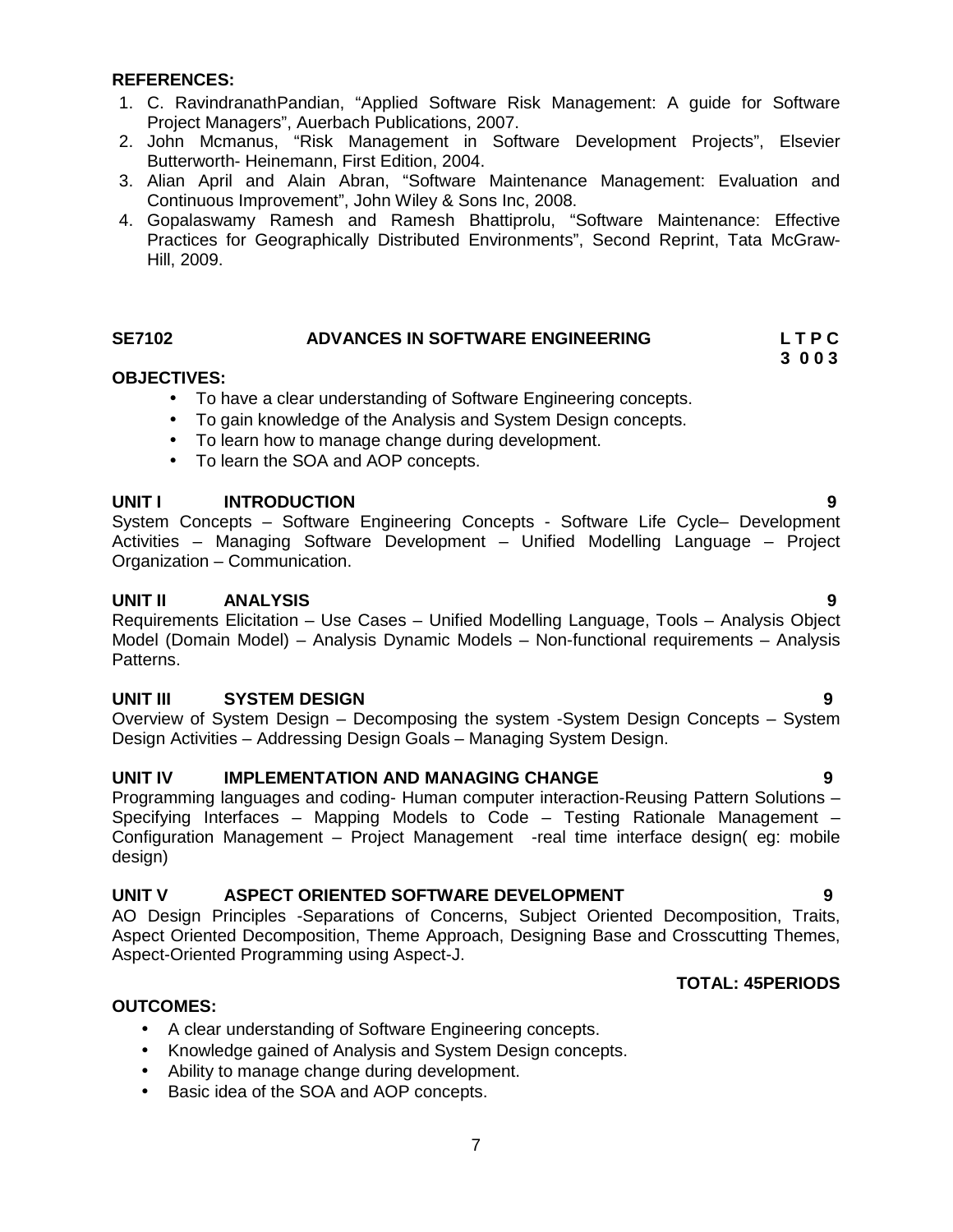#### **REFERENCES:**

- 1. Bernd Bruegge, Alan H Dutoit, Object-Oriented Software Engineering, 2nd ed, Pearson Education, 2004.
- 2. Craig Larman, Applying UML and Patterns, 3rd ed, Pearson Education, 2005.
- 3. Stephen Schach, Software Engineering 7th ed, McGraw-Hill, 2007.
- 4. AspectJ in Action, RamnivasLaddad, Manning Publications, 2003
- 5. Aspect-Oriented Software Development, Robert E. Filman, TzillaElrad, Siobhan Clarke, and Mehmet Aksit, October 2006.
- 6. Aspect-Oriented Software Development with Use Cases, (The Addison-Wesley Object Technology Series), Ivar Jacobson and Pan-Wei Ng, December 2004
- 7. Aspect-Oriented Analysis and Design: The Theme Approach, (The Addison-Wesley Object Technology Series), Siobhàn Clarke and Elisa Baniassad, March 2005.
- 8. Mastering AspectJ: Aspect-Oriented Programming in Java, Joseph D. Gradecki and Nicholas Lesiecki, March 2003.

### **SE7103 FORMAL MODELS OF SOFTWARE SYSTEMS LT P C**

### **UNIT I FOUNDATIONS OF Z 9**

Understanding formal methods – motivation for formal methods – informal requirements to formal specifications – validating formal specifications – Overview of  $Z$  specification – basic elements of  $Z$  – sets and types – declarations – variables – expressions – operators – predicates and equations.

#### **UNIT II STRUCTURES IN Z 9**

Tuples and records – relations, tables, databases – pairs and binary relations – functions – sequences – propositional logic in  $Z$  – predicate logic in  $Z$  –  $Z$  and boolean types – set comprehension – lambda calculus in  $Z$  – simple formal specifications – modeling systems and change.

### **UNIT III Z SCHEMAS AND SCHEMA CALCULUS 9**

Z schemas – schema calculus – schema conjunction and disjunction – other schema calculus operators – schema types and bindings – generic definitions – free types – formal reasoning – checking specifications – precondition calculation – machine-checked proofs.

#### **UNIT IV Z CASE STUDIES 9**

Case Study: Text processing system – Case Study: Eight Queens – Case Study: Graphical User Interface – Case Study: Safety critical protection system – Case Study: Concurrency and real time systems.

### **UNIT V Z REFINEMENT 9**

Refinement of Z specification – generalizing refinements – refinement strategies – program derivation and verification – refinement calculus – data structures – state schemas – functions and relations – operation schemas – schema expressions – refinement case study.

### **TOTAL: 45PERIODS**

### **REFERENCES:**

- 1. Jonathan Jacky, "The way of Z: Practical programming with formal methods", Cambridge University Press, 1996.
- 2. Antony Diller, "Z: An introduction to formal methods", Second Edition, Wiley, 1994.
- 3. Jim Woodcock and Jim Davies, "Using Z Specification, Refinement, and Proof", Prentice Hall, 1996.
- 4. J. M. Spivey, "The Z notation: A reference manual", Second Edition, Prentice Hall, 1992.

**3 0 0 3**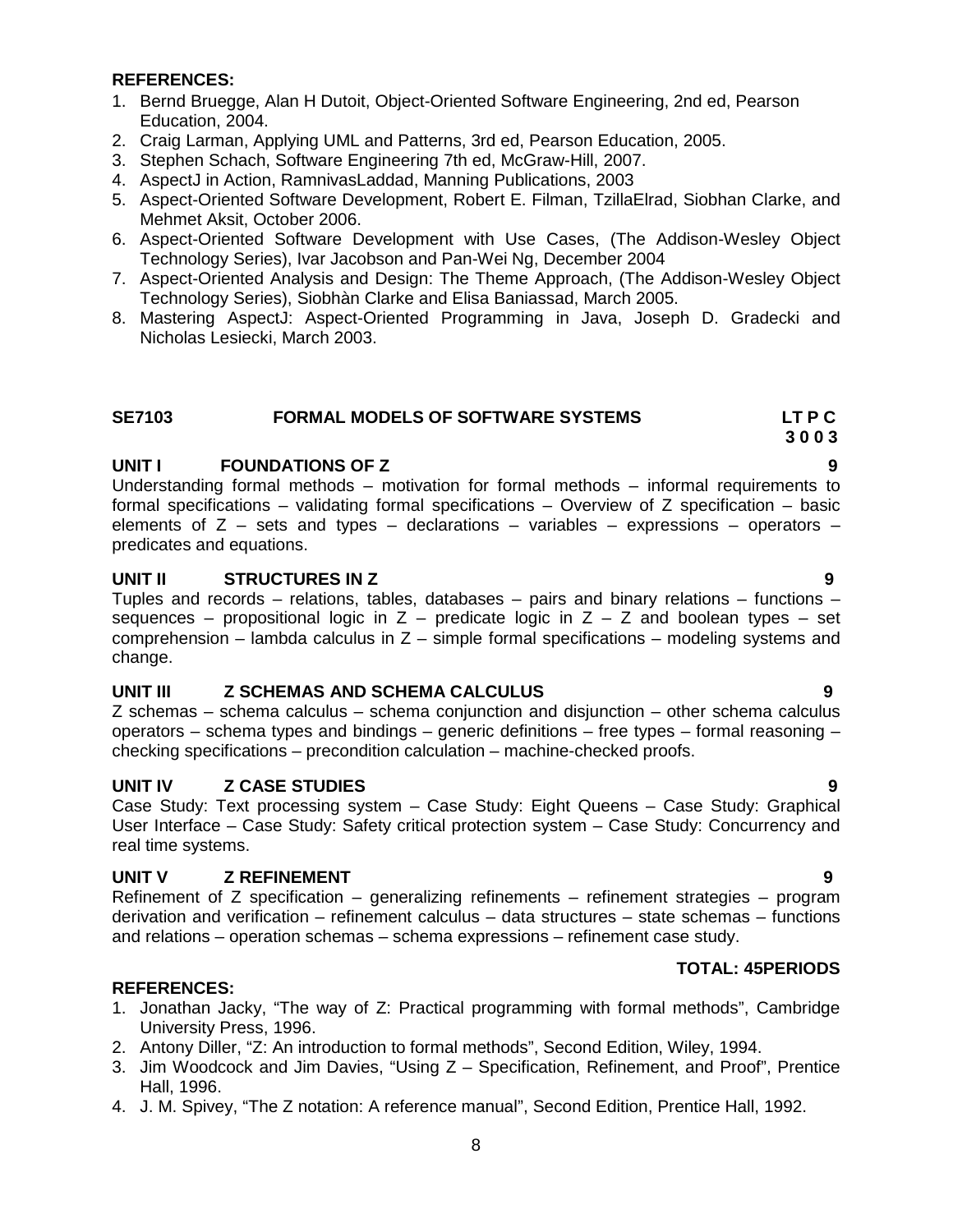- 5. M. Ben-Ari, "Mathematical logic for computer science", Second Edition, Springer, 2003.
- 6. M. Huth and M. Ryan, "Logic in Computer Science Modeling and Reasoning about systems", Second Edition, Cambridge University Press, 2004.

#### **CP7102 ADVANCED DATA STRUCTURES AND ALGORITHMS LT P C 3 0 0 3**

# **OBJECTIVES:**

- To understand the principles of iterative and recursive algorithms.
- To learn the graph search algorithms.
- To study network flow and linear programming problems.
- To learn the hill climbing and dynamic programming design techniques.
- To develop recursive backtracking algorithms.
- To get an awareness of NP completeness and randomized algorithms.
- To learn the principles of shared and concurrent objects.
- To learn concurrent data structures.

# **UNIT I ITERATIVE AND RECURSIVE ALGORITHMS 9**

Iterative Algorithms:Measures of Progress and Loop Invariants-Paradigm Shift: Sequence of Actions versus Sequence of Assertions- Steps to Develop an Iterative Algorithm-Different Types of Iterative Algorithms--Typical Errors-Recursion-Forward versus Backward- Towers of Hanoi- Checklist for Recursive Algorithms-The Stack Frame-Proving Correctness with Strong Induction- Examples of Recursive Algorithms-Sorting and Selecting Algorithms-Operations on Integers- Ackermann's Function- Recursion on Trees-Tree Traversals- Examples- Generalizing the Problem - Heap Sort and Priority Queues-Representing Expressions.

# **UNIT II OPTIMISATION ALGORITHMS 9**

Optimization Problems-Graph Search Algorithms-Generic Search-Breadth-First Search- Dijkstra's Shortest-Weighted-Path -Depth-First Search-Recursive Depth-First Search-Linear Ordering of a Partial Order- Network Flows and Linear Programming-Hill Climbing-Primal Dual Hill Climbing- Steepest Ascent Hill Climbing-Linear Programming-Recursive Backtracking- Developing Recursive Backtracking Algorithm- Pruning Branches-Satisfiability

### **UNIT III DYNAMIC PROGRAMMING ALGORITHMS 9**

Developing a Dynamic Programming Algorithm-Subtle Points- Question for the Little Bird- Subinstances and Subsolutions-Set of Subinstances-Decreasing Time and Space-Number of Solutions-Code. Reductions and NP-Completeness**-**Satisfiability-Proving NP-Completeness- 3- Coloring- Bipartite Matching. Randomized Algorithms**-**Randomness to Hide Worst Cases- Optimization Problems with a Random Structure.

### **UNIT IV SHARED OBJECTS AND CONCURRENT OBJECTS 9**

Shared Objects and Synchronization -Properties of Mutual Exclusion-The Moral- The Producer– Consumer Problem -The Readers–Writers Problem-Realities of Parallelization-Parallel Programming- Principles- Mutual Exclusion-Time- Critical Sections--Thread Solutions-The Filter Lock-Fairness-Lamport's Bakery Algorithm-Bounded Timestamps-Lower Bounds on the Number of Locations-Concurrent Objects- Concurrency and Correctness-Sequential Objects- Quiescent Consistency- Sequential Consistency-Linearizability- Formal Definitions- Progress Conditions- The Java Memory Model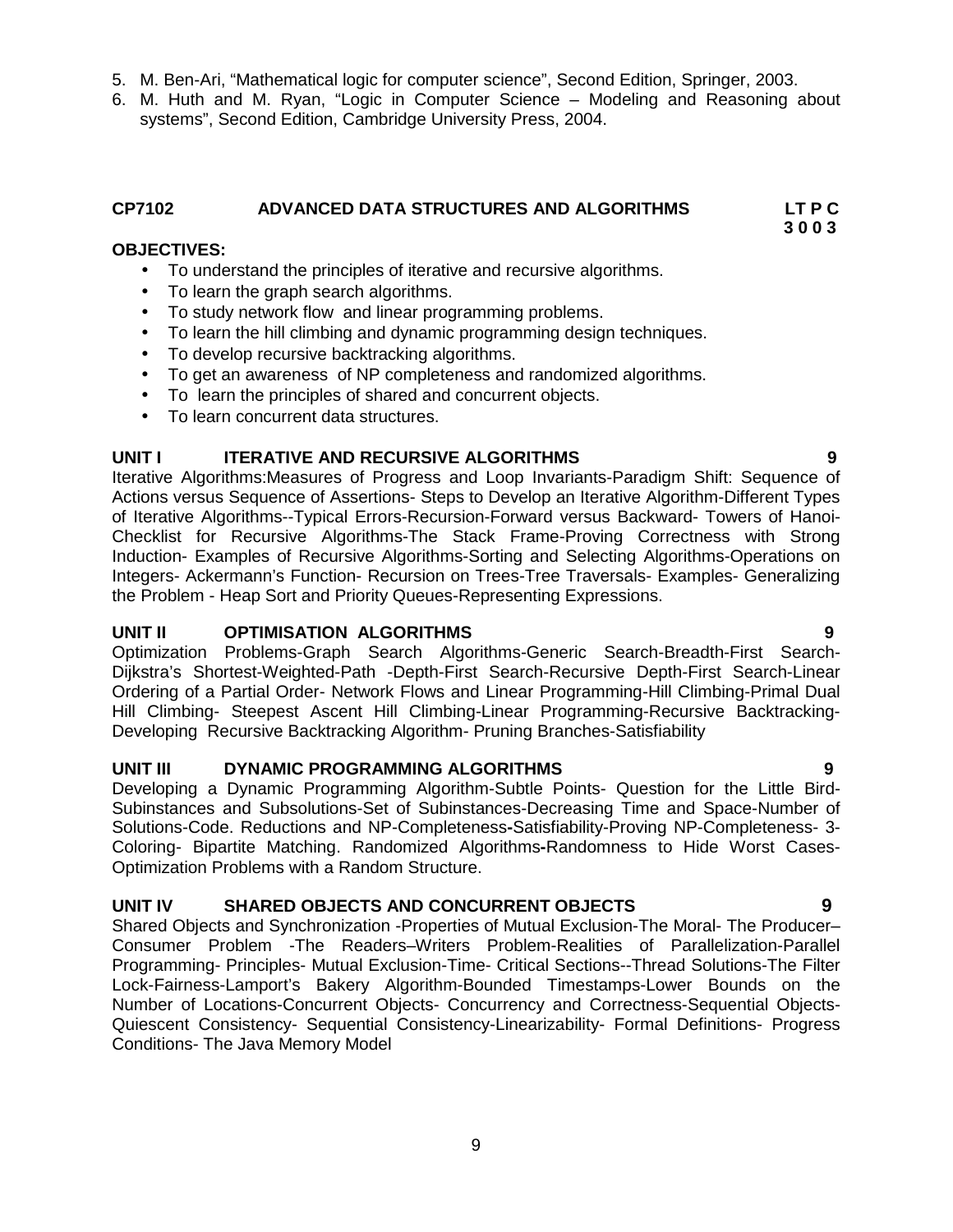# **UNIT V CONCURRENT DATA STRUCTURES 9**

Practice-Linked Lists-The Role of Locking-List-Based Sets-Concurrent Reasoning- Coarse-

Grained Synchronization-Fine-Grained Synchronization-Optimistic Synchronization- Lazy Synchronization-Non-Blocking Synchronization-Concurrent Queues and the ABA Problem- Queues-A Bounded Partial Queue-An Unbounded Total Queue-An Unbounded Lock-Free Queue-Memory Reclamation and the ABA Problem- Dual Data Structures- Concurrent Stacks and Elimination- An Unbounded Lock-Free Stack- Elimination-The Elimination Backoff Stack.

# **TOTAL: 45PERIODS**

# **OUTCOMES:**

Upon completion of the course, the students will be able to

- Design and apply iterative and recursive algorithms.
- Design and implement optimisation algorithms in specific applications.
- Design appropriate shared objects and concurrent objects for applications.
- Implement and apply concurrent linked lists, stacks, and queues.

# **REFERENCES:**

- 1. Jeff Edmonds, "How to Think about Algorithms", Cambridge University Press, 2008.
- 2. M. Herlihy and N. Shavit, "The Art of Multiprocessor Programming", Morgan Kaufmann, 2008.
- 3. Steven S. Skiena, "The Algorithm Design Manual", Springer, 2008.
- 4. Peter Brass, "Advanced Data Structures", Cambridge University Press, 2008.
- 5. S. Dasgupta, C. H. Papadimitriou, and U. V. Vazirani, "Algorithms" , McGrawHill, 2008.
- 6. J. Kleinberg and E. Tardos, "Algorithm Design", Pearson Education, 2006.
- 7. T. H. Cormen, C. E. Leiserson, R. L. Rivest and C. Stein, "Introduction to Algorithms", PHI Learning Private Limited, 2012.
- 8. Rajeev Motwani and Prabhakar Raghavan, "Randomized Algorithms", Cambridge University Press, 1995.
- 9. A. V. Aho, J. E. Hopcroft, and J. D. Ullman, "The Design and Analysis of Computer Algorithms**",** Addison-Wesley, 1975.
- 10. A. V. Aho, J. E. Hopcroft, and J. D. Ullman,"Data Structures and Algorithms", Pearson,2006.

#### **SE7111 SOFTWARE REQUIREMENTS AND DESIGN LABORATORY L T P C 0 0 4 2**

- 1. The students should develop all the necessary requirements based on IEEE standards or any other standardized standards and should prepare requirement document and design document after completion.
- 2. Use any open source software for requirements elicitation, requirements analysis and requirements validation.
- 3. Use any open source software for performing software design based on the requirements obtained in 2 for each system.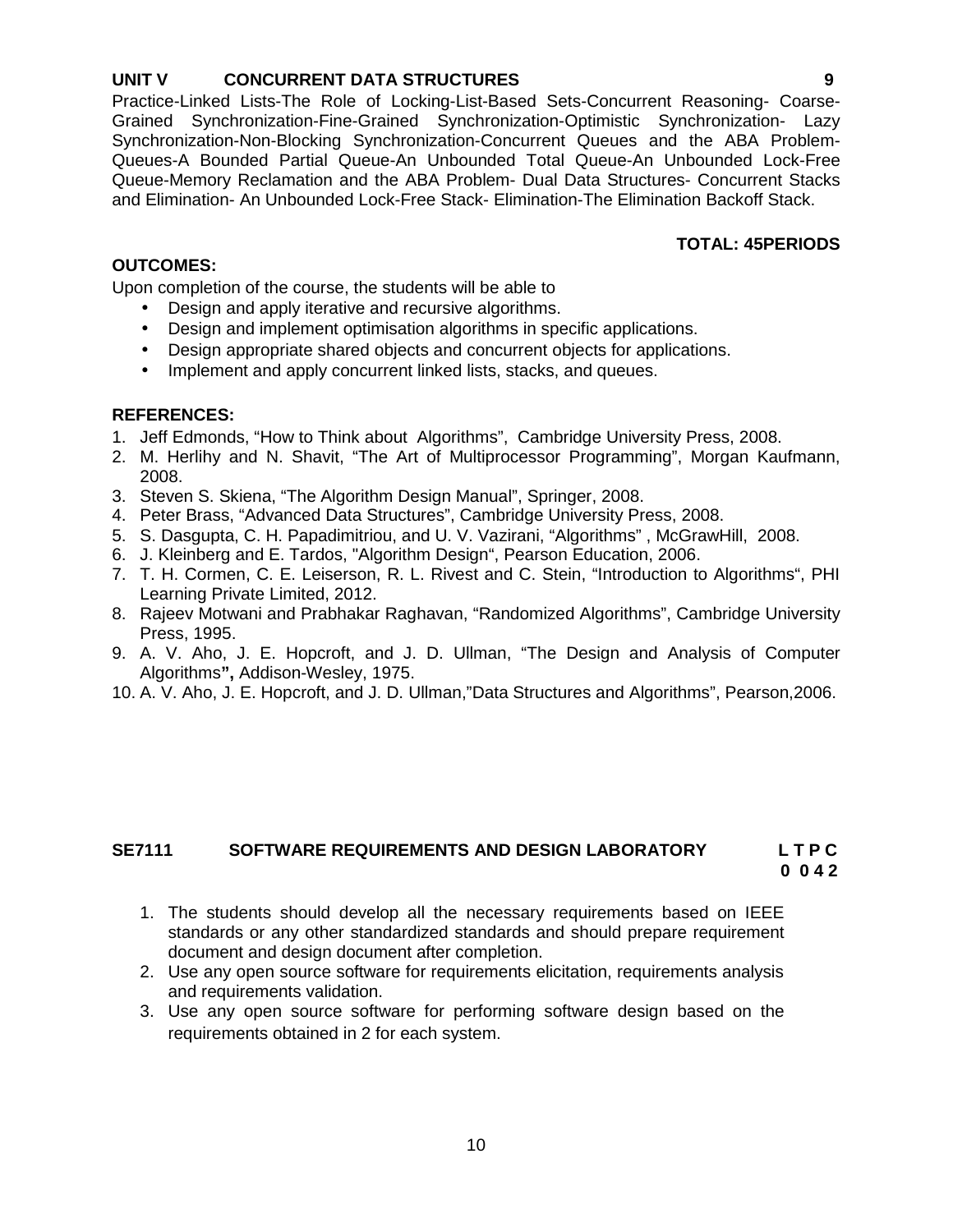#### **1. ONLINE SHOPPING MALL PROJECT DESCRIPTION:**

The Online Shopping Mall (OSM) application enables vendors to set up online shops, customers to browse through the shops, and a system administrator to approve and reject requests for new shops and maintain lists of shop categories. Also on the agenda is designing an online shopping site to manage the items in the shop and also help customers purchase them online without having to visit the shop physically.

The online shopping mall will showcase a complete shopping experience in a small package.

This project envisages bridging the gap between the seller, the retailer and the customer. A very high flexibility is being maintained in the design process so that this project can take the following path: -

- A multiple merchant venue with each merchant having his/her own window which the customer can visit to browse and subsequently buy the products.
- Maintaining the deliverable goods as well as services through single or multiple windows is also on the agenda.

### **Target Users:**

**Mall Administrator:** The Mall Administrator is the super user and has complete control over all the activities that can be performed. The application notifies the administrator of all shop creation requests, and the administrator can then approve or reject them. The administrator also manages the list of available product categories. The administrator can also view and delete entries in the guestbook.

**Shop Owner:** Any user can submit a shop creation request through the application. When the request is approved by the Mall Administrator, the requester is notified, and from there on is given the role of Shop Owner. The Shop Owner is responsible for setting up the shop and maintaining it. The job involves managing the sub-categories of the items in the shop. Also, the shop owner can add or remove items from his shop. The Shop Owner can view different reports that give details of the sales and orders specific to his shop. The Shop Owner can also decide to close shop and remove it from the mall.

**Mall Customer/Guests:** A Mall Customer can browse through the shops and choose products to place in a virtual shopping cart. The shopping cart details can be viewed and items can be removed from the cart. To proceed with the purchase, the customer is prompted to login. Also, the customer can modify personal profile information (such as phone number and shipping address) stored by the application. The customer can also view the status of any previous orders.

### **EMPLOYEES:**

- Purchase department under a Purchase manager to overlook purchasing activities if warehousing needs arise.
- Sales department under a Sales manager who will look after the sale of products and services.
- Accounts department under an Accounts manager to look after the accounting activities of the enterprise.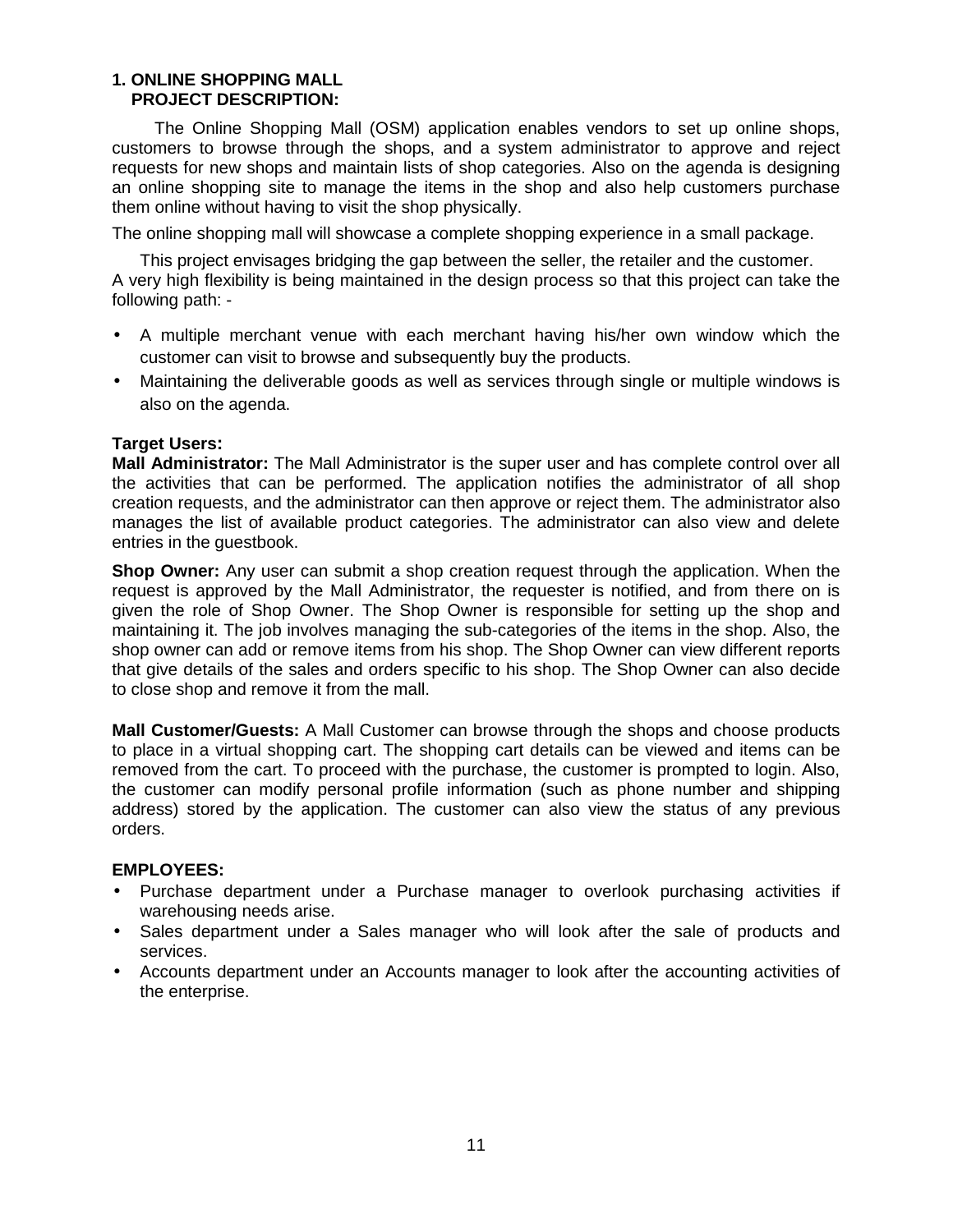#### **2. BANKING SYSTEM**

#### **PROJECT DESCRIPTION:**

A bank has several automated teller machines (ATMs), which are geographically distributed and connected via a wide area network to a central server. Each ATM machine has a card reader, a cash dispenser, a keyboard/display, and a receipt printer. By using the ATM machine, a customer can withdraw cash from either checking or savings account, query the balance of an account, or transfer funds from one account to another. A transaction is initiated when a customer inserts an ATM card into the card reader. Encoded on the magnetic strip on the back of the ATM card are the card number, the start date, and the expiration date.

Assuming the card is recognized, the system validates the ATM card to determine that the expiration date has not passed, that the user-entered PIN (personal identification number) matches the PIN maintained by the system, and that the card is not lost or stolen. The customer is allowed three attempts to enter the correct PIN; the card is confiscated if the third attempt fails. Cards that have been reported lost or stolen are also confiscated.

If the PIN is validated satisfactorily, the customer is prompted for a withdrawal, query, or transfer transaction. Before withdrawal transaction can be approved, the system determines that sufficient funds exist in the requested account, that the maximum daily limit will not be exceeded, and that there are sufficient funds available at the local cash dispenser.

If the transaction is approved, the requested amount of cash is dispensed, a receipt is printed containing information about the transaction, and the card is ejected. Before a transfer transaction can be approved, the system determines that the customer has at least two accounts and that there are sufficient funds in the account to be debited. For approved query and transfer requests, a receipt is printed and card ejected.

A customer may cancel a transaction at any time; the transaction is terminated and the card is ejected. Customer records, account records, and debit card records are all maintained at the server.

#### **3. CAMPUS MANAGEMENT SYSTEM**

#### **PROJECT DESCRIPTION:**

The Campus Management System; is fully computerized information organization, storage and retrieval system that could provide us any information about an Institute just at the click of a mouse. The most fascinating asset about a computerized College fee Manager is that it enables us to explore any institute related information at any time on demand and that too in an absolutely user friendly environment that could be accessed even by a layman very easily

#### **OBJECTIVES AND GOALS:**

- To automate the functions at a Higher Education Institute, the main missions of this software are as under
- To provide user-friendly interface to the college administrator
- To minimize the typing errors during data entry
- To search record of a particular object (course, student, faculty etc.)
- To update the record of an object
- To generate various reports for management
- To print various reports
- To reduce the typing work by keeping maximum information available on the screen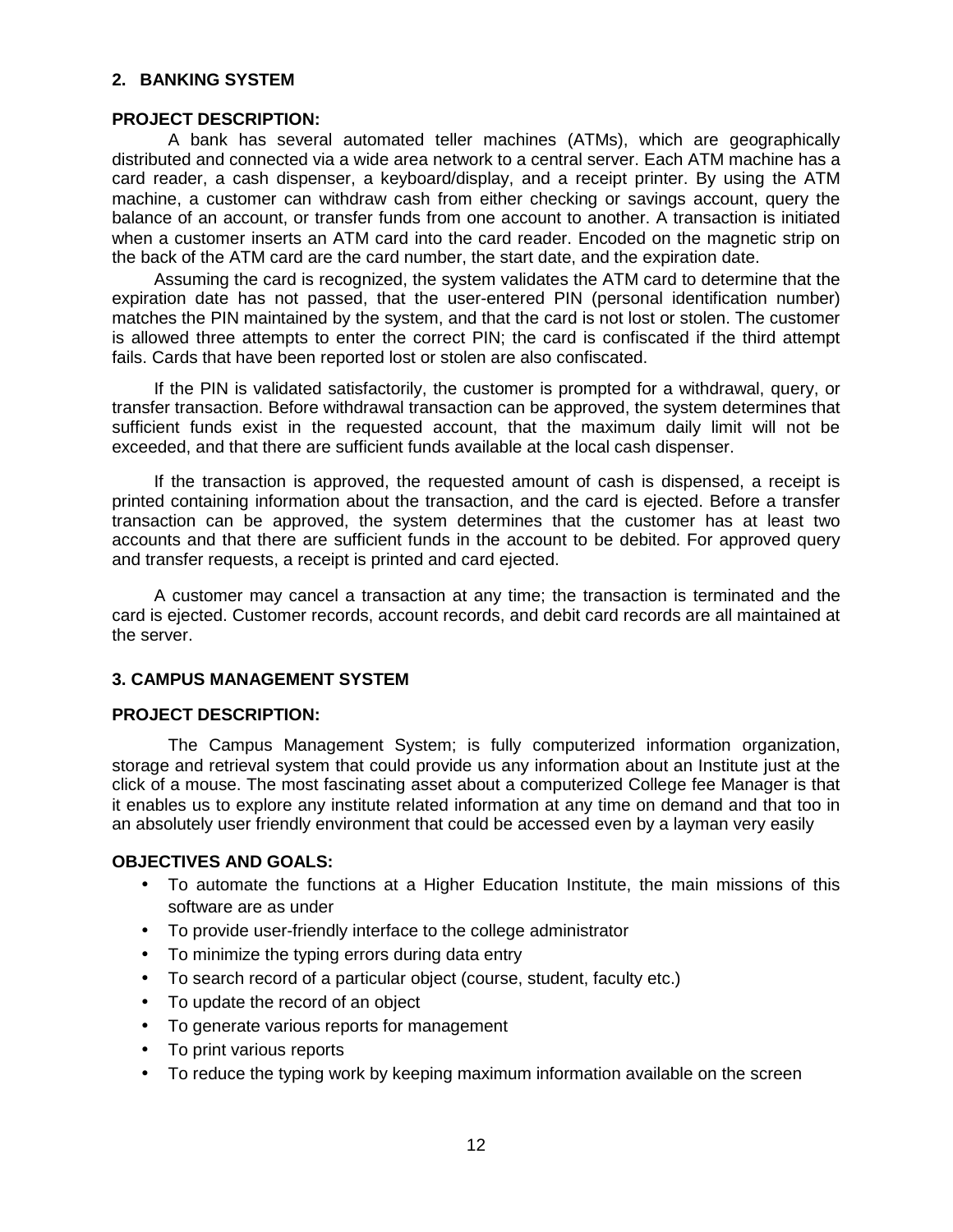- To reduce the expenditure involving stationery items such as paper, ledgers, fee receipt book etc.
- To provide consistent, updated and reliable data at any time on demand.
- To analyse, plan and forecast the inflation or recession graph of the in college in the near future based on the college's record of revenue sources and expenditure.
- To provide the most important feature of maintaining the valuable back-up of the critical data.
- To be bestowed with the latest security facilities provided by the modern computerized DBMS.

**PROJECT BUILDING BLOCKS:**<br>Enrolment Management, Portal management , Admissions/Recruiting , Faculty Information, Student Services, Student Portal, Hostel management, Parking and Security, Student Health , Student Placement ,Campus Incidents, Faculty Portal , Forum Portal , Student Billing ,Alumni Portal.

#### **4. AIR TRAFFIC CONTROL SYSTEM**

Air traffic control is a closed loop activity in which pilots state the intent by filing flight plans. Controllers then plan traffic flow based on the total number of flight plans and, when possible, given clearance to pilots to fly according to their plans. When planning conflicts arise, controllers resolve them by clearing pilots to fly alternatives to their plans to avoid the conflicts. If unpredicted atmospheric conditions (e.g., wind speed or direction) or pilot actions cause deviations from conflict-free planned routings, controllers issue clearances for tactical maneuvers that solve any resultant problem, albeit not necessarily in a way that furthers the pilot's goal of reaching the planned destination at a certain time.

#### **PROBLEM FORMULATION:**

Design an air traffic control system (ATCS) that is fault tolerant and scalable, according to the specific requirements listed in the following sections. The primary objective of the ATCS is to provide separation services for aircraft that are flying in controlled air space, or where poor visibility prevents from maintaining visual separation. Aircraft are separated from one another and from terrain hazards.

#### **SPECIFIC SOFTWARE REQUIREMENTS:**

The requirements of ATCSs include real-time aspects. The ATCS is a "dynamic" real-time system. Its loading will vary significantly over time, and has no upper bound. Loading scenarios can vary significantly, hence the average loading of the ATCS is not a highly useful metric for schedulability and other analyses. Although an upper bound could possibly be imposed artificially, this may not be a cost-effective solution, since pre-allocation of computing resources for such a worst case would lead to very poor resource utilization. A dynamic resource management policy is thus preferred.

### **5. CAFETERIA ORDERING SYSTEM**

The Cafeteria Ordering System is a new system that replaces the current manual and telephone processes for ordering and picking up lunches in the Process Impact cafeteria.

**Patron:** A Patron is a Process Impact employee at the corporate campus in TidalPark, Chennai, who wishes to order meals to be delivered from the company cafeteria.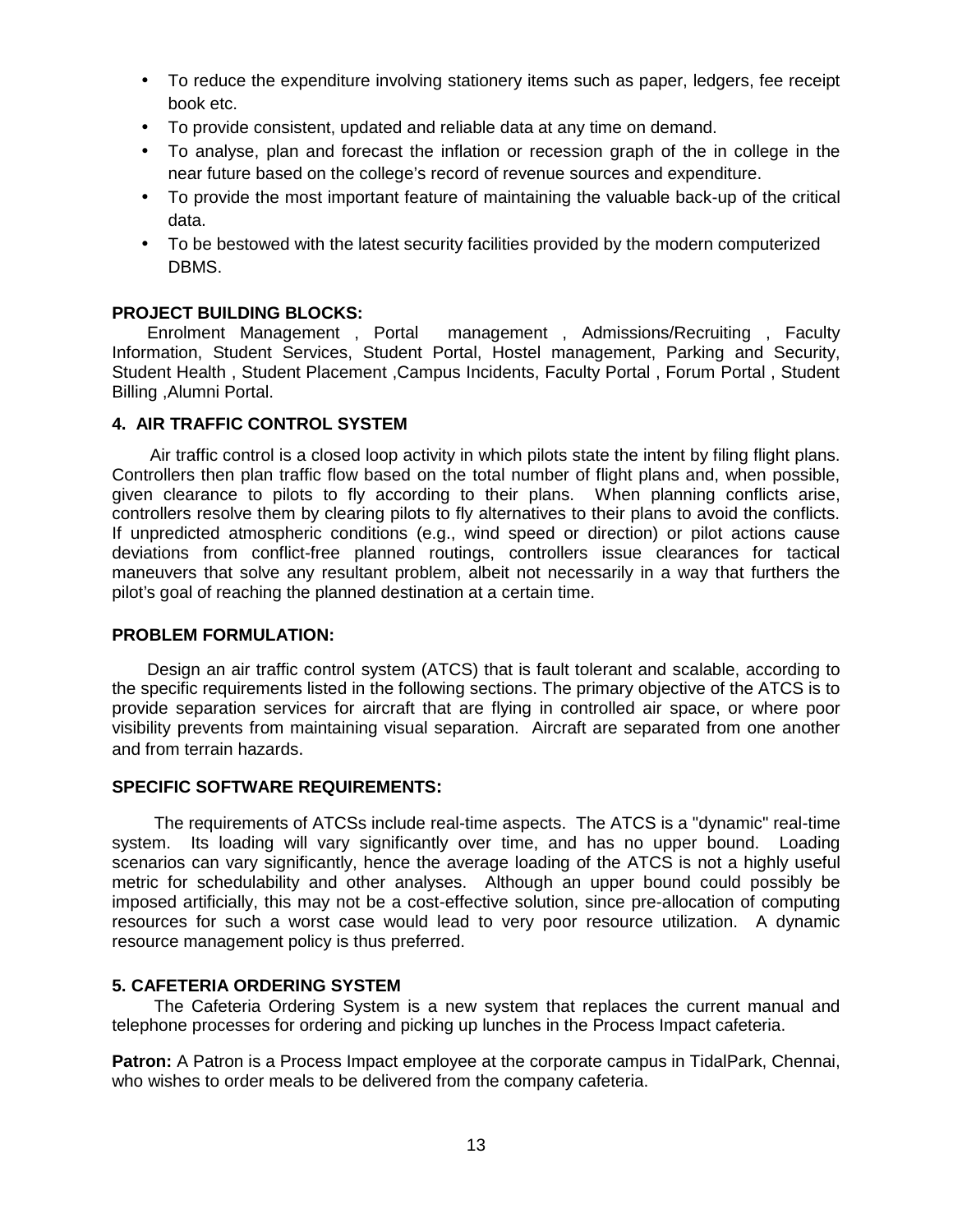There are about 600 potential Patrons, of which an estimated 400 are expected to use the Cafeteria Ordering System .Patrons will sometimes order multiple meals for group events or guests. An estimated 90 percent of orders will be placed using the corporate Intranet, with 10 percent of orders being placed from home. All Patrons have Intranet access from their offices. Some Patrons will wish to set up meal subscriptions, either to have the same meal to be delivered every day or to have the day's meal special delivered automatically. A Patron must be able to override a subscription for a specific day.

**Cafeteria Staff:** The Process Impact cafeteria currently employs about 20 Cafeteria Staff, who will receive orders from the Cafeteria Ordering System, prepare meals, and package them for delivery, print delivery instructions, and request delivery. Most of the Cafeteria Staff will need to be trained in the use of the computer, the Web browser, and the Cafeteria Ordering System.

**Menu Manager:** The Menu Manager is a cafeteria employee, perhaps the cafeteria manager, who is responsible for establishing and maintaining daily menus of the food items available from the cafeteria and the times of day that each item is available. Some menu items may not be available for delivery. The Menu Manager will also define the cafeteria's daily specials. The Menu Manager will need to edit the menus periodically to reflect planned food items that are not available or price changes.

**Meal Deliverer:** As the Cafeteria Staff prepare orders for delivery, they will print delivery instructions and issue delivery requests to the Meal Deliverer, who is either another cafeteria employee or a contractor. The Meal Deliverer will pick up food and delivery instructions for each meal and deliver it to the Patron. The Meal Deliverer's primary interactions with the system will be to reprint the deliveryinstructions on occasion and to confirm that a meal was (or was not) delivered.

# **TOTAL: 60 PERIODS**

**0 0 4 2**

# **SE7112 ADVANCED DATA STRUCTURES LABORATORY L T P C**

### **OBJECTIVES:**

- To learn to implement iterative and recursive algorithms.
- To learn to design and implement algorithms using hill climbing and dynamic programming techniques.
- To learn to implement shared and concurrent objects.
- To learn to implement concurrent data structures.

### **LAB EXERCISES:**

Each student has to work individually on assigned lab exercises. Lab sessions could be scheduled as one contiguous four-hour session per week or two two-hour sessions per week. There will be about 15 exercises in a semester. It is recommended that all implementations are carried out in Java. If C or C++ has to be used, then the threads library will be required for concurrency. Exercises should be designed to cover the following topics:

- Implementation of graph search algorithms.
- Implementation and application of network flow and linear programming problems.
- Implementation of algorithms using the hill climbing and dynamic programming design techniques.
- Implementation of recursive backtracking algorithms.
- Implementation of randomized algorithms.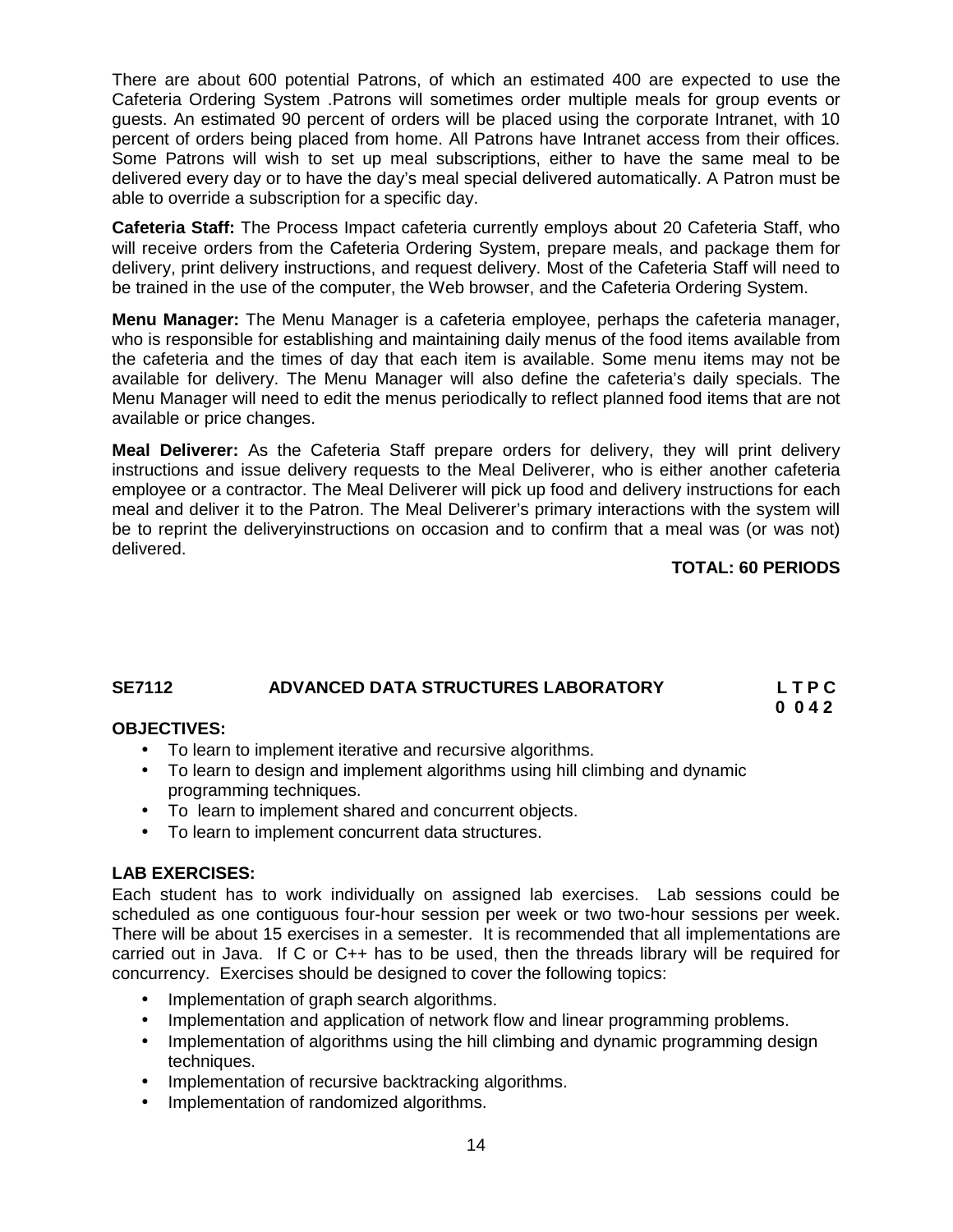- Implementation of various locking and synchronization mechanisms for concurrent linked lists, concurrent queues, and concurrent stacks.
- Developing applications involving concurrency.

# **OUTCOMES:**

Upon completion of the course, the students will be able to

- Design and apply iterative and recursive algorithms.
- Design and implement algorithms using the hill climbing and dynamic programming and recursive backtracking techniques.
- Design and implement optimisation algorithms for specific applications.
- Design and implement randomized algorithms.
- Design appropriate shared objects and concurrent objects for applications.
- Implement and apply concurrent linked lists, stacks, and queues.

### **REFERENCES:**

- 1. Jeff Edmonds, "How to Think about Algorithms", Cambridge University Press, 2008.
- 2. M. Herlihy and N. Shavit, "The Art of Multiprocessor Programming", Morgan Kaufmann, 2008.
- 3. Steven S. Skiena, "The Algorithm Design Manual", Springer, 2008.
- 4. Peter Brass, "Advanced Data Structures", Cambridge University Press, 2008.
- 5. S. Dasgupta, C. H. Papadimitriou, and U. V. Vazirani, "Algorithms" , McGrawHill, 2008.
- 6. J. Kleinberg and E. Tardos, "Algorithm Design", Pearson Education, 2006.
- 7. T. H. Cormen, C. E. Leiserson, R. L. Rivest and C. Stein, "Introduction to Algorithms", PHI Learning Private Limited, 2012.
- 8. Rajeev Motwani and Prabhakar Raghavan, "Randomized Algorithms", Cambridge University Press, 1995.
- 9. A. V. Aho, J. E. Hopcroft, and J. D. Ullman, "The Design and Analysis of Computer Algorithms**",** Addison-Wesley, 1975.
- 10. A. V. Aho, J. E. Hopcroft, and J. D. Ullman,"Data Structures and Algorithms", Pearson,2006.

# **SE7201 SOFTWARE PROJECT PLANNING AND MANAGEMENT L T P C**

**3 0 0 3**

### **OBJECTIVES:**

- To understand the various software processes.
- To learn format process models.
- To gain knowledge of the overall project activities
- To analyses the various issues in each phase of project management and people management.

### **UNIT I BASIC CONCEPTS 9**

Product, Process and Project – Definition, Software Process Maturity ,Software maturity Framework, Principles of Software Process Change, Software Process Assessment, The Initial Process, The Repeatable Process, The Defined Process, The Managed Process, The Optimizing Process, Product Life Cycle-Project Life Cycle Models.

# **UNIT II FORMAT PROCESS MODELS AND THEIR USE 9**

Definition and format model for a process, The ISO 9001 and CMM models and their relevance to project Management-other emerging models like People CMM.

# **TOTAL: 60 PERIODS**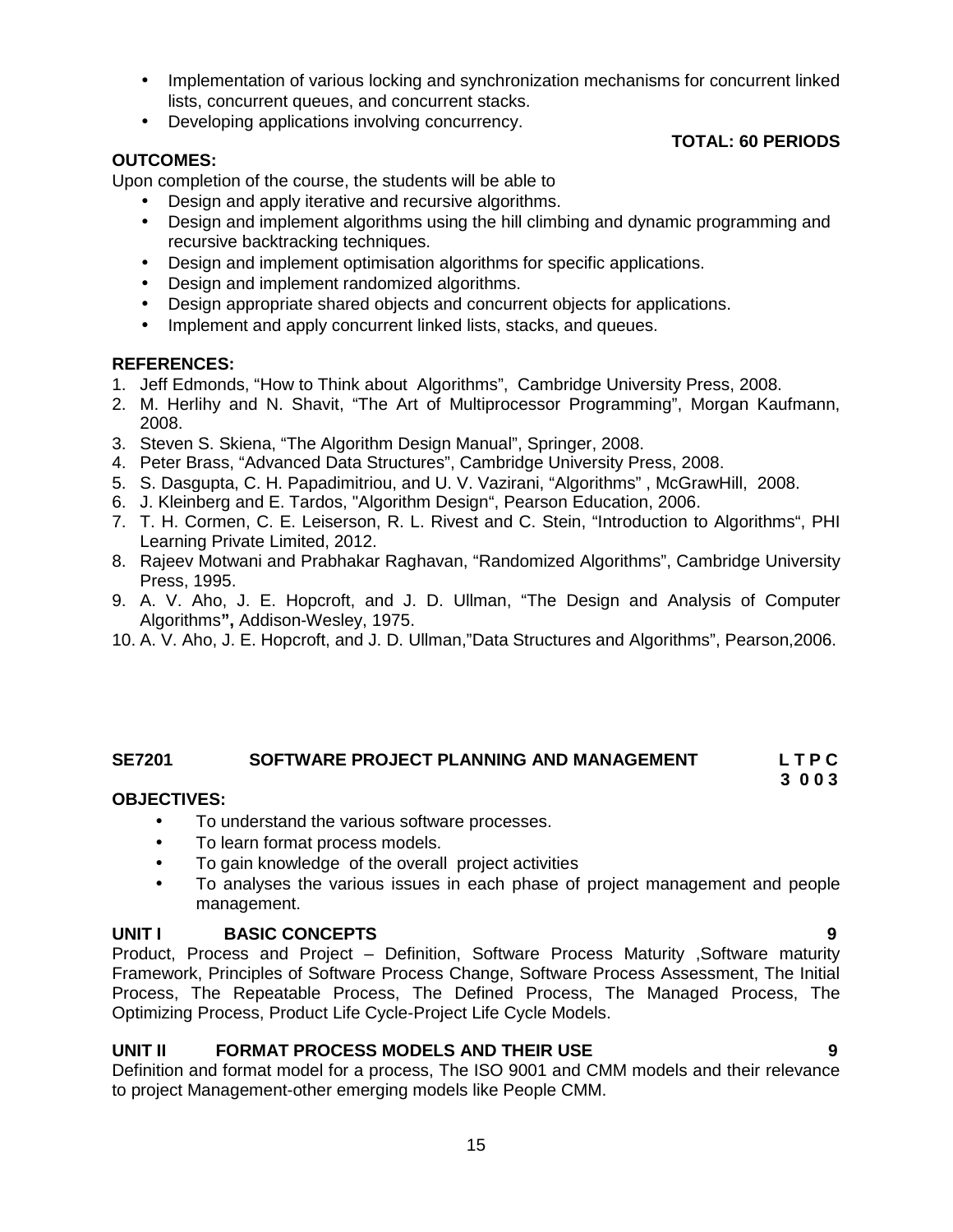### **UNIT III UMBRELLA ACTIVITIES IN PROJECTS 9**

Software Project Management -Formal Technical Reviews-Software Quality Assurance- Software Configuration Management-Re-usability Management-Risk analysis and Management -Measurement and Metrics-Document Preparation and Production

### **UNIT IV IN STREAM ACTIVITIES IN PROJECTS 9**

Project Initiation - Project Planning- feasibility study estimation- resource allocation- execution and tracking,-root cause analysis- Project Wind-up-Concept of process/project database.

### **UNITV ENGINEERING AND PEOPLE ISSUES IN PROJECT MANAGEMENT 9**

Phases (Requirements, Design, Development, Testing, maintenance, deployment) engineering activities and management issues in each phase-Difficulties in people management - Role of Project manager ,Special considerations in project management for India and geographic distribution issues.

#### **OUTCOMES:**

- Get the basic knowledge about various processes.
- Emphasize the use of format process models.
- Knowledge gained in usage and application of umbrella activities for project management
- Execute the project development in a systematic manner using tools and techniques
- Issues are analysed in various phases of project management and people management

#### **TOTAL: 45 PERIODS**

#### **REFERENCES:**

- 1. Ramesh, " Gopalaswamy: Managing Global Projects ", Tata McGraw Hill, 2001.
- 2. Humphrey, Watts: "Managing the software process ", Addison Wesley, 1986.
- 3. Pressman, Roger: "Software Engineering ", A Practitioner's approach, McGraw Hill, 1997.
- 4. DeMarco and Lister: "Peopleware ".
- 5. Wheelwright and Clark: "Revolutionising product development ", The Free Press, 1993. Watts Humphrey, "Managing the Software Process ", Pearson Education, New Delhi, 2000
- 6. PankajJalote, "Software Project Management in practice", Pearson Education, New Delhi, 2002.

#### **SE7202 SOFTWARE TESTING L T P C**

# **3 0 0 3**

### **OBJECTIVES:**

- To know the behavior of the testing techniques to detect the errors in the software
- To understand standard principles to check the occurrence of defects and its removal.
- To learn the functionality of automated testing tools
- To understand the models of software reliability.

#### **UNIT I TESTIING ENVIRONMENT AND TEST PROCESSES 9**

World-Class Software Testing Model – Building a Software Testing Environment - Overview of Software Testing Process – Organizing for Testing – Developing the Test Plan – Verification Testing – Analysing and Reporting Test Results – Acceptance Testing – Operational Testing – Post Implementation Analysis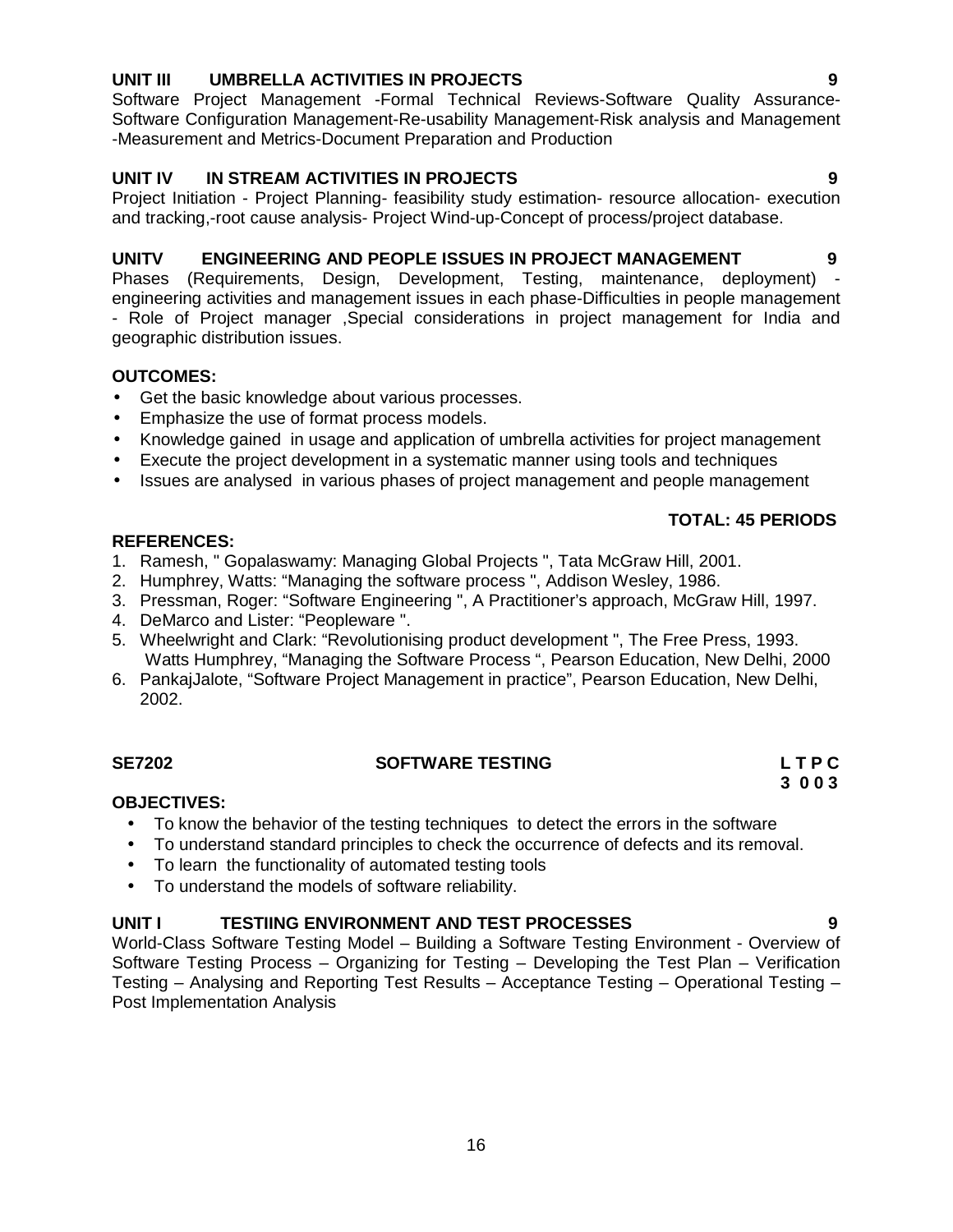# **UNIT II TESTING TECHNIQUES AND LEVELS OFTESTING 9**

Using White Box Approach to Test design - Static Testing Vs. Structural Testing – Code Functional Testing – Coverage and Control Flow Graphs –Using Black Box Approaches to Test Case Design – Random Testing – Requirements based testing –Decision tables –State-based testing – Cause-effect graphing – Error guessing – Compatibility testing – Levels of Testing - Unit Testing - Integration Testing - Defect Bash Elimination. System Testing - Usability and Accessibility Testing – Configuration Testing - Compatibility Testing - Case study for White box testing and Black box testing techniques.

#### **UNIT III INCORPORATING SPECIALIZED TESTING RESPONSIBILITIES 9**

Testing Client/Server Systems – Rapid Application Development Testing – Testing in a Multiplatform Environment – Testing Software System Security - Testing Object-Oriented Software – Object Oriented Testing – Testing Web based systems – Web based system – Web Technology Evolution – Traditional Software and Web based Software – Challenges in Testing for Web-based Software –Testing a Data Warehouse - Case Study for Web Application Testing.

### **UNIT IV TEST AUTOMATION 9**

Selecting and Installing Software Testing Tools - Software Test Automation – Skills needed for Automation – Scope of Automation – Design and Architecture for Automation – Requirements for a Test Tool – Challenges in Automation – Tracking the Bug – Debugging – Case study using Bug Tracking Tool.

### **UNIT V SOFTWARE TESTING AND QUALITY METRICS 9**

Testing Software System Security - Six-Sigma – TQM - Complexity Metrics and Models – Quality Management Metrics - Availability Metrics - Defect Removal Effectiveness - FMEA - Quality Function Deployment – Taguchi Quality Loss Function – Cost of Quality. Case Study for Complexity and Object Oriented Metrics.

#### **TOTAL: 45 PERIODS**

# **OUTCOMES:**

- Test the software by applying testing techniques to deliver a product free from bugs
- Evaluate the web applications using bug tracking tools.
- Investigate the scenario and the able to select the proper testing technique
- Explore the test automation concepts and tools
- Deliver quality product to the clients by way of applying standards such as TQM, Six Sigma
- Evaluate the estimation of cost, schedule based on standard metrics

### **REFERENCES:**

- 1. William Perry, "Effective Methods of Software Testing", Third Edition, Wiley Publishing 2007
- 2. Srinivasan Desikan and Gopalaswamy Ramesh, "Software Testing Principles and Practices", Pearson Education, 2007.
- 3. NareshChauhan, "Software Testing Principles and Practices" Oxford University Press, New Delhi, 2010.
- 4. Dale H. Besterfiled et al., "Total Quality Management", Pearson Education Asia, Third Edition, Indian Reprint (2006).
- 5. Stephen Kan, "Metrics and Models in Software Quality", Addison Wesley, Second Edition, 2004.
- 6. LleneBurnstein, " Practical Software Testing", Springer International Edition, Chennai, 2003
- 7. RenuRajani,Pradeep Oak, "Software Testing Effective Methods, Tools and Techniques", Tata McGraw Hill,2004.
- 8. Edward Kit, "Software Testing in the Real World Improving the Process", Pearson Education, 1995.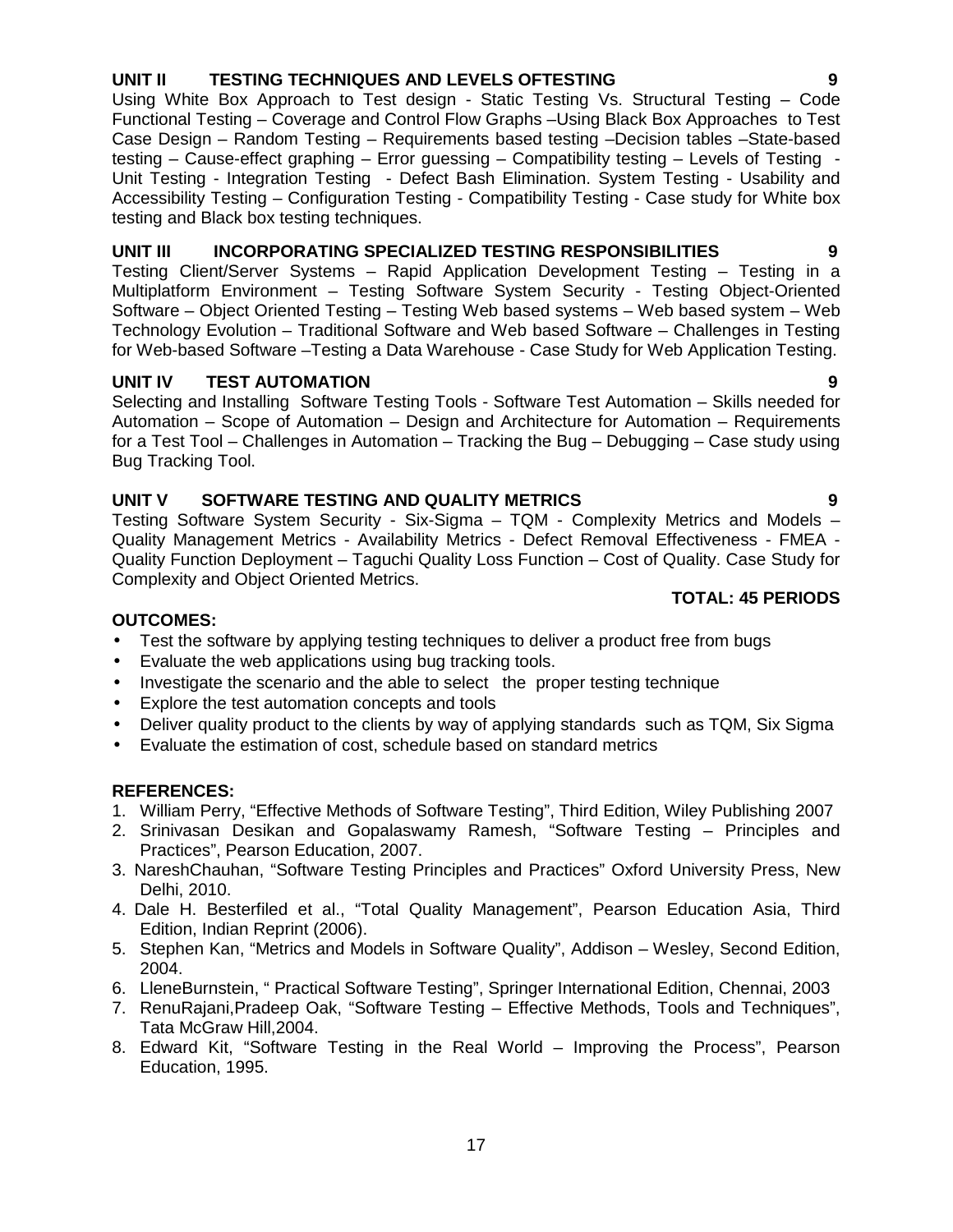- 9. Boris Beizer, " Software Testing Techniques" 2<sup>nd</sup> Edition, Van Nostrand Reinhold, New York, 1990
- 10. Adithya P. Mathur, "Foundations of Software Testing Fundamentals algorithms and techniques", Dorling Kindersley (India) Pvt. Ltd., Pearson Education, 2008.

# **SE7203 SOFTWARE METRICS AND QUALITY ASSURANCE LT P C**

# **OBJECTIVES:**

- To understand software metrics and measurement.
- To emphasize the use of product and quality metrics.
- To explain quality assurance and various tools used in quality management.
- To learn in detail about various quality assurance models.
- To understand the audit and assessment procedures to achieve quality.

### **UNIT I INTRODUCTION TO SOFTWARE METRICS 9**

Fundamentals of measurement-Scope of software metrics-Measurement theory-Software measurement validation software metrics data collection – Analysis methods.

#### **UNIT II PRODUCT AND QUALITY METRICS 9**

Measurement of internet product attributes-size and structure-external product attributes measurement of quality- Software quality metrics-product quality-process quality- metrics for software maintenance.

#### **UNIT III FUNDAMENTALS OF SOFTWARE QUALITY ASSURANCE 9**

SQA basics-Software quality in business context – Planning for software quality assurance – Product quality and process quality – Software process models -Total Quality Management- 7 QC Tools and Modern Tools.

# **UNIT IV QUALITY ASSURANCE MODELS 9**

Models for Quality Assurance-ISO-9000 – Series- CMM- CMMI-Test Maturity Models, SPICE, Malcolm Baldrige Model- P-CMM.

### **UNIT V SOFTWARE QUALITY ASSURANCE TRENDS 9**

Software Process- PSP and TSP - OO Methodology, Clean-room software engineering, Defect injection and prevention -Internal Auditing and Assessments-Inspections & Walkthroughs.

### **OUTCOMES:**

- Knowledge on how to choose which metrics to collect and use them to make predictions.
- Ken on product and quality metrics.
- Understand how to detect, classify, prevent and remove defects.
- Choose appropriate quality assurance models and develop quality.
- Ability to conduct formal inspections, record and evaluate results of inspections.

### **TOTAL: 45 PERIODS**

**3 0 0 3**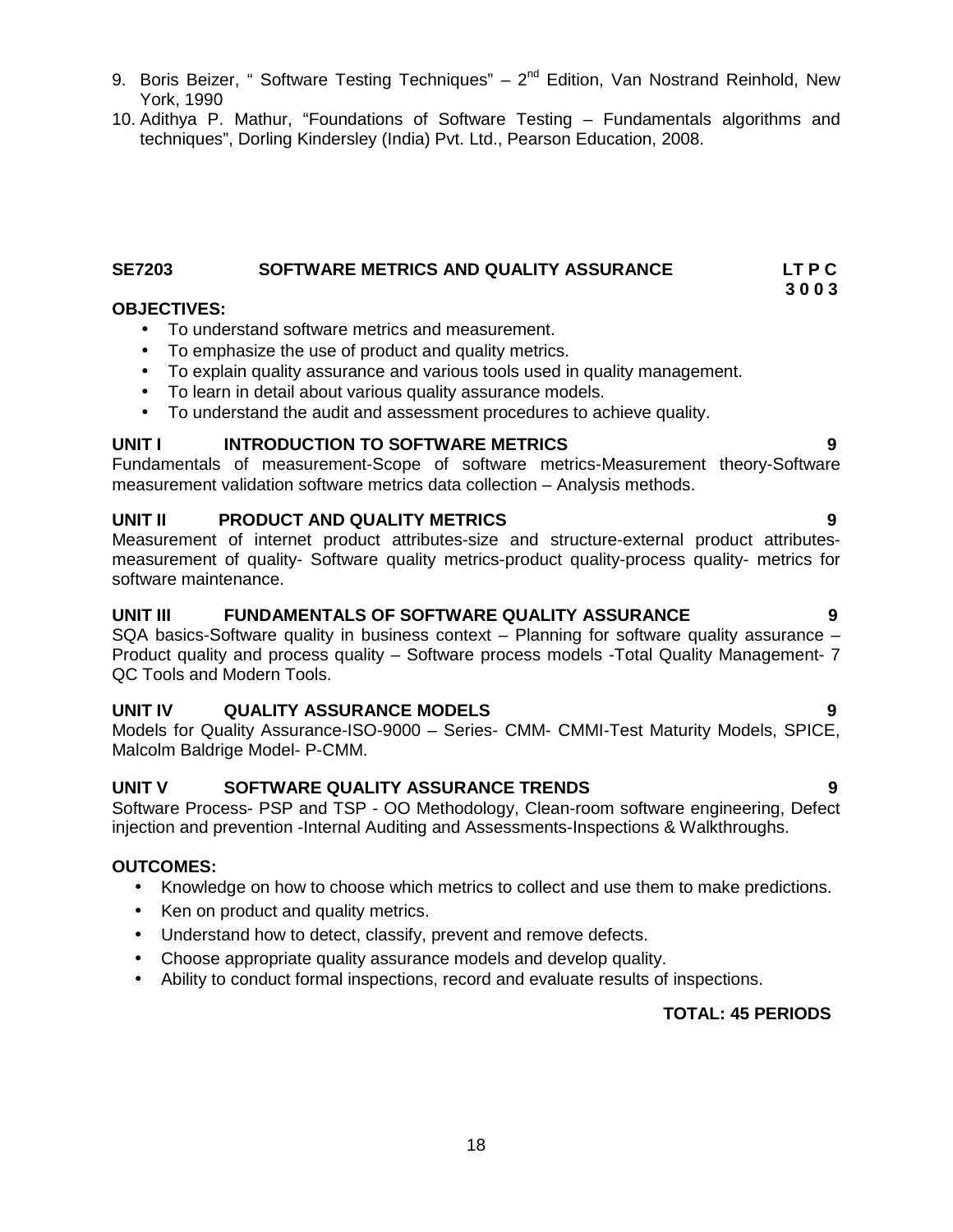#### **REFERENCES:**

- 1. Norman E-Fentor and Share Lawrence Pflieger." Software Metrics". International Thomson Computer Press, 1997.
- 2. Stephen H.Kan,"Metric and Models in software Quality Engineering", Addison QWesley 1995.
- 3. S.A.Kelkar,"Software quality and Testing, PHI Learing, Pvt, Ltd., New Delhi 2012.
- 4. Watts S Humphrey, "Managing the Software Process", Pearson Education Inc, 2008.
- 5. Mary Beth Chrissis, Mike Konrad and Sandy Shrum, "CMMI", Pearson Education(Singapore) Pte Ltd, 2003
- 6. Philip B Crosby, " Quality is Free: The Art of Making Quality Certain ", Mass Market, 1992.

#### **IF7203 DATA WAREHOUSING AND DATA MINING L T P C 3 0 0 3**

#### **OBJECTIVES:**

- To expose the students to the concepts of Data warehousing Architecture and Implementation
- To Understand Data mining principles and techniques and Introduce DM as a cutting edge business intelligence
- To learn to use association rule mining for handling large data
- To understand the concept of classification for the retrieval purposes
- To know the clustering techniques in details for better organization and retrieval of data
- To identify Business applications and Trends of Data mining

# **UNIT I DATA WAREHOUSE 8**

Data Warehousing - Operational Database Systems vs. Data Warehouses - Multidimensional Data Model - Schemas for Multidimensional Databases – OLAP Operations – Data Warehouse Architecture – Indexing – OLAP queries & Tools.

#### **UNIT II DATA MINING & DATA PREPROCESSING 9**

Introduction to KDD process – Knowledge Discovery from Databases - Need for Data Pre processing – Data Cleaning – Data Integration and Transformation – Data Reduction – Data Discretization and Concept Hierarchy Generation.

#### **UNIT III ASSOCIATION RULE MINING 8**

Introduction - Data Mining Functionalities - Association Rule Mining - Mining Frequent Itemsets with and without Candidate Generation - Mining Various Kinds of Association Rules - Constraint-Based Association Mining.

### **UNIT IV CLASSIFICATION & PREDICTION 10**

Classification vs. Prediction – Data preparation for Classification and Prediction – Classification by Decision Tree Introduction – Bayesian Classification – Rule Based Classification – Classification by Back Propagation – Support Vector Machines – Associative Classification – Lazy Learners – Other Classification Methods – Prediction – Accuracy and Error Measures – Evaluating the Accuracy of a Classifier or Predictor – Ensemble Methods – Model Section.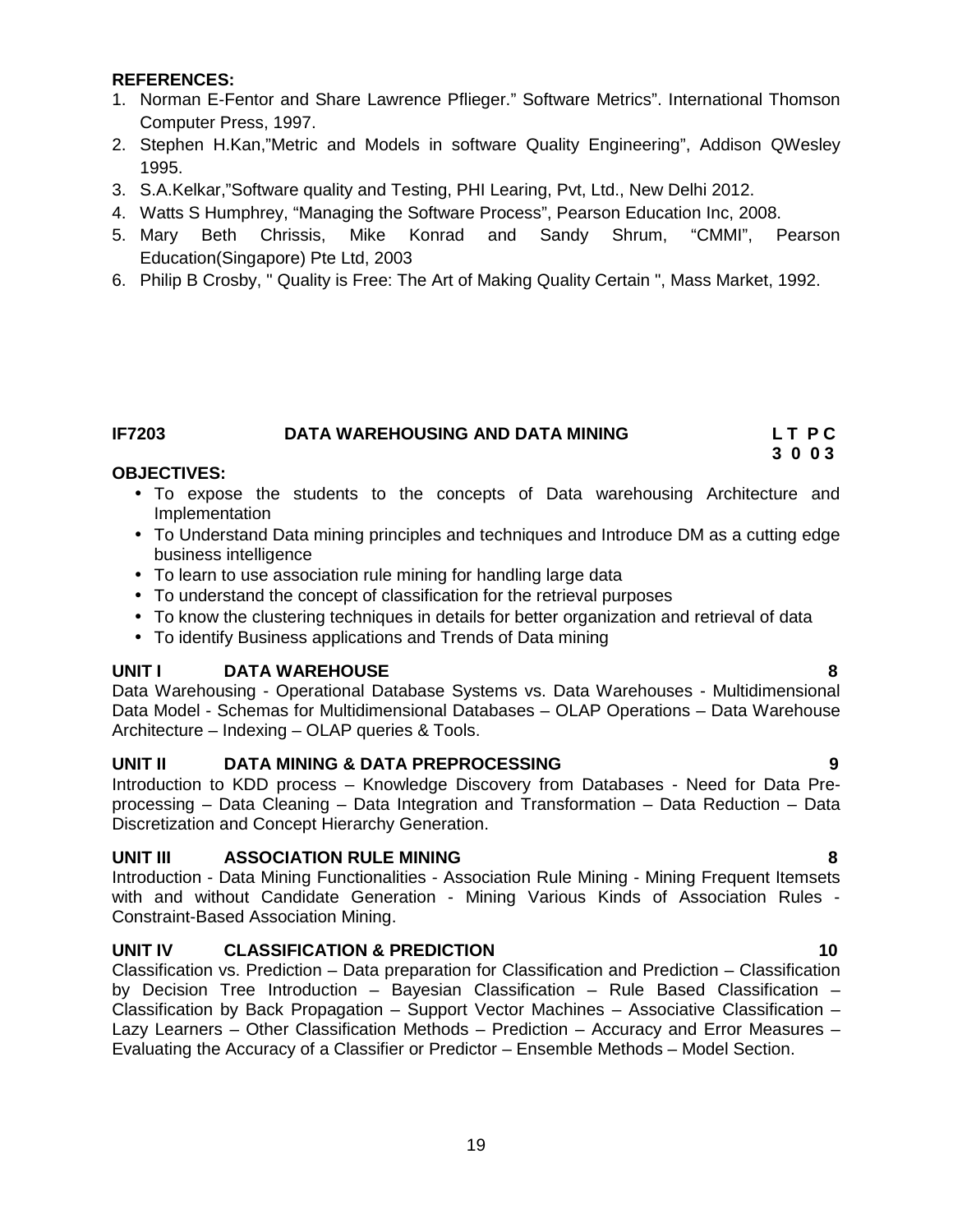# **UNIT V CLUSTERING 10**

Cluster Analysis: - Types of Data in Cluster Analysis – A Categorization of Major Clustering Methods – Partitioning Methods – Hierarchical methods – Density-Based Methods – Grid-Based Methods – Model-Based Clustering Methods – Clustering High- Dimensional Data – Constraint- Based Cluster Analysis – Outlier Analysis.

#### **OUTCOMES:**

Upon Completion of the course, the students will be able to

- Store voluminous data for online processing
- Preprocess the data for mining applications
- Apply the association rules for mining the data
- Design and deploy appropriate classification techniques
- Cluster the high dimensional data for better organization of the data
- Discover the knowledge imbibed in the high dimensional system
- Evolve Multidimensional Intelligent model from typical system
- Evaluate various mining techniques on complex data objects

### **REFERENCES:**

- 1. Jiawei Han and MichelineKamber, "Data Mining Concepts and Techniques" Second Edition, Elsevier, Reprinted 2008.
- 2. K.P. Soman, ShyamDiwakar and V. Ajay, "Insight into Data mining Theory and Practice", Easter Economy Edition, Prentice Hall of India, 2006.
- 3. G. K. Gupta, "Introduction to Data Mining with Case Studies", Easter Economy Edition, Prentice Hall of India, 2006.
- 4. BERSON, ALEX & SMITH, STEPHEN J, Data Warehousing, Data Mining, and OLAP, TMH Pub. Co. Ltd, New Delhi, 2012
- 5. Pang-Ning Tan, Michael Steinbach and Vipin Kumar, "Introduction to Data Mining", Pearson Education, 2007
- 6. PRABHU Data Warehousing, PHI Learning Private Limited, New Delhi, 2012, ,
- 7. PONNIAH, PAULRAJ, Data Warehousing Fundamentals, John Wiley & Sons, New Delhi, 2011
- 8. MARAKAS, GEORGE M, Modern Data Warehousing, Mining, and Visualization, Pearson Education, 2011.

### **SE7204 BIG DATA ANALYTICS L T P C**

# **3 0 0 3**

### **OBJECTIVES:**

- To explore the fundamental concepts of big data analytics
- To learn to analyze the big data using intelligent techniques.
- To understand the various search methods and visualization techniques.
- To learn to use various techniques for mining data stream.
- To understand the applications using Map Reduce Concepts.

# **UNIT I INTRODUCTION TO BIG DATA 8**

Introduction to Big Data Platform – Challenges of Conventional Systems - Intelligent data analysis – Nature of Data - Analytic Processes and Tools - Analysis vs Reporting - Modern Data Analytic Tools - Statistical Concepts: Sampling Distributions - Re-Sampling - Statistical Inference - Prediction Error.

# **TOTAL :45 PERIODS**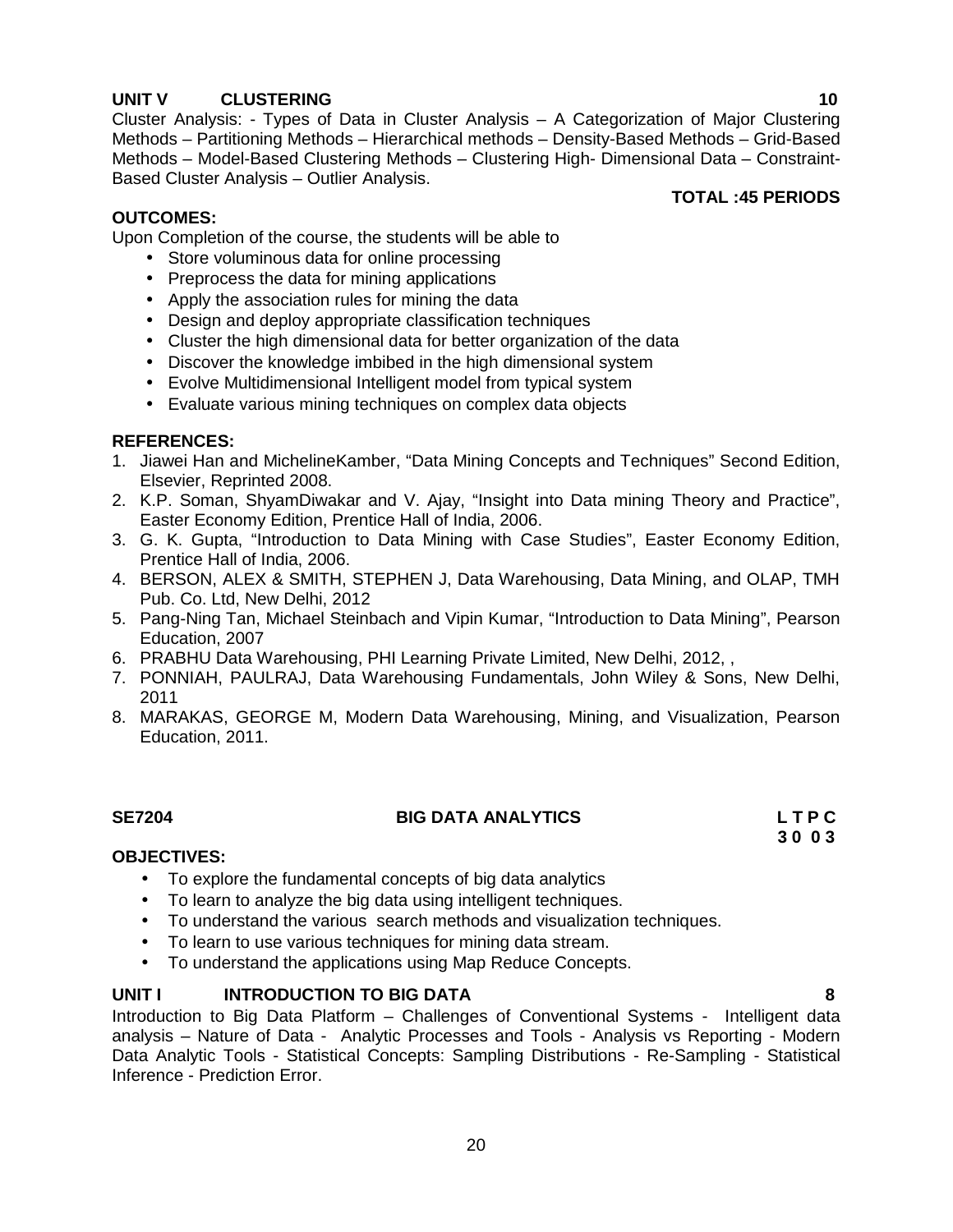# **UNIT II DATA ANALYSIS 11**

Regression Modeling - Multivariate Analysis – Bayesian Methods – Bayesian Paradigm - Bayesian Modeling - Inference and Bayesian Networks - Support Vector and Kernel Methods - Analysis of Time Series: Linear Systems Analysis - Nonlinear Dynamics - Rule Induction - Fuzzy Logic: Extracting Fuzzy Models from Data - Fuzzy Decision Trees

# **UNIT III SEARCH METHODS AND VISUALIZATION 9**

Search by simulated Annealing – Stochastic, Adaptive search by Evaluation – Evaluation Strategies – Genetic Algorithm – Genetic Programming – Visualization – Classification of Visual Data Analysis Techniques – Data Types – Visualization Techniques – Interaction techniques – Specific Visual data analysis Techniques.

# **UNIT IV MINING DATA STREAMS 8**

Introduction To Streams Concepts – Stream Data Model and Architecture - Stream Computing - Sampling Data in a Stream – Filtering Streams – Counting Distinct Elements in a Stream – Estimating Moments – Counting Oneness in a Window – Decaying Window - Real time Analytics Platform(RTAP) Applications - Case Studies - Real Time Sentiment Analysis, Stock Market Predictions.

# **UNIT V FRAMEWORKS 9**

Map Reduce – Hadoop, Hive, MapR – Sharding – NoSQL Databases - S3 - Hadoop Distributed File Systems– Case Study. **TOTAL: 45 PERIODS**

### **OUTCOMES:**

At the end of this course the students will be able to:

- Work with big data platform and its analysis techniques.
- Analyze the big data for useful business applications.
- Select visualization techniques and tools to analyze big data
- Implement search methods and visualization techniques
- Design efficient algorithms for mining the data from large volumes.
- Explore the technologies associated with big data analytics such as NoSQL, Hadoop and Map Reduce.

### **REFERENCES:**

- 1. Michael Berthold, David J. Hand, "Intelligent Data Analysis", Springer, 2007.
- 2. AnandRajaraman and Jeffrey David Ullman, "Mining of Massive Datasets", Cambridge University Press, 2012.
- 3. Bill Franks, "Taming the Big Data Tidal Wave: Finding Opportunities in Huge Data Streams with Advanced Analytics", John Wiley & sons, 2012.
- 4. Glenn J. Myatt, "Making Sense of Data", John Wiley & Sons, 2007
- 5. Pete Warden, "Big Data Glossary", O'Reilly, 2011.
- 6. Jiawei Han, MichelineKamber "Data Mining Concepts and Techniques", Second Edition, Elsevier, Reprinted 2008.
- 7. Da Ruan,Guoquing Chen, Etienne E.Kerre, Geert Wets, Intelligent Data Mining, Springer,2007
- 8. Paul Zikopoulos ,Dirk deRoos , Krishnan Parasuraman , Thomas Deutsch , James Giles , David Corrigan, Harness the Power of Big Data The IBM Big Data Platform, Tata McGraw Hill Publications, 2012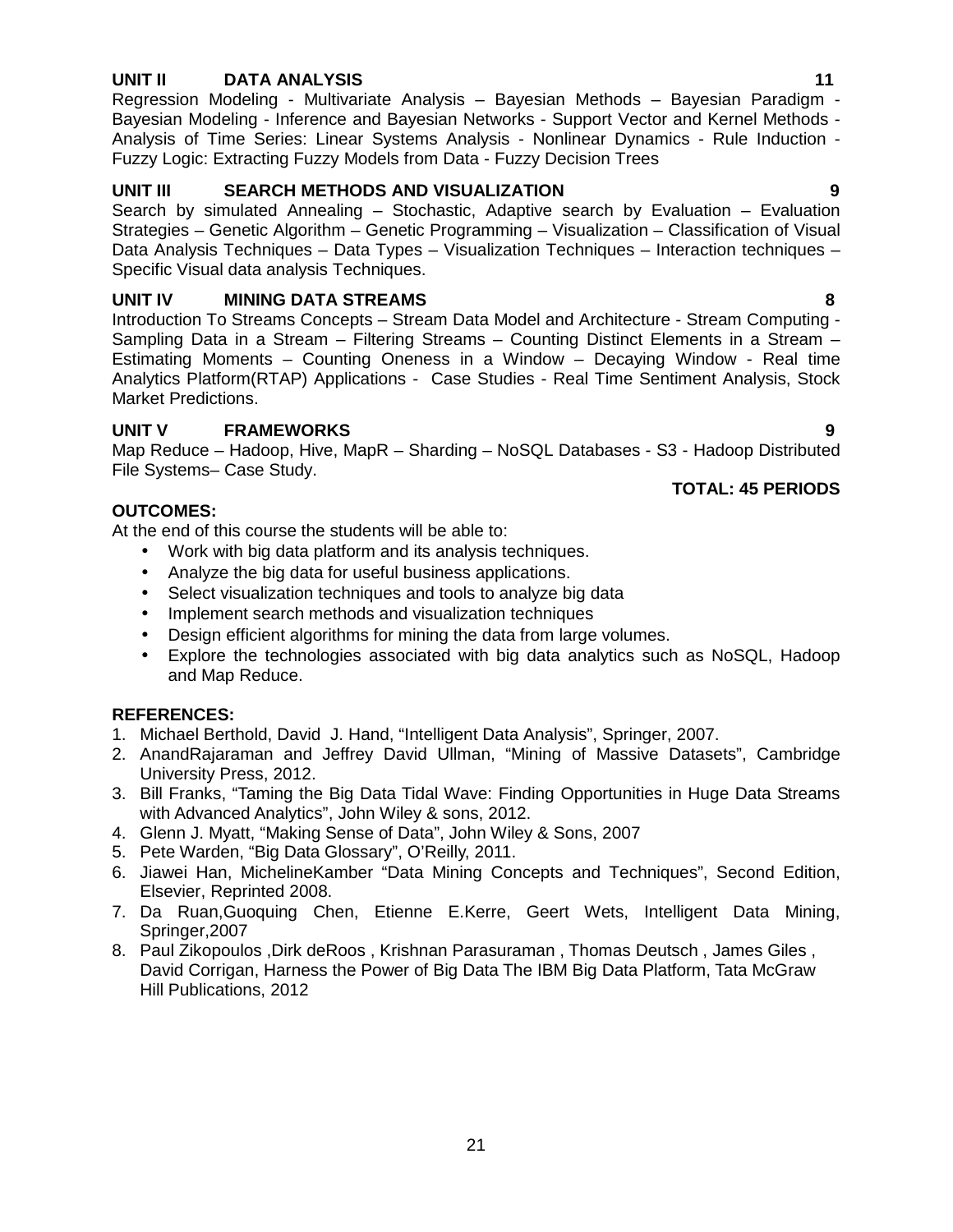- 9. Michael Minelli (Author), Michele Chambers (Author), AmbigaDhiraj (Author) , Big Data, Big Analytics: Emerging Business Intelligence and Analytic Trends for Today's Businesses,Wiley Publications,2013
- 10. Zikopoulos, Paul, Chris Eaton,Understanding Big Data: Analytics for Enterprise Class Hadoop and Streaming Data, Tata McGraw Hill Publications, 2011.

# **SE7211 SOFTWARE TESTING LABORATORY L T P C**

# **0 0 4 2**

# **CASE STUDY 1**

### **Cause Effect Graph Testing for a Triangle Program**

Perform cause effect graph testing to find a set of test cases for the following program specification: Write a program that takes three positive integers as input and determine if they represent three sides of a triangle, and if they do, indicate what type of triangle it is. To be more specific, it should read three integers and set a flag as follows:

- If they represent a scalene triangle, set it to 1.
- If they represent an isosceles triangle, set it to 2.
- If they represent an equilateral triangle, set it to 3.
- $\bullet$  If they do not represent a triangle, set it to 4.

# **CASE STUDY 2**

#### **Boundary Value Analysis for a Software Unit**

The following is a specification for a software unit. The unit computes the average of 25 floating point numbers that lie on or between bounding values which are positive values from 1.0 (lowest allowed boundary value) to 5000.0 (highest allowed boundary value). The bounding values and the numbers to average are inputs to the unit. The upper bound must be greater than the lower bound. If an invalid set of values is input for the boundaries an error message appears and the user is reported. If the boundary values are valid the unit computes the sum and the average of the numbers on and within the bounds. The average and sum are output by the unit, as well as the total number of inputs that lie within the boundaries. Derive a set of equivalence classes for the averaging unit using the specification, and complement the classes using boundary value analysis. Be sure to identify valid and invalid classes.

Design a set of test cases for the unit using your equivalence classes and boundary values. For each test case, specify the equivalence classes covered, input values, expected outputs, and test case identifier. Show in tabular form that you have covered all the classes and boundaries. Implement this module in the programming language of your choice. Run the module with your test cases and record the actual outputs. Save an uncorrected version of the program for future use.

### **CASE STUDY 3**

#### **Cyclomatic Complexity for Binary Search**

Draw a control flow graph for the given binary search code and clearly label each node so that it is linked to its corresponding statement. Calculate its cyclomatic complexity.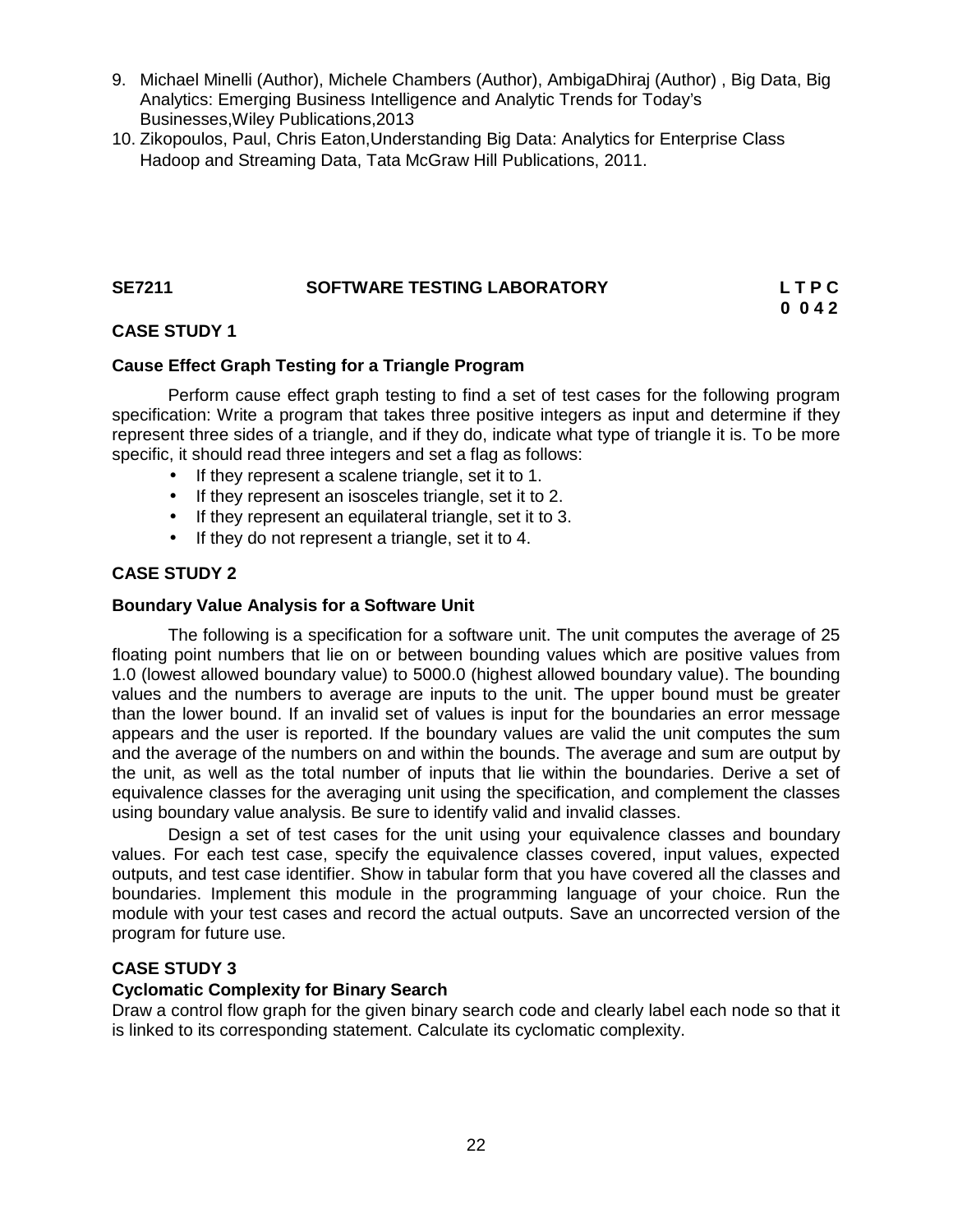```
intbinsearch (intx,int v[], int n)
{
int low, high, mid;
low = 0:
high = n-1;
while (low \le=high) {
mid = (low + high)/2if (x < v[mid]
high = mid\–1;else if (x > v[mid])
low = mid+1;
else /* found match*/
return mid;
}
return–1; /* no match*/
}
```
#### **CASE STUDY 4**

#### **Data Flow Testing for Gregorian Calendar**

A program was written to determine if a given year in the Gregorian calendar is a leap year. The well-known part of the rule, stipulating that it is a leap year if it is divisible by 4, is implemented correctly in the program. The programmer, however, is unaware of the exceptions: A centenary year, although divisible by 4, is not a leap year unless it is also divisible by 400. Thus, while year 2000 was a leap year, the years 1800 and 1900 were not. Determine if the following test-case selection criteria are reliable or valid.

- (a)  $C1(T)$   $(T = \{1, 101, 1001, 10001\})$
- (b) C2(T)  $(T = \{t | 1995 \text{ t } 2005\})$
- (c) C3(T)  $(T = \{t | 1895 \text{ t } 1905\})$
- (d)  $C4(T)$  (T = {t} ∧ t ∋ {400, 800, 1200, 1600, 2000, 2400})
- (e) C5(T)  $(T = {t, t + 1, t + 2, t + 3, t + 4} \wedge t = {100, 200, 300, 400, 500})$
- (f)  $C6(T)$  (T = {t, t + 1, t + 2, . . . , t + 399}  $\wedge$  t  $\exists$  D)
- (g)  $C7(T)$  (T = {t1, t2, t3}  $\wedge$  t1, t2, t3  $\Rightarrow$  D)

#### **CASE STUDY 5**

#### **State based Testing for an Assembler**

Suppose you were developing a simple assembler whose syntax can be described as follows :

<statement\_ :: = <label field><op code><address>

<label field> :: = ''none'' | <identifier> :

```
<op code> :: = MOVE | JUMP
```
 $\alpha$  <address> :: =  $\alpha$  =  $\alpha$  =  $\alpha$  =  $\alpha$  =  $\alpha$  =  $\alpha$  =  $\alpha$  =  $\alpha$  =  $\alpha$  =  $\alpha$  =  $\alpha$  =  $\alpha$  =  $\alpha$  =  $\alpha$  =  $\alpha$  =  $\alpha$  =  $\alpha$  =  $\alpha$  =  $\alpha$  =  $\alpha$  =  $\alpha$  =  $\alpha$  =  $\alpha$  =  $\alpha$  =  $\alpha$  =  $\alpha$  =  $\alpha$  =  $\alpha$  =  $\alpha$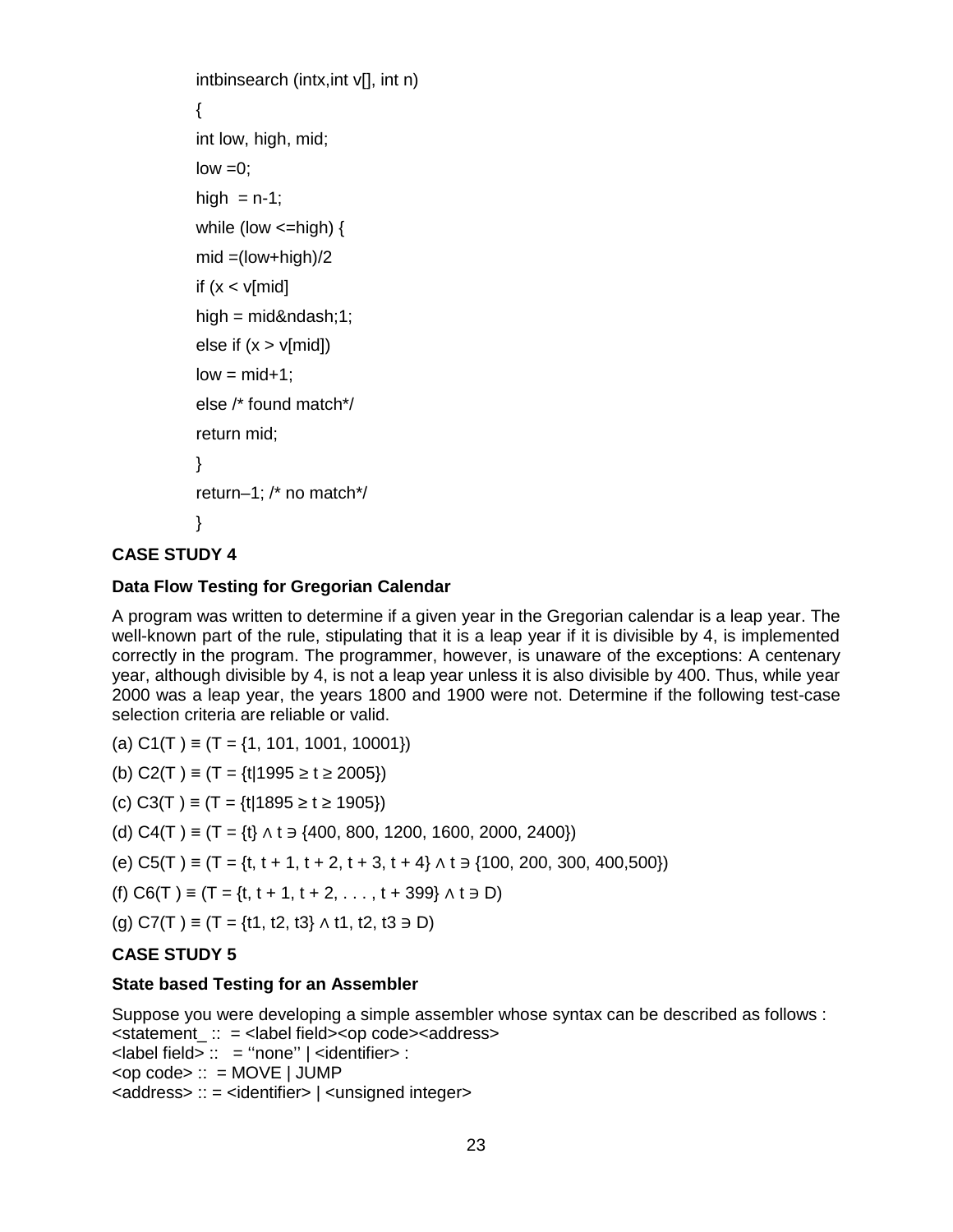A stream of tokens is input to the assembler. The possible states for such an assembler are: S1, prelabel; S2, label; S3, valid op code; S4, valid address; S5, valid numeric address. Start, Error, and Done. A table that describes the inputs and actions for the assembler is as follows:

| <b>Inputs</b>     | <b>Actions</b>                                                                      |
|-------------------|-------------------------------------------------------------------------------------|
| no more tokens    | A1: Put the label in the symbol table.                                              |
| <b>Identifier</b> | A2: Look up the op code and store its binary value in op code field.                |
|                   | MOVE, JUMP A3: Look up symbol in symbol table and store its value in address field. |
| colon             | A4: Convert number to binary, and store that value in address field.                |
| Integer           | A5: Place instruction in the object module, and print a line in the listing.        |
|                   | A6: Print error message and put all zeroes in the instruction.                      |

Using this information and any assumptions you need to make, develop a state transition diagramfor the assembler. From the state transition diagram develop a set of test cases that will cover allof the state transitions. Be sure to describe the exact sequence of inputs as well as the expected Sequence of state changes and actions.

# **CASE STUDY 6**

# **Stress Testing of a Map-Aided Vehicle Tracking and Scheduling System**

The American package courier and freight business faced the double pressures of consolidation and unstoppable increases in fuel costs. In mid-2008, pump prices were already double those prevailing in early 2007. As well, the recent decision of long-time price leader DHL to "co-locate" dozens of routes with erstwhile competitor UPS revealed just how fragile are market positions built through decades of promotions.

In Omaha, regional freight leader Red Ball Trucking1 was keener than most to maximize operating efficiencies out of its substantial fleet of trucks and vans and thereby maintain margins in the face of low-cost rivals. In March 2008, a brand-new map-based adjunct to the company's proprietary logistics and routing system neared rollout. Extensive "white box", line-by-line testing had eliminated most ofthe gross errors but the Red Ball CEO was concerned about the scalability of the program test bed.

Find out whether the map-enhanced vehicle tracking and scheduling system would remain stable at benchmarks of 50, 100 and 1000 concurrent users. Clean up any remaining bugs not caught by in-house.

### **CASE STUDY 7**

### **Model Based Testing**

Design and develop a scientific calculator program using various GUI components and events. Build the test model for the same. Determine the inputs that can be given to the model. Calculate expected output for the model. Run the test cases. Compare the actual output with the expected output. Any model based technique can be used for building the test model.

### **CASE STUDY 8**

### **Web Application Testing for Student Grade System**

With educational organizations under increasing pressure to improve their performance to secure funding for future provision of programmes, it is vital that they have accurate, up-to-date information. For this reason, they have MIS systems to record and track student enrolment and results on completion of a learning programme. In this way they can monitor achievement statistics.All student assignment work is marked and recorded by individual module tutors using a spreadsheet, or similar, of their own design. In the computing department these results are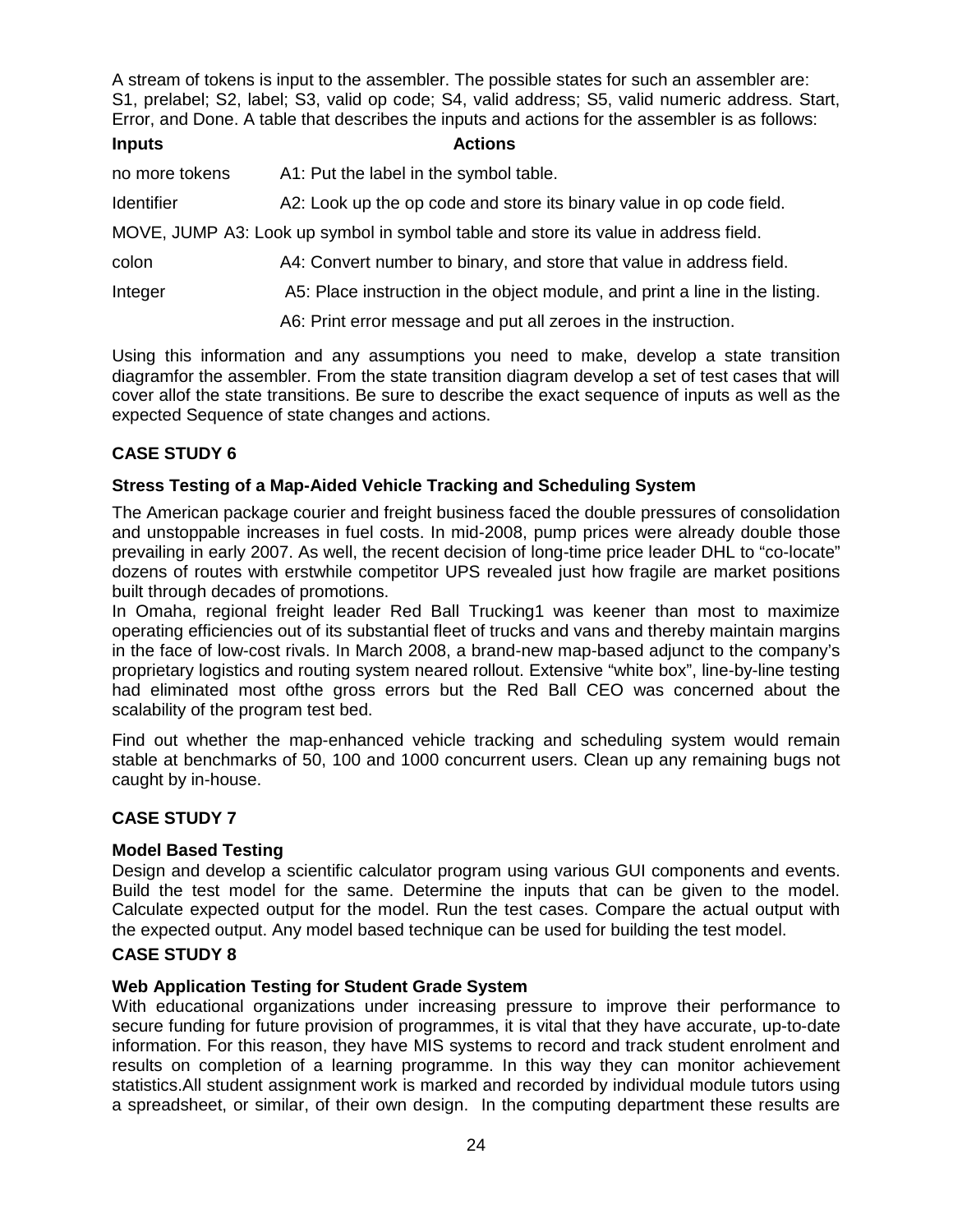input into a master spreadsheet to track a student's overall progress throughout their programme of study. This is then made available to students through the web portal used in college. Perform web application testing for this scenario.

# **TOTAL: 60 PERIODS**

#### **SE7212 SOCIALLY RELEVANT MINI PROJECT L T P C 0 0 4 2**

- Choose any project of solving social problems
- Team Project with a maximum of three in a team
- Need to concentrate on software development methodologies
- Documentation is based on the standards
- Evaluation pattern is like Lab examination,
- Need to submit a report, presentation with demo.

#### **TOTAL:60 PERIODS**

| <b>SE7301</b>      | <b>SOFTWARE DESIGN PATTERNS</b> | <b>LTPC</b> |
|--------------------|---------------------------------|-------------|
|                    |                                 | 3003        |
| <b>OBJECTIVES:</b> |                                 |             |

- How to add functionality to designs while minimizing complexity.
- What code qualities they need to maintain to keep code flexible.
- Understanding the common design patterns.
- Identifying the appropriate patterns for design problems.
- Refactoring the badly designed program properly using patterns.

#### **UNIT I INTRODUCTION 9**

Introduction – Design Patterns in Smalltalk MVC – Describing Design patterns –Catalog of Design Patterns- Organizing the Catalog –How Design Patterns Solve Design Problems – How to select a Design Pattern – How to use a Design Pattern – What makes a pattern? – Pattern Categories – Relationship between Patterns – Patterns and Software Architecture

#### **UNIT II DESIGN PATTERNS FROM POSA1 9**

Whole Part – Master Slave –Command Processor – View Handler – Forward Receiver – Client Dispatcher Server

#### **UNIT III CREATIONAL AND STRUCTURAL DESIGN PATTERNS 9**

Abstract Factory - Factory Method – Prototype - Singleton – Builder Adapter Pattern – Decorator – Façade – Proxy - Bridge

#### **UNIT IV BEHAVIORAL DESIGN PATTERNS AND IDIOMS 9**

Chain of Responsibility – Mediator – Observer – Strategy– Memento Idioms – Pattern Systems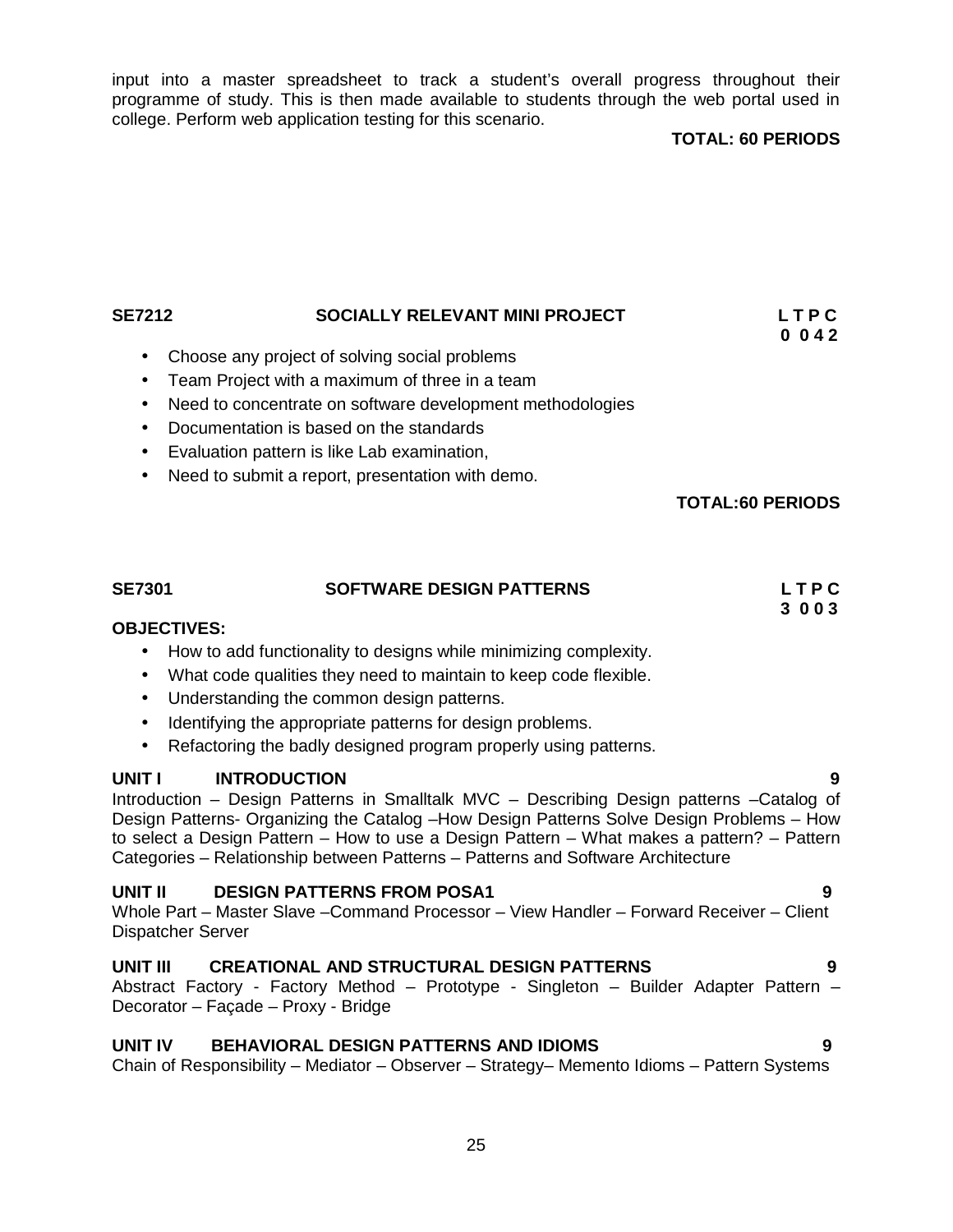# **UNIT V CASE STUDY 9**

Case Study Designing a Document Editor - What to expect from Design Patterns – A brief History of Design Patterns – The Pattern Community – Where will Patterns Go? – The Past, Present and the Future of Patterns - Anti Patterns

#### **TOTAL: 45 PERIODS**

#### **OUTCOMES:**

- Be able to Design and implement codes with higher performance and lower complexity
- Be aware of code qualities needed to keep code flexible
- Understand core design principles and be able to assess the quality of a design with respect to these principles.
- Be capable of applying these principles in the design of object oriented systems.
- Demonstrate an understanding of a range of design patterns. Be capable of comprehending adesign presented using this vocabulary.
- Be able to select and apply suitable patterns in specific contexts.
- Understand and apply refactoring techniques in the context of design patterns.

### **REFERENCES:**

- 1. Erich Gamma, Richard Helm, Ralph Johnson, John Vlissides, "Design patterns: Elements of Reusable object-oriented software", Addison-Wesley, 1995.
- 2. Frank Bachmann, Regine Meunier, Hans Rohnert "Pattern Oriented Software Architecture" Volume 1, 1996.
- 3. William J Brown et al., "Anti-Patterns: Refactoring Software, Architectures and Projects in Crisis", John Wiley, 1998.

#### **IF7013 ENERGY AWARE COMPUTING LT P C 3 0 0 3**

#### **OBJECTIVES:**

This course examines the design of power efficient architecture, power and performance tradeoffs, restructuring of software and applications and standards for energy aware Hardware and Software. The objective of this course is:

- To know the fundamental principles energy efficient devices
- To study the concepts of Energy efficient storage
- To introduce energy efficient algorithms
- Enable the students to know energy efficient techniques involved to support real-time systems.
- To study Energy aware applications.

### **UNIT I INTRODUCTION 9**

Energy efficient network on chip architecture for multi core system-Energy efficient MIPS CPU core with fine grained run time power gating – Low power design of Emerging memory technologies.

### **UNIT II ENERGY EFFICIENT STORAGE 9**

Disk Energy Management-Power efficient strategies for storage system-Dynamic thermal management for high performance storage systems-Energy saving technique for Disk storage systems

# **UNIT III ENERGY EFFICIENT ALGORITHMS 9**

Scheduling of Parallel Tasks – Task level Dynamic voltage scaling – Speed Scaling – Processor optimization- Memetic Algorithms – Online job scheduling Algorithms.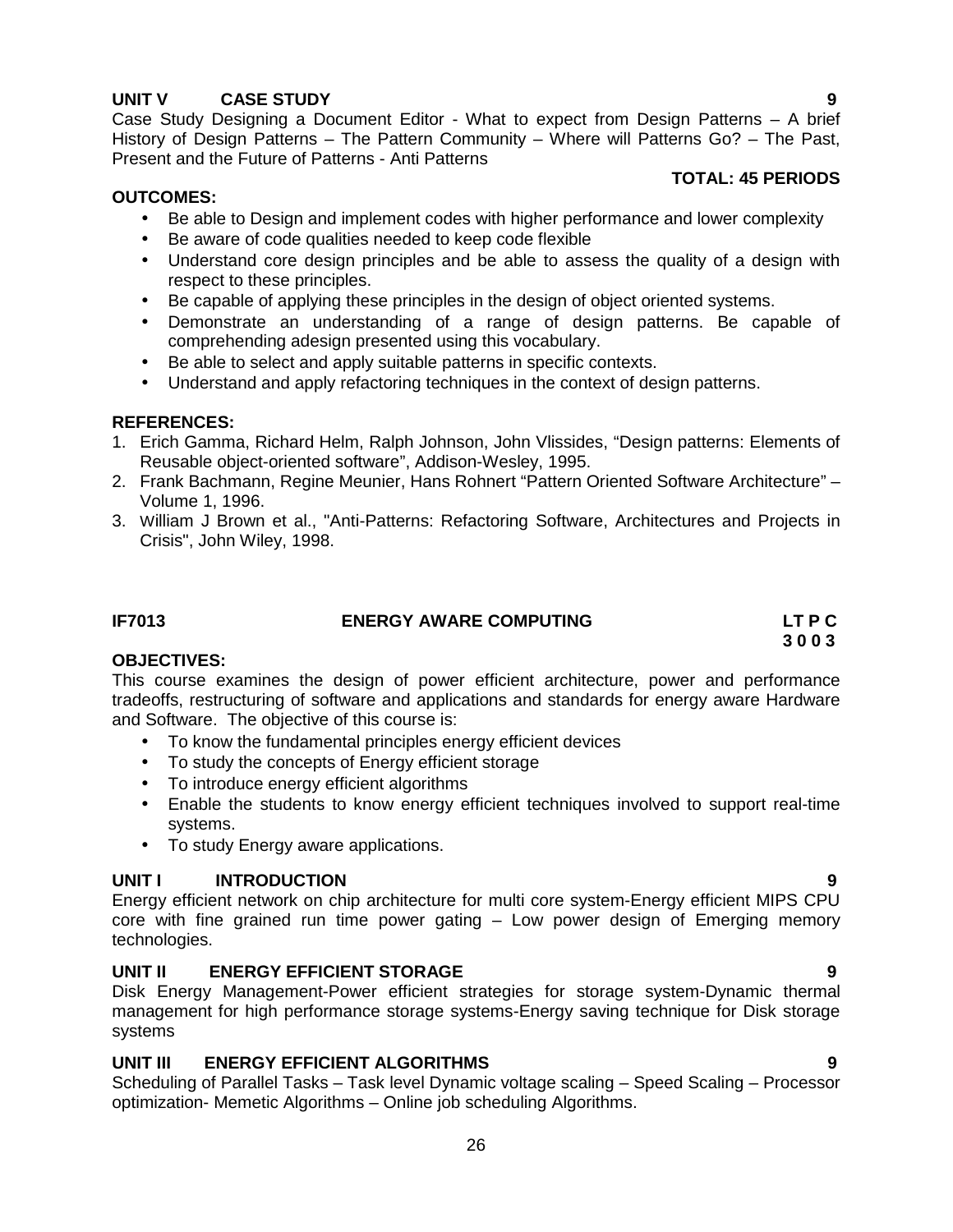#### **UNIT IV REAL TIME SYSTEMS 9**

Multi processor system – Real Time tasks- Energy Minimization – Energy aware scheduling- Dynamic Reconfiguration- Adaptive power management-Energy Harvesting Embedded system.

### **UNIT V ENERGY AWARE APPLICATIONS 9**

On chip network – Video codec Design – Surveillance camera- Low power mobile storage.

#### **TOTAL: 45 PERIODS**

# **OUTCOMES:**

Upon Completion of the course, the students will be able to

- Design Power efficient architecture Hardware and Software.
- Analyze power and performance trade off between various energy aware storage devices.
- Implement various energy aware algorithms.
- Restructure the software and Hardware for Energy aware applications.
- Explore the Energy aware applications

#### **REFERENCES:**

- 1. Ishfaq Ah mad, Sanjay Ranka, Handbook of Energy Aware and Green Computing, Chapman and Hall/CRC, 2012
- 2. Chong-Min Kyung, Sungioo yoo, Energy Aware system design Algorithms and Architecture, Springer, 2011.
- 3. Bob steiger wald ,Chris:Luero, Energy Aware computing, Intel Press,2012.

#### **IF7202 CLOUD COMPUTING LT P C**

**3 0 0 3**

#### **OBJECTIVES:**

- To introduce the broad perceptive of cloud architecture and model
- To understand the concept of Virtualization
- To be familiar with the lead players in cloud.
- To understand the features of cloud simulator
- To apply different cloud programming model as per need.
- To be able to set up a private cloud.
- To understand the design of cloud Services.
- To learn to design the trusted cloud Computing system

#### **UNIT I CLOUD ARCHITECTURE AND MODEL 9**

Technologies for Network-Based System – System Models for Distributed and Cloud Computing – NIST Cloud Computing Reference Architecture.Cloud Models:- Characteristics – Cloud Services – Cloud models (IaaS, PaaS, SaaS) – Public vs Private Cloud –Cloud Solutions - Cloud ecosystem – Service management – Computing on demand.

#### **UNIT II VIRTUALIZATION 9**

Basics of Virtualization - Types of Virtualization - Implementation Levels of Virtualization - Virtualization Structures - Tools and Mechanisms - Virtualization of CPU, Memory, I/O Devices - Virtual Clusters and Resource management – Virtualization for Data-center Automation.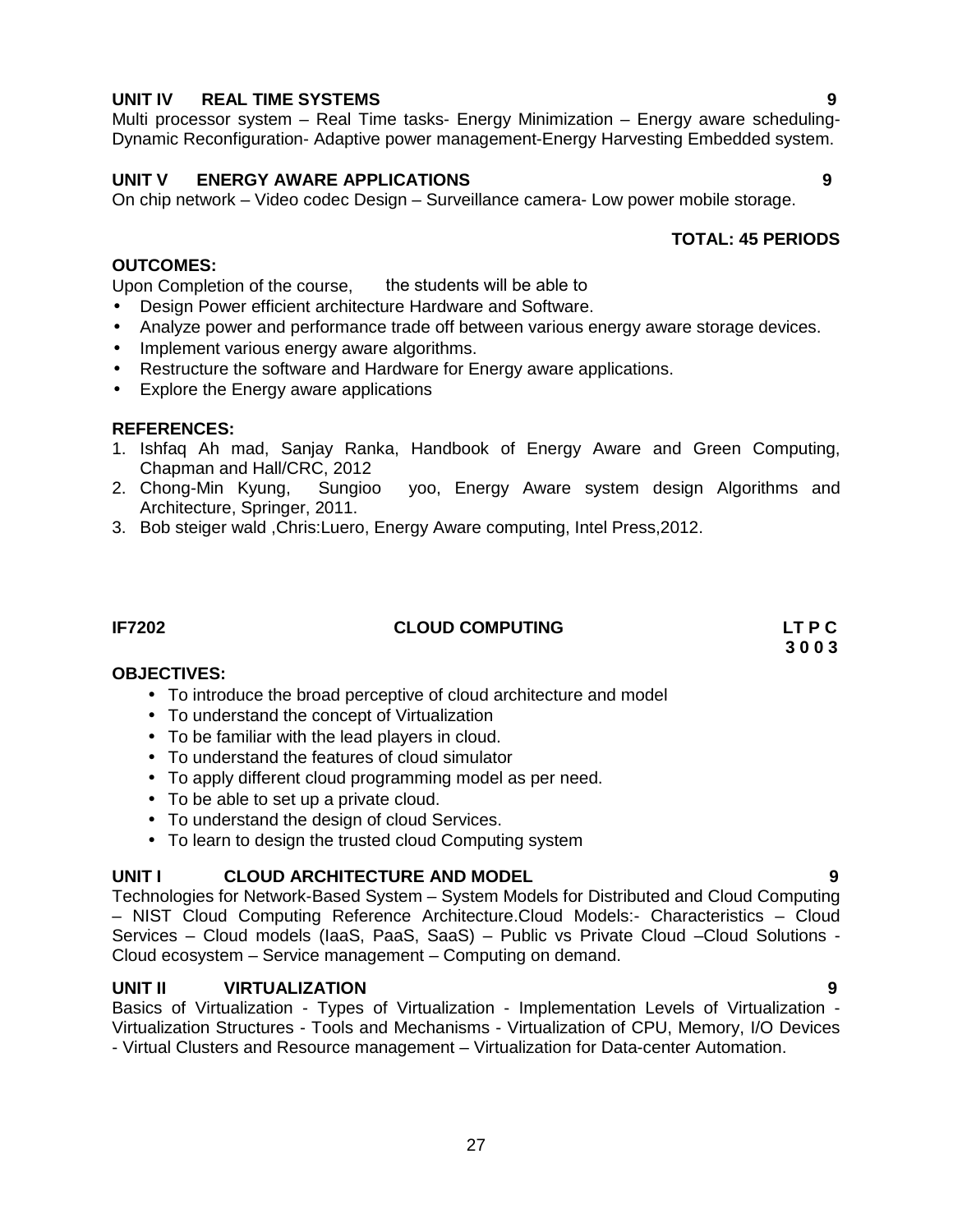#### **UNIT III CLOUD INFRASTRUCTURE 9**

Architectural Design of Compute and Storage Clouds – Layered Cloud Architecture Development – Design Challenges - Inter Cloud Resource Management – Resource Provisioning and Platform Deployment – Global Exchange of Cloud Resources.

# **UNIT IV PROGRAMMING MODEL 9**

Parallel and Distributed Programming Paradigms – MapReduce , Twister and Iterative MapReduce – Hadoop Library from Apache – Mapping Applications - Programming Support - Google App Engine, Amazon AWS - Cloud Software Environments -Eucalyptus, Open Nebula, OpenStack, Aneka, CloudSim

# **UNIT V SECURITY IN THE CLOUD 9**

Security Overview – Cloud Security Challenges and Risks – Software-as-a-Service Security – Security Governance – Risk Management – Security Monitoring – Security Architecture Design – Data Security – Application Security – Virtual Machine Security - Identity Management and Access Control – Autonomic Security.

#### **TOTAL: 45 PERIODS**

# **OUTCOMES:**

- Compare the strengths and limitations of cloud computing
- Identify the architecture, infrastructure and delivery models of cloud computing
- Apply suitable virtualization concept.
- Choose the appropriate cloud player
- Choose the appropriate Programming Models and approach.
- Address the core issues of cloud computing such as security, privacy and interoperability
- Design Cloud Services
- Set a private cloud

### **REFERENCES:**

- 1. Kai Hwang, Geoffrey C Fox, Jack G Dongarra, "Distributed and Cloud Computing, From Parallel Processing to the Internet of Things", Morgan Kaufmann Publishers, 2012.
- 2. John W.Rittinghouse and James F.Ransome, "Cloud Computing: Implementation, Management, and Security", CRC Press, 2010.
- 3. Toby Velte, Anthony Velte, Robert Elsenpeter, "Cloud Computing, A Practical Approach", TMH, 2009.
- 4. Kumar Saurabh, "Cloud Computing insights into New-Era Infrastructure", Wiley India, 2011.
- 5. George Reese, "Cloud Application Architectures: Building Applications and Infrastructure in the Cloud" O'Reilly
- 6. James E. Smith, Ravi Nair, "Virtual Machines: Versatile Platforms for Systems and Processes", Elsevier/Morgan Kaufmann, 2005.
- 7. Katarina Stanoevska-Slabeva, Thomas Wozniak, SantiRistol, "Grid and Cloud Computing – A Business Perspective on Technology and Applications", Springer.
- 8. Ronald L. Krutz, Russell Dean Vines, "Cloud Security A comprehensive Guide to Secure Cloud Computing", Wiley – India, 2010.
- 9. RajkumarBuyya, Christian Vecchiola, S.ThamaraiSelvi, 'Mastering Cloud Computing", TMGH, 2013.
- 10. GautamShroff,Enterprise Cloud Computing,Cambridge University Press,2011
- 11. Michael Miller, Cloud Computing,Que Publishing,2008
- 12. Nick Antonopoulos, Cloud computing,Springer Publications,2010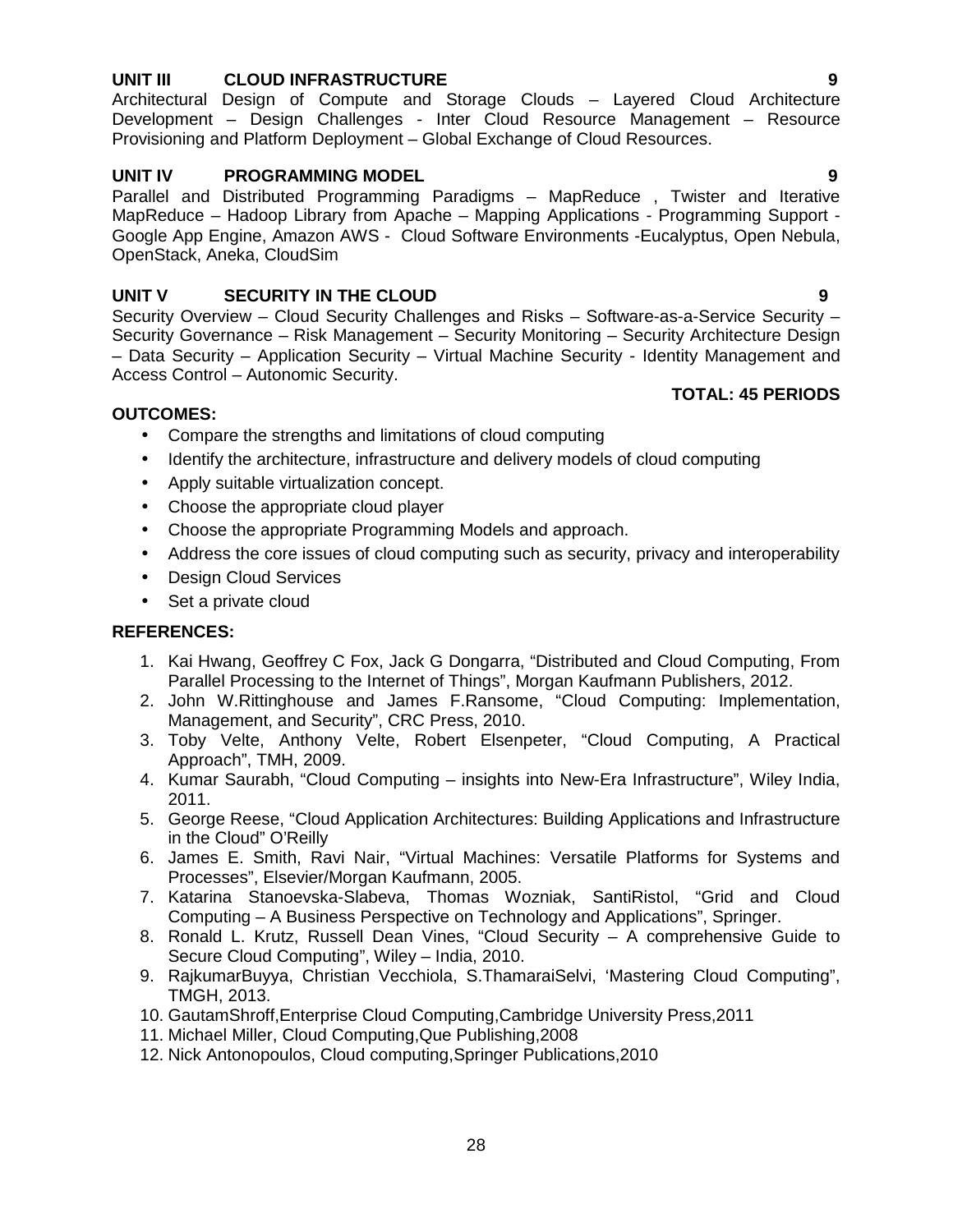#### **OBJECTIVES :**

- To understand the basics of Mobile Computing and Personal Computing
- To learn the role of cellular networks in Mobile and Pervasive Computing
- To expose to the concept of sensor and mesh networks
- To expose to the context aware and wearable computing
- To learn to develop applications in mobile and pervasive computing environment

#### **UNIT I INTRODUCTION 9**

Differences between Mobile Communication and Mobile Computing – Contexts and Names – Functions – Applications and Services – New Applications – Making Legacy Applications Mobile Enabled – Design Considerations – Integration of Wireless and Wired Networks – Standards Bodies – Pervasive Computing – Basics and Vision – Principles of Pervasive Computing – Categories of Pervasive Devices

# **UNIT II 3G AND 4G CELLULAR NETWORKS 9**

Migration to 3G Networks – IMT 2000 and UMTS – UMTS Architecture – User Equipment – Radio Network Subsystem - UTRAN - Node B - RNC functions - USIM - Protocol Stack - CS and PS Domains – IMS Architecture – Handover – 3.5G and 3.9G a brief discussion – 4G LAN and Cellular Networks – LTE – Control Plane – NAS and RRC – User Plane – PDCP, RLC and MAC – WiMax IEEE 802.16d/e – WiMax Internetworking with 3GPP

#### **UNIT III SENSOR AND MESH NETWORKS 9**

Sensor Networks – Role in Pervasive Computing – In Network Processing and Data Dissemination – Sensor Databases – Data Management in Wireless Mobile Environments – Wireless Mesh Networks – Architecture – Mesh Routers – Mesh Clients – Routing – Cross Layer Approach – Security Aspects of Various Layers in WMN – Applications of Sensor and Mesh networks

# **UNIT IV CONTEXT AWARE COMPUTING & WEARABLE COMPUTING 9**

Adaptability – Mechanisms for Adaptation - Functionality and Data – Transcoding – Location Aware Computing – Location Representation – Localization Techniques – Triangulation and Scene Analysis – Delaunay Triangulation and Voronoi graphs – Types of Context – Role of Mobile Middleware – Adaptation and Agents – Service Discovery MiddlewareHealth BAN- Medical and Technological Requirements-Wearable Sensors-Intra-BAN communications

#### **UNIT V APPLICATION DEVELOPMENT 9**

Three tier architecture - Model View Controller Architecture - Memory Management – Information Access Devices – PDAs and Smart Phones – Smart Cards and Embedded Controls – J2ME – Programming for CLDC – GUI in MIDP – Application Development ON Android and iPhone

# **TOTAL:45 PERIODS**

#### **OUTCOMES:**

At the end of the course the student should be able to

- Design a basic architecture for a pervasive computing environment
- Design and allocate the resources on the 3G-4G wireless networks
- Analyse the role of sensors in Wireless networks
- $\bullet$  Work out the routing in mesh network
- Deploy the location and context information for application development
- Develop mobile computing applications based on the paradigm of context aware computing and wearable computing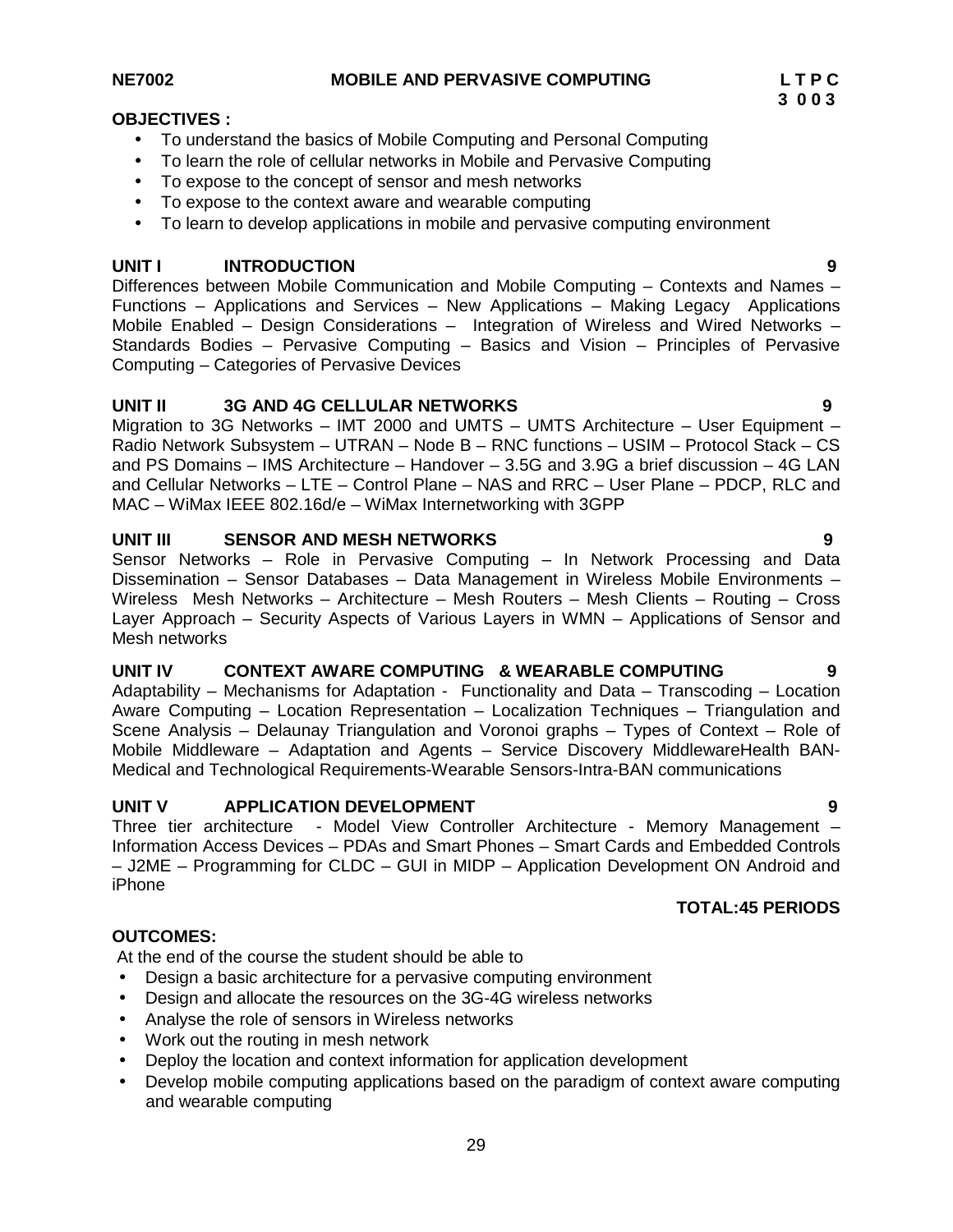#### **REFERENCES:**

- 1. Asoke K Talukder, Hasan Ahmed, Roopa R Yavagal, "Mobile Computing: Technology, Applications and Service Creation", 2nd ed, Tata McGraw Hill, 2010.
- 2. Reto Meier, "Professional Android 2 Application Development", Wrox Wiley,2010.
- 3. .Pei Zheng and Lionel M Li, 'Smart Phone & Next Generation Mobile Computing', Morgan Kaufmann Publishers, 2006.
- 4. Frank Adelstein, 'Fundamentals of Mobile and Pervasive Computing', TMH, 2005
- 5. JochenBurthardt et al, 'Pervasive Computing: Technology and Architecture of Mobile Internet Applications', Pearson Education, 2003
- 6. Feng Zhao and Leonidas Guibas, 'Wireless Sensor Networks', Morgan Kaufmann Publishers, 2004
- 7. UweHansmaan et al, 'Principles of Mobile Computing', Springer, 2003
- 8. Reto Meier, "Professional Android 2 Application Development", Wrox Wiley, 2010.
- 9. Mohammad s. Obaidat et al, "Pervasive Computing and Networking",Johnwiley
- 10. Stefan Poslad, "Ubiquitous Computing: Smart Devices, Environments and Interactions", Wiley, 2009.
- 11. Frank Adelstein Sandeep K. S. Gupta Golden G. Richard III Loren Schwiebert "Fundamentals of Mobile and Pervasive Computing, ", McGraw-Hill, 2005

#### **SE7001 DISTRIBUTED SYSTEM LT P C**

**3 0 0 3**

#### **OBJECTIVE:**

- To explore distributed systems principles associated with communication, naming, synchronization, distributed file systems, system design, distributed scheduling, and several case studies
- To cover both foundational concepts and well as practical deployments.

#### **UNIT I COMMUNICATION IN DISTRIBUTED ENVIRONMENT 8**

Introduction – Various Paradigms in Distributed Applications – Remote Procedure Call – Remote Object Invocation – Message-Oriented Communication – Unicasting, Multicasting and Broadcasting – Group Communication.

#### **UNIT II DISTRIBUTED OPERATING SYSTEMS 12**

Issues in Distributed Operating System – Threads in Distributed Systems – Clock Synchronization – Causal Ordering – Global States – Election Algorithms –Distributed Mutual Exclusion – Distributed Transactions – Distributed Deadlock – Agreement Protocols .

#### **UNIT III DISTRIBUTED RESOURCE MANAGEMENT 10**

Distributed Shared Memory – Data-Centric Consistency Models – Client-Centric Consistency Models – Ivy – Munin – Distributed Scheduling – Distributed File Systems – Sun NFS.

# **UNIT IV FAULT TOLERANCE AND CONSENSUS 7**

Introduction to Fault Tolerance – Distributed Commit Protocols – Byzantine Fault Tolerance – Impossibilities in Fault Tolerance.

#### **UNIT V CASE STUDIES 8**

Distributed Object-Based System – CORBA – COM+ – Distributed Coordination-Based System – JINI.

#### **TOTAL: 45 PERIODS**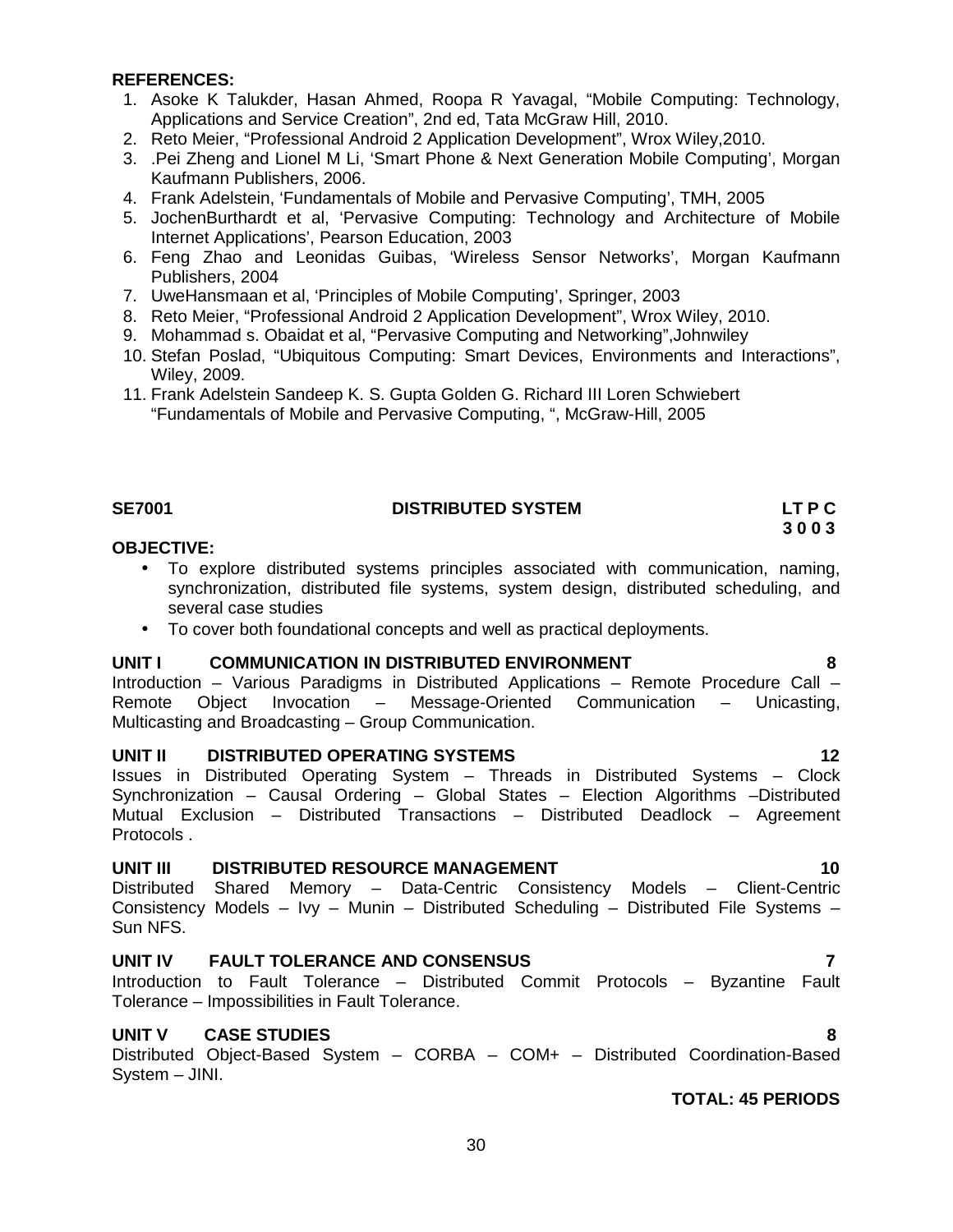#### **OUTCOMES:**

The students will understand:

- the concepts underlying distributed systems
- how distributed systems may be constructed using a variety of tools and approaches

Students will be able to design, and implement distributed software systems in Java using:

- sockets
- remote procedure call mechanisms
- JAVA RMI

Students will demonstrate an ability to apply theory and techniques to unseen problems.

#### **REFERENCES:**

- 1. George Coulouris, Jean Dollimore, Tim Kindberg, "Distributed Systems Concepts and Design", Third Edition, Pearson Education Asia, 2002.
- 2. HagitAttiya and Jennifer Welch, "Distributed Computing: Fundamentals, Simulations and Advanced Topics", Wiley, 2004.
- 3. MukeshSinghal, "Advanced Concepts In Operating Systems", Mc GrawHill Series in Computer Science, 1994.
- 4. A.S.Tanenbaum, M.Van Steen, "Distributed Systems", Pearson Education, 2004.
- 5. M.L.Liu, "Distributed Computing Principles and Applications", Pearson Addison Wesley, 2004.

| <b>CP7028</b> | <b>ENTERPRISE APPLICATION INTEGRATION</b> | LTPC   |  |
|---------------|-------------------------------------------|--------|--|
|               |                                           | 30 O 3 |  |

#### **OBJECTIVES:**

- Describe approaches to enterprise application integration
- Understand the integration middleware
- Evaluate the integration approaches suitable for a given problem

### **UNIT I INTRODUCTION 6**

Requirements for EAI - Challenges in EAI – Integration with legacy systems – Integration with partners - Heterogeneous environment – Implementation approaches – Web services, messaging, ETL, direct data integration – Middleware requirements – Approaches to integration – services oriented and messaging.

### **UNIT II INTEGRATION PATTERNS 6**

Introduction to integration patterns – Architecture for application integration – Integration patterns – Point to point, broker, message bus, publish/subscribe, Challenges in performance, security, reliability - Case studies

### **UNIT III SERVICE ORIENTED INTEGRATION 12**

Business process integration - Composite applications-services – Web services – Service choreography and orchestration - Business process modeling - BPMN, Business process execution - BPEL – Middleware infrastructure - Case studies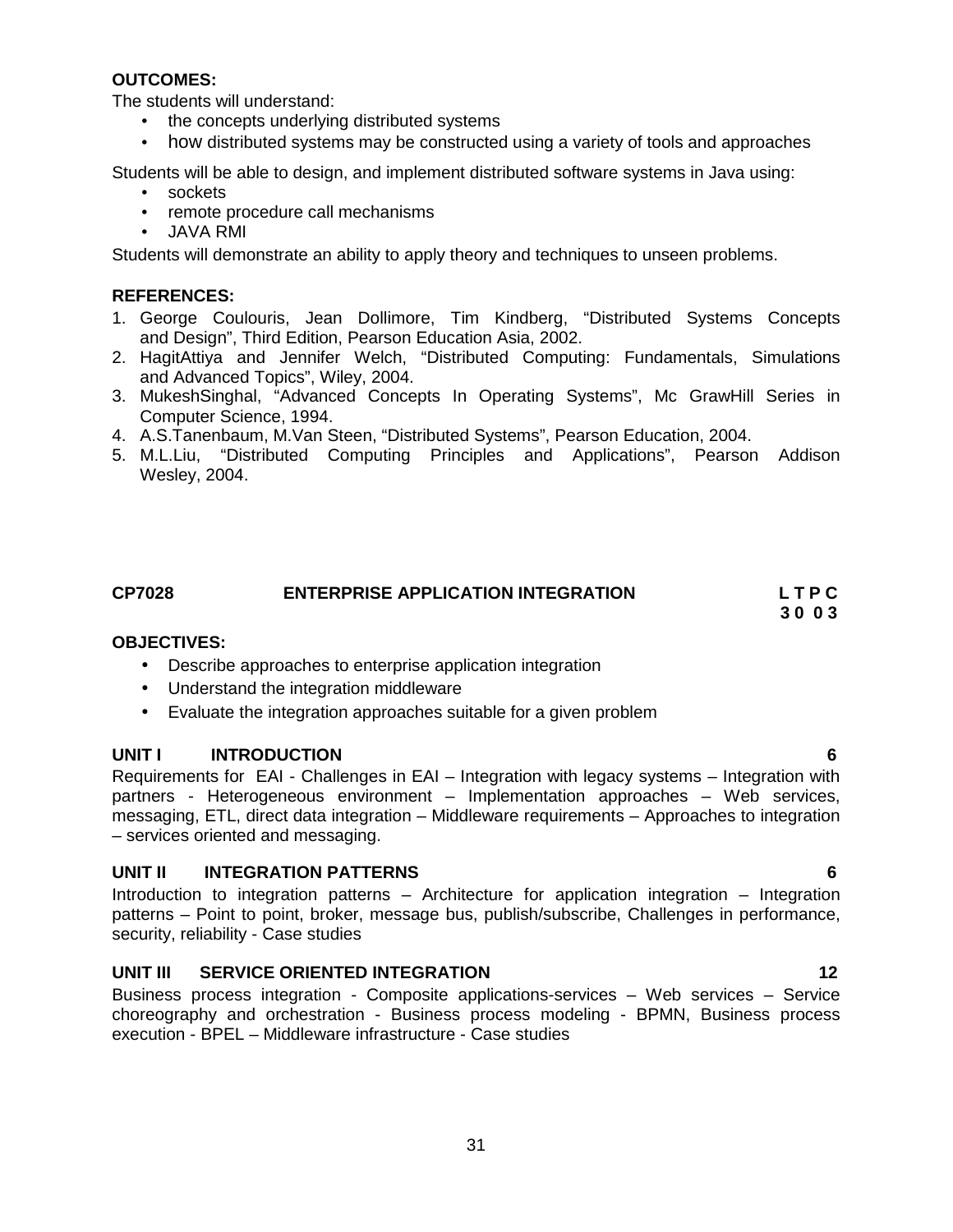#### 32

# **UNIT IV MESSAGING BASED INTEGRATION 9**

Messaging – Synchronous and asynchronous – Message structure – Message oriented middleware – Reliability mechanisms – Challenges – Messaging infrastructure – Java Messaging Services – Case studies

# **UNIT V ENTERPRISE SERVICE BUS 12**

Enterprise Service Bus – routing, scalable connectivity, protocol and message transformations, data enrichment, distribution, correlation, monitoring – Deployment configurations – Global ESB, Directly connected, Federated, brokered ESBs – Application server based – Messaging system based – Hardware based ESBs – Support to SOA, message based and event based integrations - Case studies.

# **OUTCOMES:**

Upon Completion of the course, the students will be able to

- Describe different approaches to integration enterprise applications
- Analyze specifications and identify appropriate integration approaches
- Develop a suitable integration design for a given problem
- Identify appropriate integration middleware for a given problem
- Evaluate the integration approaches against specified requirements

# **REFERENCES:**

- 1. George Mentzas and Andreas Frezen (Eds), "Semantic Enterprise Application Integration for Business Processes: Service-oriented Frameworks", Business Science Reference, 2009
- 2. WaseemRoshen, "SOA Based Enterprise Integration", Tata McGrawHill, 2009.
- 3. G Hohpe and B Woolf, "Enterprise Integration Patterns: Designing, Building, and Deploying Messaging Solutions", Addison‐Wesley Professional, 2003
- 4. D Linthicum, "Next Generation Application Integration: From Simple Information to Web Services", Addison‐Wesley, 2003
- 5. Martin Fowler, "Patterns of Enterprise Application Architecture", Addison- Wesley, 2003
- 6. Kapil Pant and MatiazJuric, "Business Process Driven SOA using BPMN and BPEL: From Business Process Modeling to Orchestration and Service Oriented Architecture", Packt Publishing, 2008

**TOTAL: 45 PERIODS**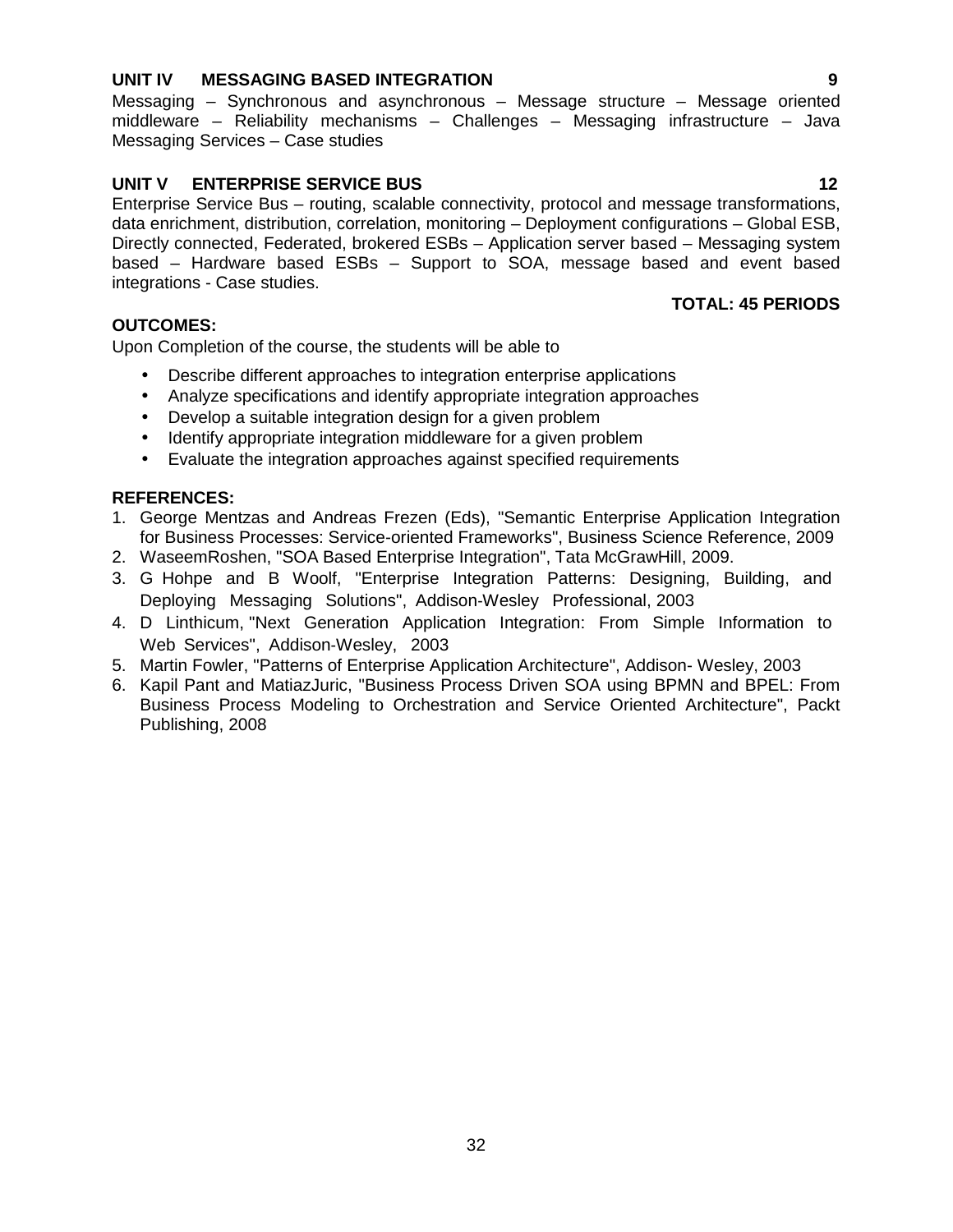#### **SE7010 SOFTWARE ARCHITECTURE L T P C**

#### **UNIT I INTRODUCTION 9**

Architecture business cycle – architectural patterns – reference models – architectural structures, views – Basic Concepts of Software Architecture

#### **UNIT II SOFTWARE ARCHITECTURAL PATTERNS 9**

Architectural Patterns – Introduction to Styles – Simple Styles - Distributed and Networked Architectures- Architecture for network based applications – Decentralized Architectures

#### **UNIT III DESIGNING FOR NON FUNCTIONAL PROPERTIES 9**

Understanding Quality Attributes – Functionality and Architecture – Architecture and Quality Attributes – System Quality Attributes – Quality attribute Scenarios in Practice - Introducing Tactics – Availability Tactics – Modifiability Tactics – Performance Tactics - Security Tactics – Testability Tactics – Usability Tactics – Relationship of Tactics to Architectural Patterns – Architectural Patterns and Styles

#### **UNIT IV ARCHITECTURE DESCRIPTION DOCUMENTATION AND EVALUATION 9**

Early Architecture Description Languages – Domain and Style Specific ADLs – Extensible ADLs - Documenting Software architecture - Architecture Evaluation - ATAM

#### **UNIT V ARCHITECTURE ADAPTATION AND CASE STUDY 9**

A Conceptual Framework for Architectural Adaptation – Techniques for supporting architecture centric change- The World Wide Web – A Case Study in Interoperability.

#### **TEXT BOOKS:**

- 1. Len Bass, Paul Clements, Rick Kazman, "Software Architecture in Practice", Third Edition, Addison-Wesley, 2003.
- 2. Richard N.Taylor, Nenad Medvidovic and Eric M.Dashofy, "Software Architecture, Foundations, Theory and Practice", Wiley 2010.

#### **REFERENCES:**

- 1. Frank Buschmann, Regine Meunier, Hans Rohnert, Michael Stal, "Pattern Oriented Software Architecture" ,Volume 1, 1996.
- 2. Mary shaw and David Garlan, "Software Architecture Perspectives on an emerging discipline", Pearson education, 2008.

#### **MU7011 VIDEO COMPRESSION LT P C**

**3 0 0 3**

#### **OBJECTIVES :**

- To introduce principles and current technologies of multimedia systems.
- To study the issues in effectively representing, processing and transmitting multimedia data including text, graphics, sound and music, image and video.
- To study the Image, video and audio standards such as JPEG, MPEG, H.26x, Dolby Digital and AAC will be reviewed.
- To study the applications such as video conferencing, multimedia data indexing and retrieval will also be introduced.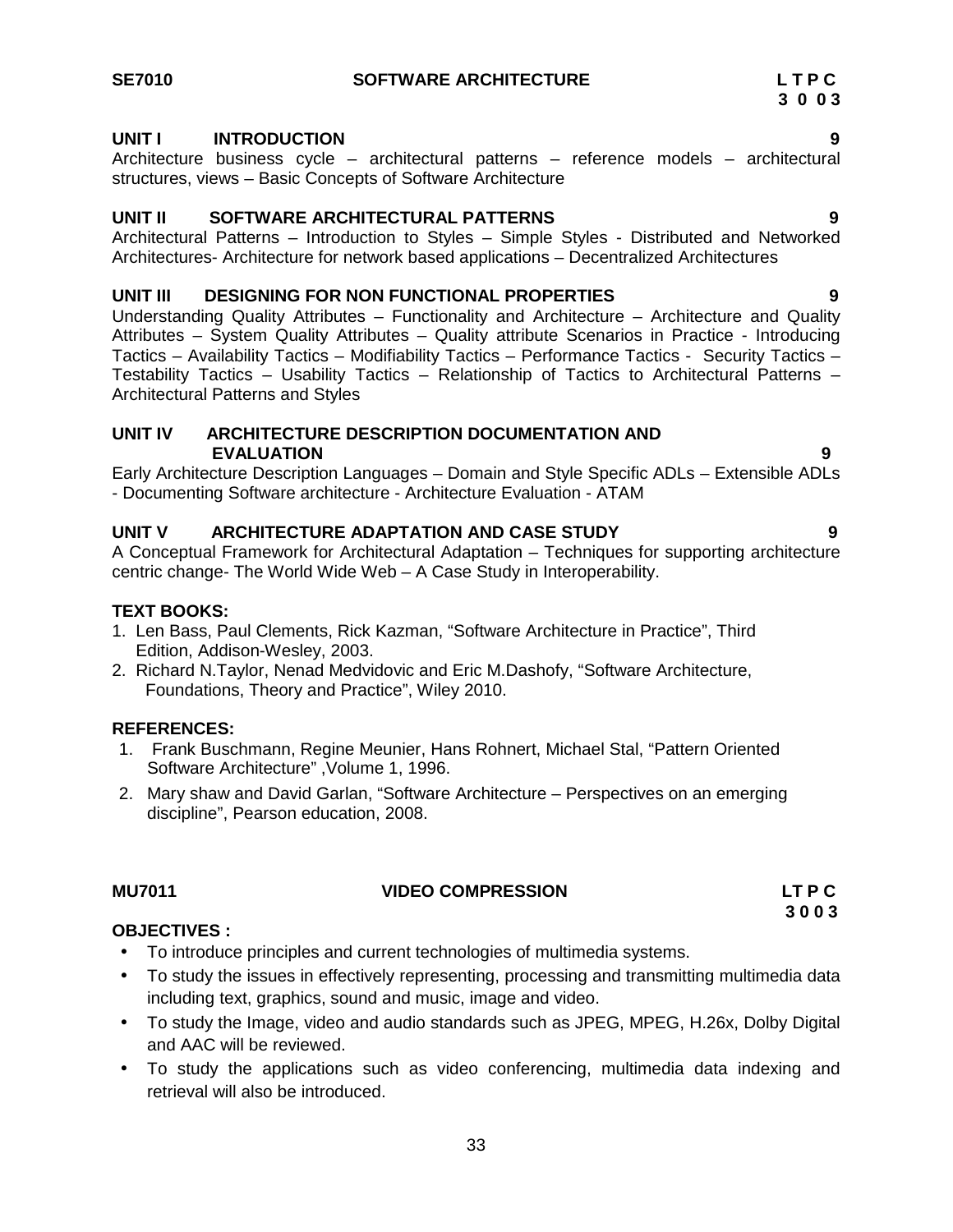# **UNIT I INTRODUCTION 9**

Overview of image compression - important information theory concepts - entropy definition and interpretation - Shannon-Fanon coding - Huffman coding - Adaptive Huffman coding - Lempel- Ziv codec- QM codec, context-based QM coder - examples of lossless compression

# **UNIT II QUANTIZATION 9**

Scalar quantization, optimal scalar quantizer, commander- Vector quantization- Audio and speech compression- JPEG & JPEG-2000 still image compression- Video coding standards (A) MPEG-1, MPEG-2

# **UNIT III VIDEO PROCESSING 9**

Video coding standards H.264/AVC and HEVC- Video coding techniques - motion estimation, rate control algorithms, pre & post processing- Video delivery/streaming over wired and wireless networks

# **UNIT IV ADVANCED VIDEO CODING TECHNIQUES 9**

Mobile multimedia computing- Multimedia content management and protection- Future directions – Multi-view video coding, depth coding and others

### **UNIT V CONTENT MANAGEMENT 9**

Video Compression-Motion Compensation, H.261 standard – FMM-14 Multimedia Applications Content-based retrieval in digital libraries – FMM

# **OUTCOMES:**

Upon Completion of the course, the students will be able

- To know principles and current technologies of multimedia systems
- To know issues in effectively representing, processing, and retrieving multimedia data
- To know the areas by implementing some components of a multimedia streaming system
- To know the latest web technologies and some advanced topics in current multimedia research

# **REFERENCES:**

- 1. Handbook of Image and Video processing Al Bovik (Alan C Bovik), Academic Press, Second Edition, 2005.
- 2. Digital Image Sequence Processing, Compression, and Analysis Todd R. Reed, CRC Press, 2004.
- 3. H.264 and MPEG-4 Video Compression: Video Coding for Next Generation Multimedia Iain E.G. Richardson, Wiley, 2003
- 4. Digital Video Processing A. Murat Tekalp, Prentice Hall, 1995
- 5. Andy Beach, "Real World Video Compression"Pearson Education, 2010.
- 6. Peter D. Symes ," Video Compression Demystified"McGraw-Hill, 2001.
- 7. Yun Q. Shi, Huifang Sun," Image and Video Compression for Multimedia Engineering Fundamentals, Algorithms, and Standards" 2<sup>nd</sup> Edition 2008.

**TOTAL: 45 PERIODS**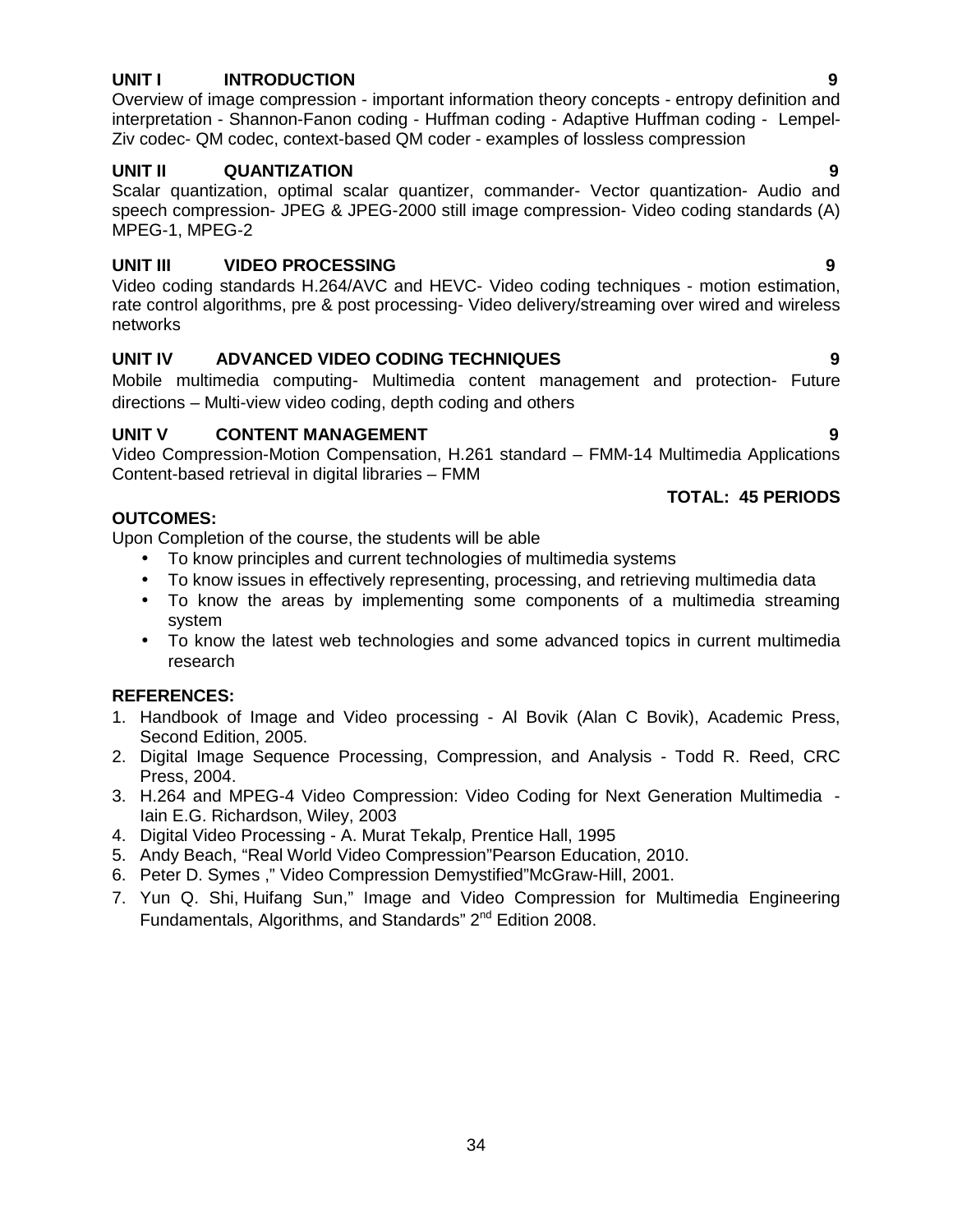# **UNIT I IMAGE FORMATION AND IMAGE PROCESSING 9**

Introduction- Geometric primitives and transformations- Photometric image formation- Sampling and aliasing, Compression- Point operators- Linear filtering- More neighbourhood operators- Fourier Transforms- Pyramids and wavelets- Geometric transformations- global optimization.

# **UNIT II PATTERN RECOGNITION 9**

Linear Discriminant Analysis- Bayes' classifier – Neural net- Feed forward, unsupervised learning, Hopfield nets- fuzzy system-optimization techniques in Recognition-Genetic algorithm- Simulated annealing, object detection, Face recognition-Category recognition- Context and scene understanding

# **UNIT III FEATURE DETECTION AND SEGMENTATION 9**

Points and patches-Edges-Lines-Active Contours-Split and merge-Mean shift and mode finding- Normalized cuts-Graph cuts and energy based methods- 2D and 3D feature based alignment- Pose estimation- Geometric intrinsic calibration.

### **UNIT IV MOTION ESTIMATION 9**

Structure from motion- Two-frame structure- Factorization- Bundle adjustment- Constrained structure and motion- Translational alignment- Parametric motion- Spline based motion-Optical flow, Layered motion-Image stitching motion models-Computational photography.

# **UNIT V OBJECT DETECTION AND TRACKING 9**

Object Detection- Neural Network-Based Face Detection- Instance and Category recognition- Freund & Schapire's AdaBoost algorithm – Context and scene understanding- Primitive tracking- Gradient Descent Tracking- Object Tracking with RBF Networks- Mean Shift tracking.

### **REFERENCES:**

- 1. Richard Szeliski, "Computer Vision: Algorithms and Applications", Springer Publications, 2010.
- 2. Schalkoff R.J., "Digital Image Processing & Computer vision", John Wiley sons, 1989.
- 3. Dudar R.O., and Hart P.E.,"Pattern classification and scene Analysis", 2002.
- 4. Object Detection and Tracking http://www.serc.iisc.ernet.in/~venky/SE263/index.html

### **CP7012 COMPUTER VISION L T P C**

### **OBJECTIVES:**

- To review image processing techniques for computer vision
- To understand shape and region analysis
- To understand Hough Transform and its applications to detect lines, circles, ellipses
- To understand three-dimensional image analysis techniques
- To understand motion analysis
- To study some applications of computer vision algorithms

# **3 0 0 3**

# **TOTAL: 45 PERIODS**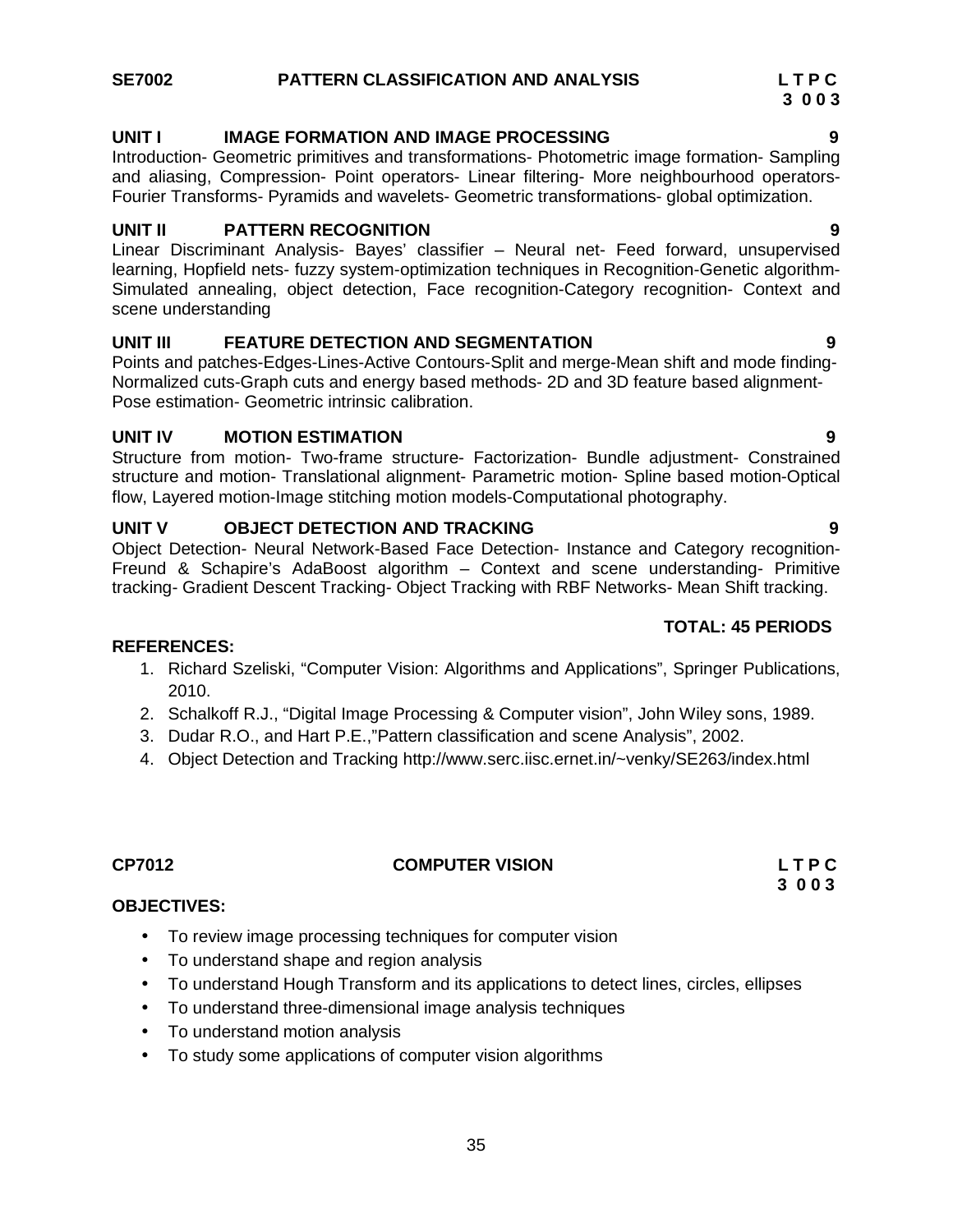### 36

# **UNIT I IMAGE PROCESSING FOUNDATIONS 9**

Review of image processing techniques – classical filtering operations – thresholding techniques – edge detection techniques – corner and interest point detection – mathematical morphology – texture

### **UNIT II SHAPES AND REGIONS 9**

Binary shape analysis – connectedness – object labeling and counting – size filtering – distance functions – skeletons and thinning – deformable shape analysis – boundary tracking procedures – active contours – shape models and shape recognition – centroidal profiles – handling occlusion – boundary length measures – boundary descriptors – chain codes – Fourier descriptors – region descriptors – moments

# **UNIT III HOUGH TRANSFORM 9**

Line detection – Hough Transform (HT) for line detection – foot-of-normal method – line localization – line fitting – RANSAC for straight line detection – HT based circular object detection – accurate center location – speed problem – ellipse detection – Case study: Human Iris location – hole detection – generalized Hough Transform (GHT) – spatial matched filtering – GHT for ellipse detection – object location – GHT for feature collation

### **UNIT IV 3D VISION AND MOTION 9**

Methods for 3D vision – projection schemes – shape from shading – photometric stereo – shape from texture – shape from focus – active range finding – surface representations – point-based representation – volumetric representations – 3D object recognition – 3D reconstruction – introduction to motion – triangulation – bundle adjustment – translational alignment – parametric motion – spline-based motion – optical flow – layered motion

# **UNIT V APPLICATIONS 9**

Application: Photo album – Face detection – Face recognition – Eigen faces – Active appearance and 3D shape models of faces

Application: Surveillance – foreground-background separation – particle filters – Chamfer matching, tracking, and occlusion – combining views from multiple cameras – human gait analysis

Application: In-vehicle vision system: locating roadway – road markings – identifying road signs – locating pedestrians

# **TOTAL : 45 PERIODS**

# **OUTCOMES:**

Upon completion of the course, the students will be able to

- Implement fundamental image processing techniques required for computer vision
- Perform shape analysis
- Implement boundary tracking techniques
- Apply chain codes and other region descriptors
- Apply Hough Transform for line, circle, and ellipse detections
- Apply 3D vision techniques
- Implement motion related techniques
- Develop applications using computer vision techniques

### **REFERENCES:**

- 1. E. R. Davies, "Computer & Machine Vision", Fourth Edition, Academic Press, 2012.
- 2. R. Szeliski, "Computer Vision: Algorithms and Applications", Springer 2011.
- 3. Simon J. D. Prince, "Computer Vision: Models, Learning, and Inference", Cambridge University Press, 2012.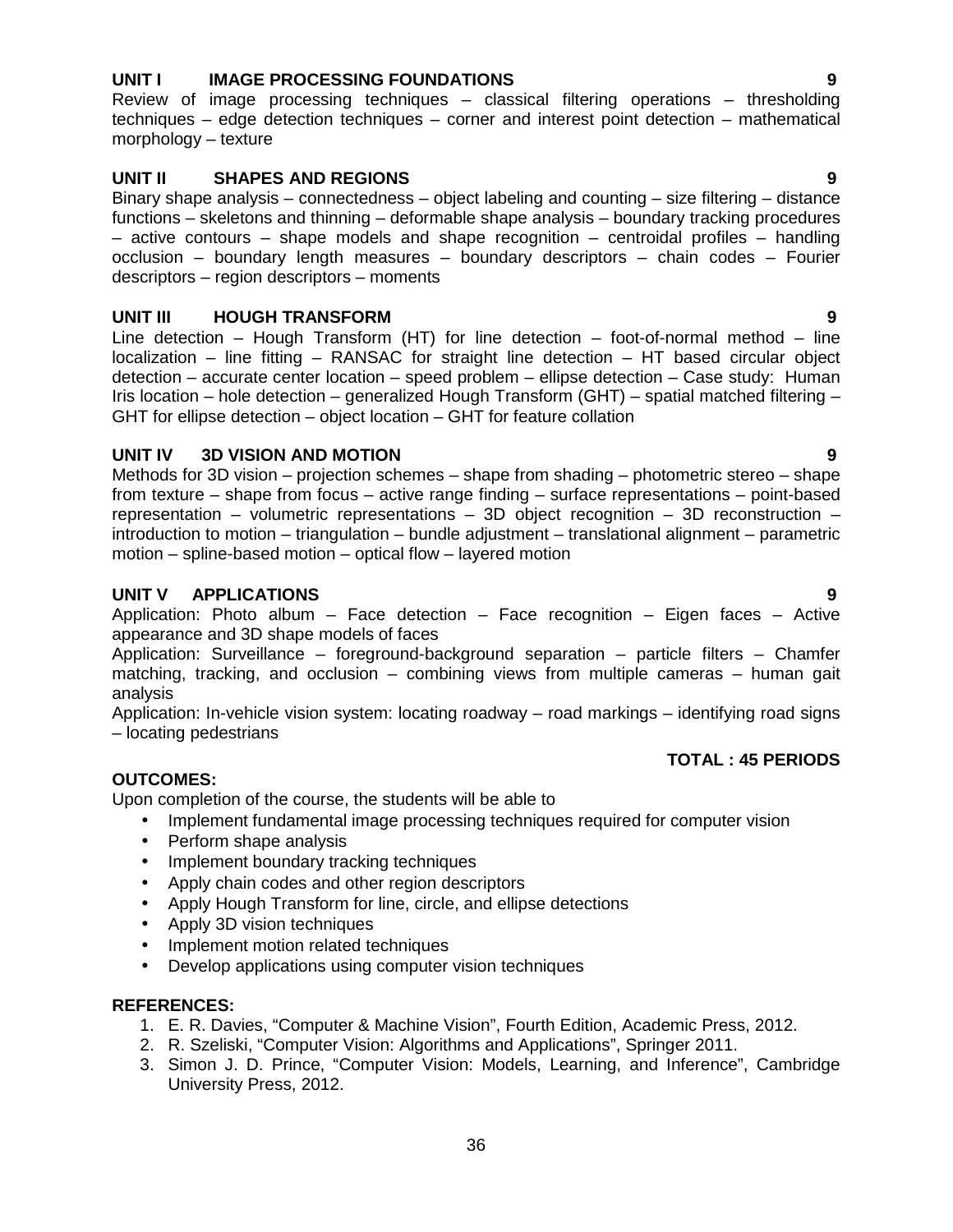- 4. Mark Nixon and Alberto S. Aquado, "Feature Extraction & Image Processing for Computer Vision", Third Edition, Academic Press, 2012.
- 5. D. L. Baggio et al., "Mastering OpenCV with Practical Computer Vision Projects", Packt Publishing, 2012.
- 6. Jan Erik Solem, "Programming Computer Vision with Python: Tools and algorithms for analyzing images", O'Reilly Media, 2012.

# **MU7008 USER INTERFACE DESIGN L T P C**

# **OBJECTIVES:**

- To understand the basics of User Interface Design.
- To design the user interface, design, menu creation and windows creation
- To understand the concept of menus, windows, interfaces, business functions, various problems in windows design with colour, text, Non-anthropomorphic Design.
- To study the design process and evaluations.

### **UNIT I INTERACTIVE SOFTWARE AND INTERACTION DEVICE 9**

Human–Computer Interface – Characteristics Of Graphics Interface –Direct Manipulation Graphical System – Web User Interface –Popularity –Characteristic & Principles.

# **UNIT II HUMAN COMPUTER INTERACTION 9**

User Interface Design Process – Obstacles –Usability –Human Characteristics In Design – Human Interaction Speed –Business Functions –Requirement Analysis – Direct – Indirect Methods – Basic Business Functions – Design Standards – General Design Principles – Conceptual Model Design – Conceptual Model Mock-Ups

# **UNIT III WINDOWS 9**

Characteristics– Components– Presentation Styles– Types– Managements– Organizations– Operations– Web Systems– System Timings - Device– Based Controls Characteristics– Screen – Based Controls –– Human Consideration In Screen Design – Structures Of Menus – Functions Of Menus– Contents Of Menu– Formatting – Phrasing The Menu – Selecting Menu Choice– Navigating Menus– Graphical Menus. Operate Control – Text Boxes– Selection Control– Combination Control– Custom Control– Presentation Control.

### **UNIT IV MULTIMEDIA 9**

Text For Web Pages – Effective Feedback– Guidance & Assistance– Internationalization– Accessibility– Icons– Image– Multimedia – Coloring- Case Study: Addressing usability in E- Commerce sites

### **UNIT V DESIGN PROCESS AND EVALUATION 9**

User Interface Design Process - Usability Testing - Usability Requirements and Specification procedures and techniques- User Interface Design Evaluation

**TOTAL: 45 PERIODS**

**3 0 0 3**

# **OUTCOMES:**

- Knowledge on development methodologies, evaluation techniques and user interface building tools
- Explore a representative range of design guidelines
- Gain experience in applying design guidelines to user interface design tasks.
- Ability to design their own Human Computer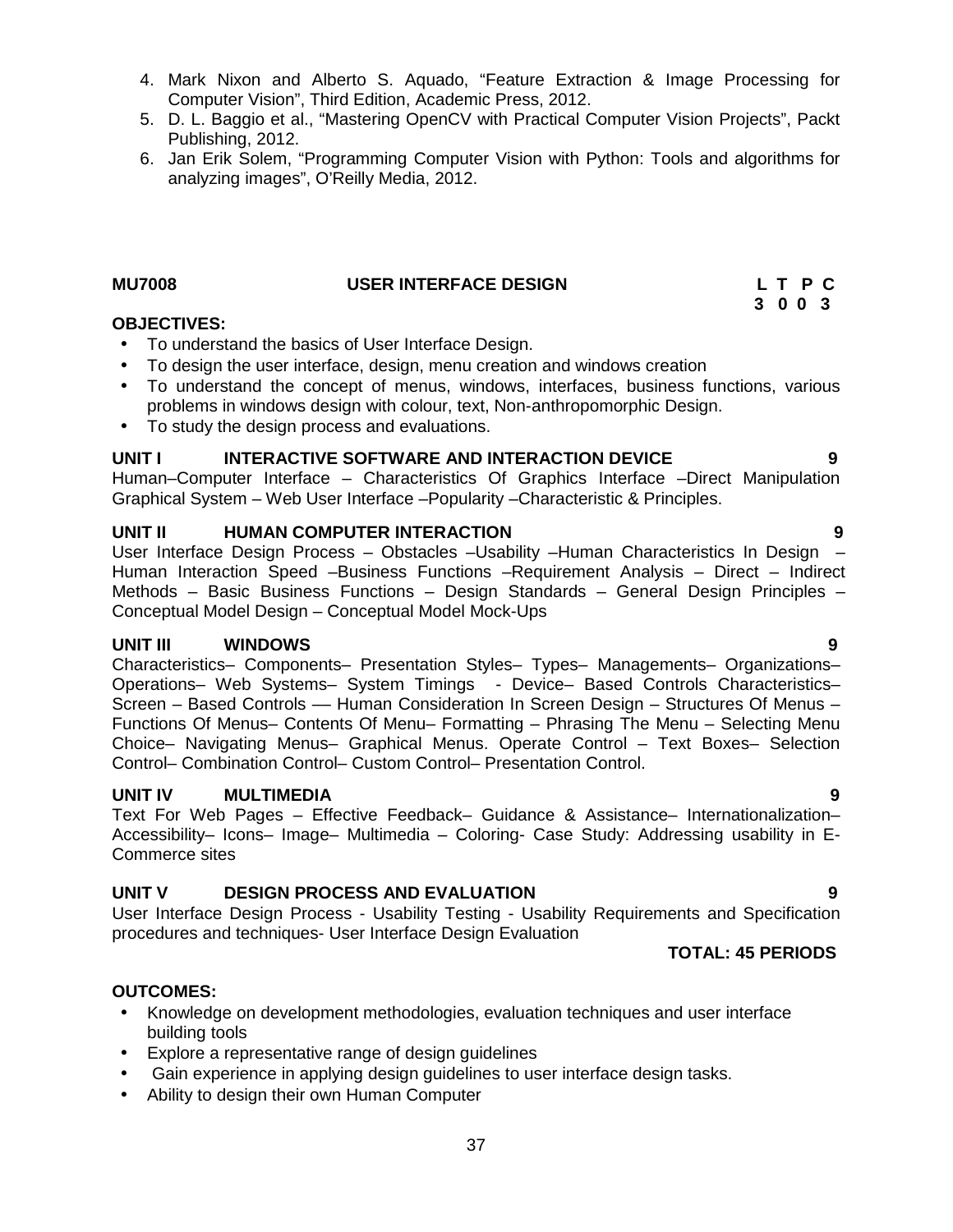#### **REFERENCES:**

- 1. Wilbent. O. Galitz ,"The Essential Guide To User Interface Design", John Wiley& Sons, 2001.
- 2. Deborah Mayhew, The Usability Engineering Lifecycle, Morgan Kaufmann, 1999Ben Shneiderman, "Design The User Interface", Pearson Education, 1998.
- 3. Alan Cooper, "The Essential Of User Interface Design", Wiley Dream Tech Ltd., 2002. Sharp, Rogers, Preece, 'Interaction Design', Wiley India Edition, 2007
- 4. Alan Dix et al, " Human Computer Interaction ", Prentice Hall, 1993.
- 5. Ben Schneiderman, " Designing the User Interface ", Addison Wesley, 2000*.*

#### **IF7301 SOFT COMPUTING L T P C**

# **3 0 0 3**

#### **OBJECTIVES:**

- To learn the key aspects of Soft computing
- To know about the components and building block hypothesis of Genetic algorithm.
- To understand the features of neural network and its applications
- To study the fuzzy logic components
- To gain insight onto Neuro Fuzzy modeling and control.
- To gain knowledge in machine learning through Support vector machines.

#### **UNIT I INTRODUCTION TO SOFT COMPUTING 9**

Evolution of Computing - Soft Computing Constituents – From Conventional AI to Computational Intelligence - Machine Learning Basics

#### **UNIT II GENETIC ALGORITHMS 9**

Introduction, Building block hypothesis, working principle, Basic operators and Terminologies like individual, gene, encoding, fitness function and reproduction, Genetic modeling: Significance of Genetic operators, Inheritance operator, cross over, inversion & deletion, mutation operator, Bitwise operator, GA optimization problems, JSPP (Job Shop Scheduling Problem), TSP (Travelling Salesman Problem),Differences & similarities between GA & other traditional methods, Applications of GA.

#### **UNIT III NEURAL NETWORKS 9**

Machine Learning using Neural Network, Adaptive Networks – Feed Forward Networks – Supervised Learning Neural Networks – Radial Basis Function Networks - Reinforcement Learning – Unsupervised Learning Neural Networks – Adaptive Resonance Architectures – Advances in Neural Networks.

#### **UNIT IV FUZZY LOGIC 9**

Fuzzy Sets – Operations on Fuzzy Sets – Fuzzy Relations – Membership Functions-Fuzzy Rules and Fuzzy Reasoning – Fuzzy Inference Systems – Fuzzy Expert Systems – Fuzzy Decision Making

#### **UNIT V NEURO-FUZZY MODELING 9**

Adaptive Neuro-Fuzzy Inference Systems – Coactive Neuro-Fuzzy Modeling – Classification and Regression Trees – Data Clustering Algorithms – Rule base Structure Identification – Neuro-Fuzzy Control – Case Studies.

#### **TOTAL: 45 PERIODS**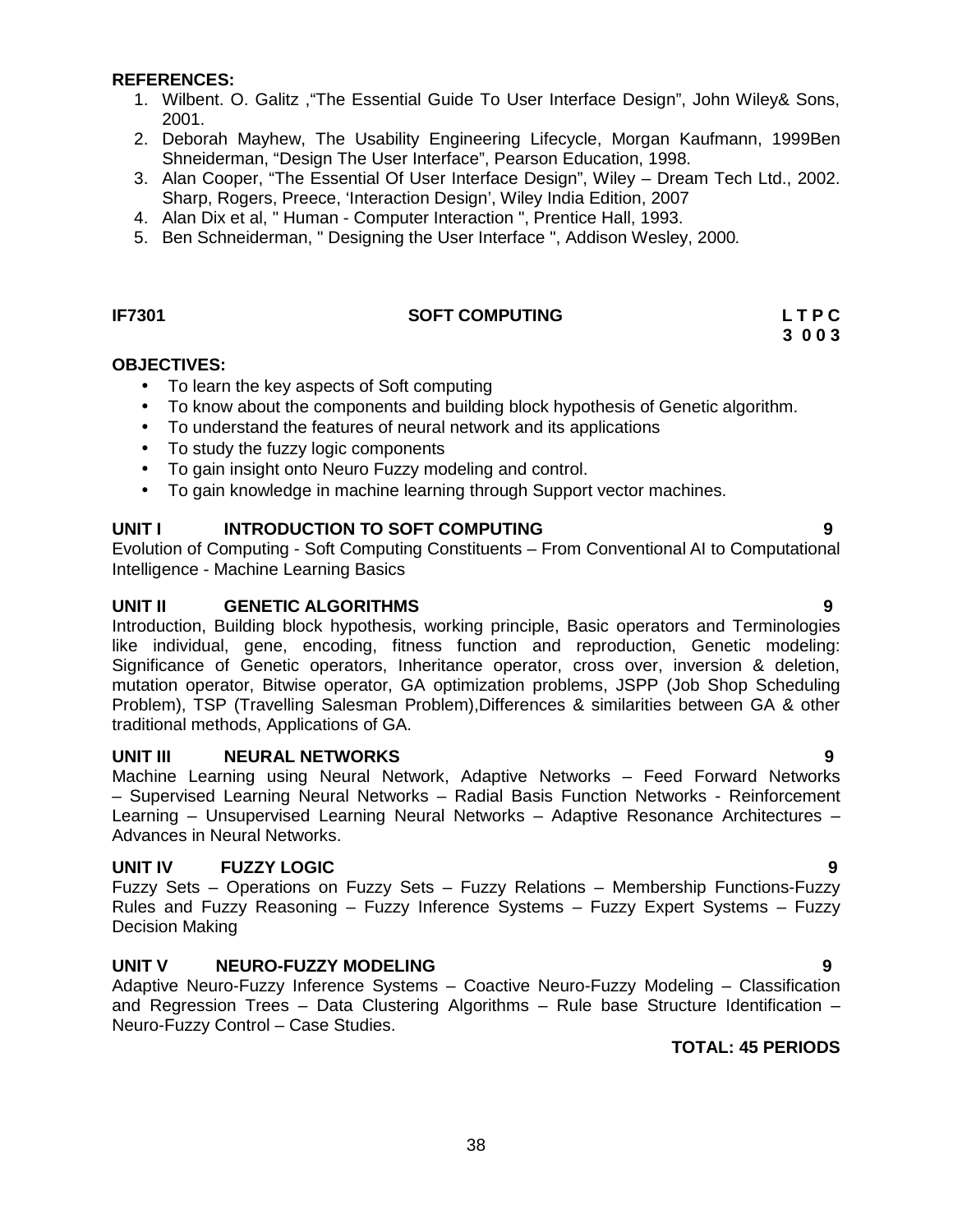#### **OUTCOMES:**

- Implement machine learning through neural networks.
- Write Genetic Algorithm to solve the optimization problem
- Develop a Fuzzy expert system.
- Model Neuro Fuzzy system for clustering and classification.

# **REFERENCES:**

- 1. Jyh-Shing Roger Jang, Chuen-Tsai Sun, EijiMizutani, "Neuro-Fuzzy and Soft Computing", Prentice-Hall of India, 2003
- 2. KwangH.Lee, "First course on Fuzzy Theory and Applications", Springer–Verlag Berlin Heidelberg, 2005.
- 3. George J. Klir and Bo Yuan, "Fuzzy Sets and Fuzzy Logic-Theory and Applications", Prentice Hall, 1995.
- 4. James A. Freeman and David M. Skapura, "Neural Networks Algorithms, Applications, and Programming Techniques", Pearson Edn., 2003.
- 5. David E. Goldberg, "Genetic Algorithms in Search, Optimization and Machine Learning", Addison Wesley, 2007.
- 6. Mitsuo Gen and RunweiCheng,"Genetic Algorithms and Engineering Optimization", Wiley Publishers 2000.
- 7. Mitchell Melanie, "An Introduction to Genetic Algorithm", Prentice Hall, 1998.
- 8. S.N.Sivanandam, S.N.Deepa, "Introduction to Genetic Algorithms", Springer, 2007.
- 9. A.E. Eiben and J.E. Smith "Introduction to Evolutionary Computing" Springer, 2003
- 10. E. Sanchez, T. Shibata, and L. A. Zadeh, Eds., "Genetic Algorithms and Fuzzy Logic Systems: Soft Computing Perspectives, Advances in Fuzzy Systems - Applications and Theory", Vol. 7, River Edge, World Scientific, 1997.
- 11. ROSS TIMOTHY J, Fuzzy Logic with Engineering Applications, Wiley India Pvt Ltd, New Delhi, 2010

# **SE7003 MACHINE LEARNING L T P C**

#### **3 0 0 3**

#### **UNIT I INTRODUCTION 9**

Learning Problems – Perspectives and Issues – Concept Learning – Version Spaces and Candidate Eliminations – Inductive bias – Decision Tree learning – Representation – Algorithm – Heuristic Space Search.

#### **UNIT II NEURAL NETWORKS AND GENETIC ALGORITHMS 9**

Neural Network Representation – Problems – Perceptrons – Multilayer Networks and Back Propagation Algorithms – Advanced Topics – Genetic Algorithms – Hypothesis Space Search – Genetic Programming – Models of Evaluation and Learning.

### **UNIT III BAYESIAN AND COMPUTATIONAL LEARNING 9**

Bayes Theorem – Concept Learning – Maximum Likelihood – Minimum Description Length Principle –Bayes Optimal Classifier –Gibbs Algorithm – Naïve Bayes Classifier – Bayesian Belief Network – EM Algorithm – Probability Learning – Sample Complexity – Finite and Infinite Hypothesis Spaces – Mistake Bound Model.

# **UNIT IV INSTANT BASED LEARNING 9**

K-Nearest Neighbour Learning – Locally weighted Regression – Radial Bases Functions – Case Based Learning.

39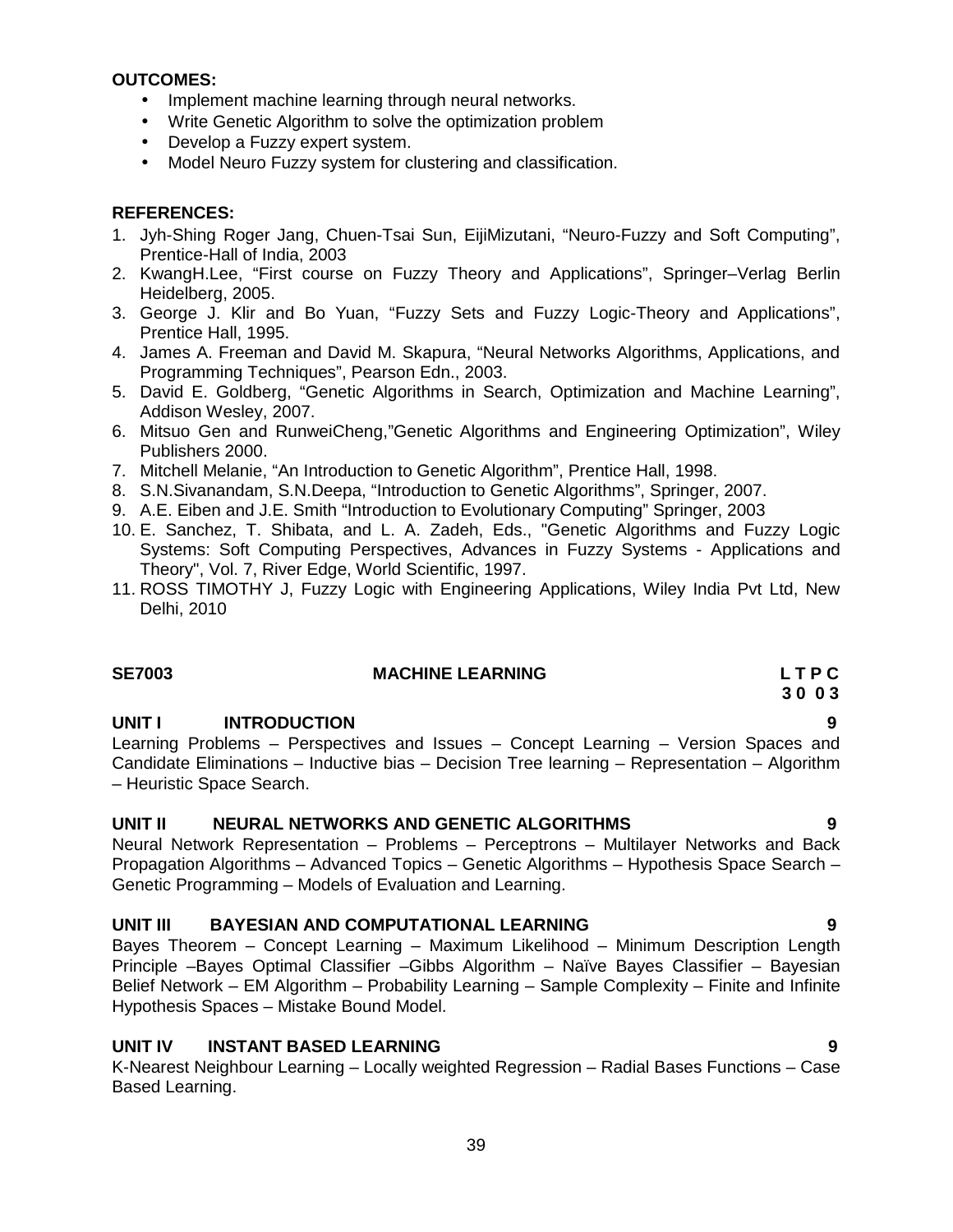# **UNIT V ADVANCED LEARNING 9**

Learning Sets of Rules – Sequential Covering Algorithm – Learning Rule Set – First Order Rules – Sets of First Order Rules – Induction on Inverted Deduction – Inverting Resolution – Analytical Learning – Perfect Domain Theories – Explanation Base Learning – FOCL Algorithm – Reinforcement Learning – Task – Q-Learning – Temporal Difference Learning.

# **REFERENCES:**

- 1. Tom M. Mitchell, "Machine Learning", McGraw-Hill edition, 1997
- 2. EthemAlpaydin, "Introduction to Machine Learning (Adaptive Computation and Machine Learning)", The MIT Press 2004
- 3. T. Hastie, R. Tibshirani, J. H. Friedman, "The Elements of Statistical Learning", Springer Verlag, 2001
- 4. Pattern recognition and machine learning by Christopher Bishop, Springer Verlag, 2006.

# **CP7024 INFORMATION RETRIEVAL TECHNIQUES L T P C**

#### **OBJECTIVES:**

- To understand the basics of Information Retrieval with pertinence to modeling, query operations and indexing
- To get an understanding of machine learning techniques for text classification and clustering
- To understand the various applications of Information Retrieval giving emphasis to Multimedia IR, Web Search
- To understand the concepts of digital libraries

# **UNIT I INTRODUCTION 8**

Motivation – Basic Concepts – Practical Issues - Retrieval Process – Architecture - Boolean Retrieval –Retrieval Evaluation – Open Source IR Systems–History of Web Search – Web Characteristics–The impact of the web on IR ––IR Versus Web Search–Components of a Search engine

# **UNIT II MODELING 10**

Taxonomy and Characterization of IR Models – Boolean Model – Vector Model - Term Weighting – Scoring and Ranking –Language Models – Set Theoretic Models - Probabilistic Models – Algebraic Models – Structured Text Retrieval Models – Models for Browsing

# **UNIT III INDEXING 9**

Static and Dynamic Inverted Indices – Index Construction and Index Compression. Searching - Sequential Searching and Pattern Matching. Query Operations -Query Languages – Query Processing - Relevance Feedback and Query Expansion - Automatic Local and Global Analysis – Measuring Effectiveness and Efficiency

# **UNIT IV CLASSIFICATION AND CLUSTERING 8**

Text Classification and Naïve Bayes – Vector Space Classification – Support vector machines and Machine learning on documents. Flat Clustering – Hierarchical Clustering –Matrix decompositions and latent semantic indexing – Fusion and Meta learning

**TOTAL: 45 PERIODS**

**3 0 0 3**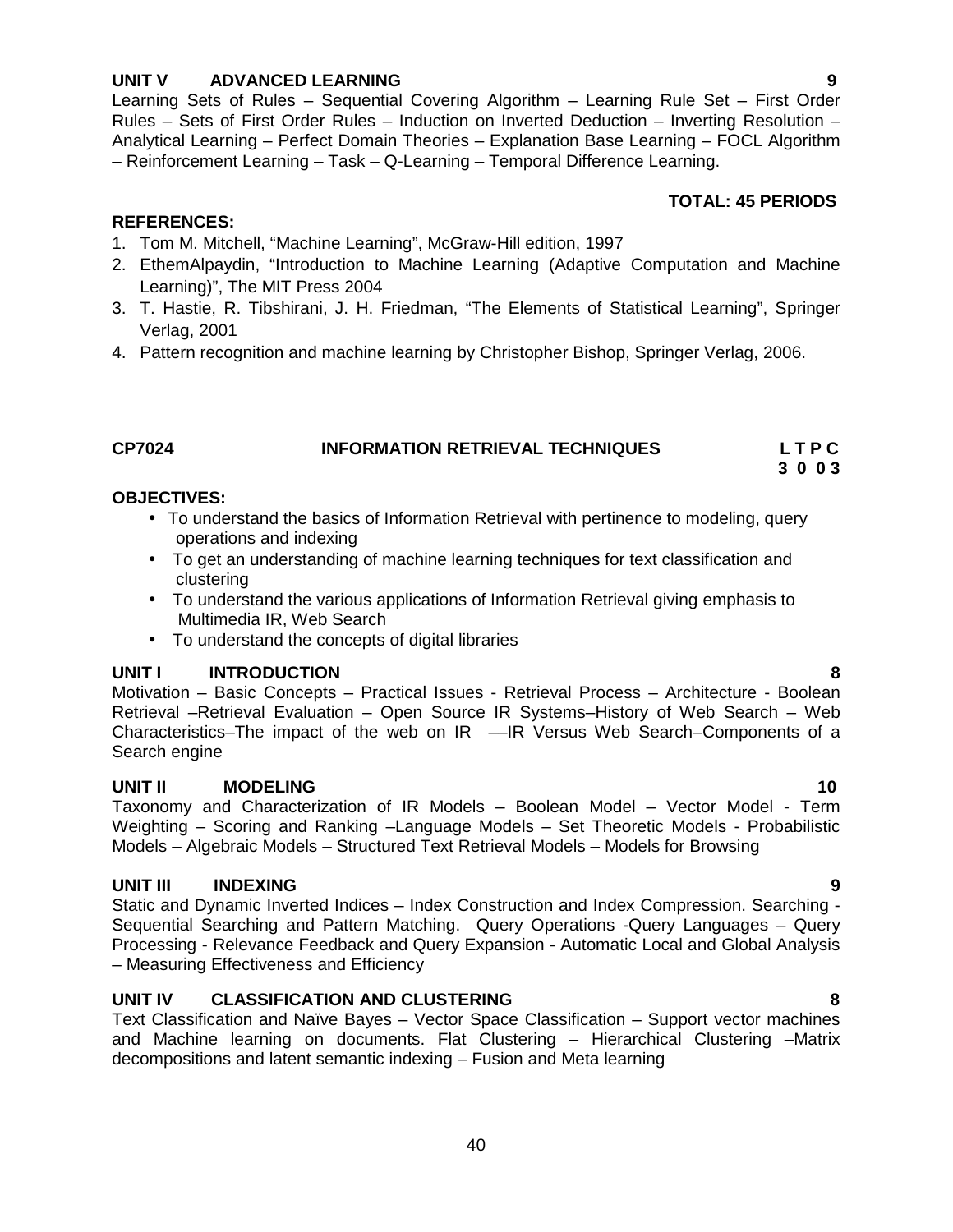#### **UNIT V SEARCHING AND RANKING 10**

Searching the Web –Structure of the Web – IR and web search – Static and Dynamic Ranking -Web Crawling and Indexing – Link Analysis - XML Retrieval Multimedia IR: Models and Languages – Indexing and Searching Parallel and Distributed IR – Digital Libraries

#### **TOTAL: 45 PERIODS**

#### **OUTCOMES:**

Upon completion of the course, the students will be able to

- Build an Information Retrieval system using the available tools
- Identify and design the various components of an Information Retrieval system
- Apply machine learning techniques to text classification and clustering which is used for efficient Information Retrieval
- Analyze the Web content structure
- Design an efficient search engine

### **REFERENCES:**

- 1. Ricardo Baeza Yates, BerthierRibeiro Neto, Modern Information Retrieval: The concepts and Technology behind Search (ACM Press Books), Second Edition 2011
- 2. Christopher D. Manning, PrabhakarRaghavan, HinrichSchutze, Introduction to Information Retrieval, Cambridge University Press, First South Asian Edition 2012
- 3. Stefan Buttcher, Charles L. A. Clarke, Gordon V. Cormack, Information Retrieval Implementing and Evaluating Search Engines, The MIT Press, Cambridge, Massachusetts London, England, 2010

### **SE7004 SOFTWARE AGENTS L T P C**

**3 0 0 3**

- **OBJECTIVES:**
	- To learn the principles and fundamentals of designing agents
	- To study the architecture design of different agents.
	- To learn to do detailed design of the agents
	- To understand user interaction with agents
	- To explore the role of agents in assisting the users in day to day activities

### **UNIT I INTRODUCTION 9**

Agents and Multi Agent Systems- Intelligent Agent- Concepts of Building Agent – Situated Agents – Proactive and Reactive agents- Challenging Agent Environment- Social Agents- Agent Execution Cycle- Prometheus Methodology- Guidelines for using Prometheus- Agent Oriented Methodologies- System Specification – Goal Specification – Functionalities – Scenario Development – Interface Description – Checking for Completeness and Consistency.

### **UNIT II ARCHITECTURAL DESIGN 9**

Agent Types - Grouping Functionalities - Agent Coupling - Develop Agent Descriptors - Interactions - Interaction Diagram from Scenarios- Interaction Protocol from Interaction Diagram- Develop Protocol and Message Descriptors –Architectural Design - Identifying the Boundaries of Agent System – Percepts and Action - Shared Data Objects – System Overview – Checking for Completeness and Consistency.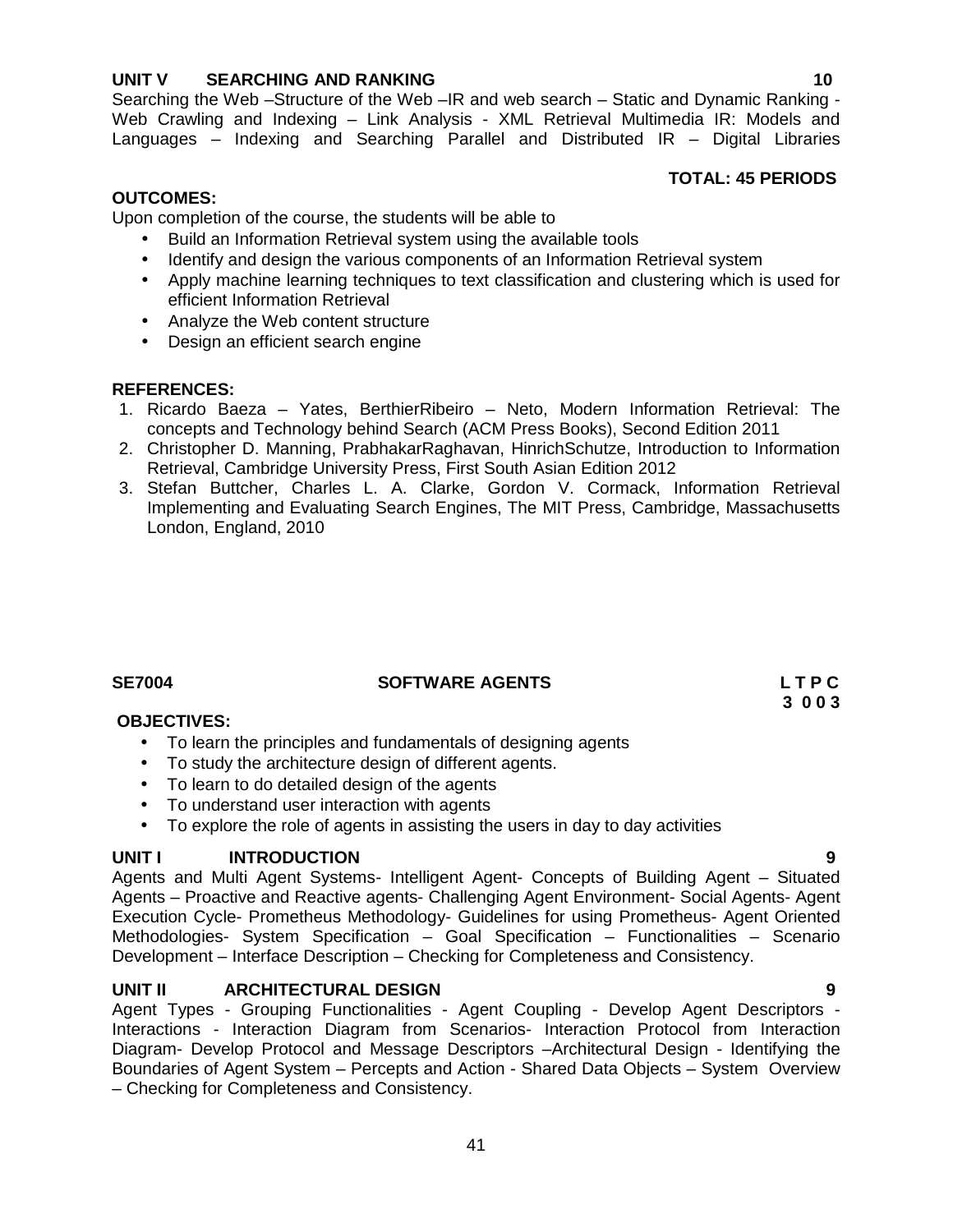#### **UNIT III DETAILED DESIGN 9**

Capability Diagrams – Sub Tasks - Alternative Programs – Events and Messages – Action and Percept Detailed Design – Data – Develop and Refine Descriptors – Missing or Redundant Items- Consistency between Artifacts – Important Scenarios- Implementing Agent Systems - Agent Platform – JACK

#### **UNIT IV AGENTS AND USER EXPERIENCE 9**

Interact with Agents - Agents from Direct Manipulation to Delegation – Interface Agents - Designing Agents - Direct Manipulation versus Agents- Agents for Information Sharing and Coordination- Agents that Reduce Work and Information Overload - KidSim: Programming Agents without a Programming Language.

### **UNIT V AGENTS FOR INTELLIGENT ASSISTANCE 9**

Computer Characters- Software Agents for Cooperative Learning – Integrated Agents- Agent Oriented Programming- KQML as an Agent Communication Language- Agent Based Framework for Interoperability - Agents for Information Gathering - KAoS- Communicative Actions for Artificial Agents – Mobile Agents.

#### **TOTAL: 45 PERIODS**

#### **OUTCOMES:**

Upon Completion of the course, the students will be able to:

- Identify and explore the advantages of agents
- Design the architecture for an agent
- Design the agent in details in a view for the implementation
- Design communicative actions with agents.
- Design typical agents using a tool for different types of applications.

#### **REFERENCES:**

- 1. Lin Padgham and Michael Winikoff, "Developing Intelligent Agent Systems: A Practical Guide", John Wiley & sons Publication, 2004.
- 2. Jeffrey M. Bradshaw, "Software Agents", MIT Press , 1997.
- 3. Steven F. RailsBack and Volker Grimm, "Agent-Based and Individual Based modeling:A Practical Introduction", Princeton University Press, 2012.

### **MP7001 XML AND WEBSERVICES L T P C**

**3 0 0 3**

### **OBJECTIVES:**

To provide an in-depth knowledge of XML and Web Services.

- To understand the fundamental concepts of Web services.
- To Understand the fundamental concepts of XML Technology.
- To design Web service Architecture.
- To Study Building Blocks of Web services.
- To understand the XML security issues.

### **UNIT I WEB FUNDAMENTALS 9**

History of Web – Protocols – Web Applications - Web servers-Web Browsers-HTTP-Java Network Programming-HTML-CCS.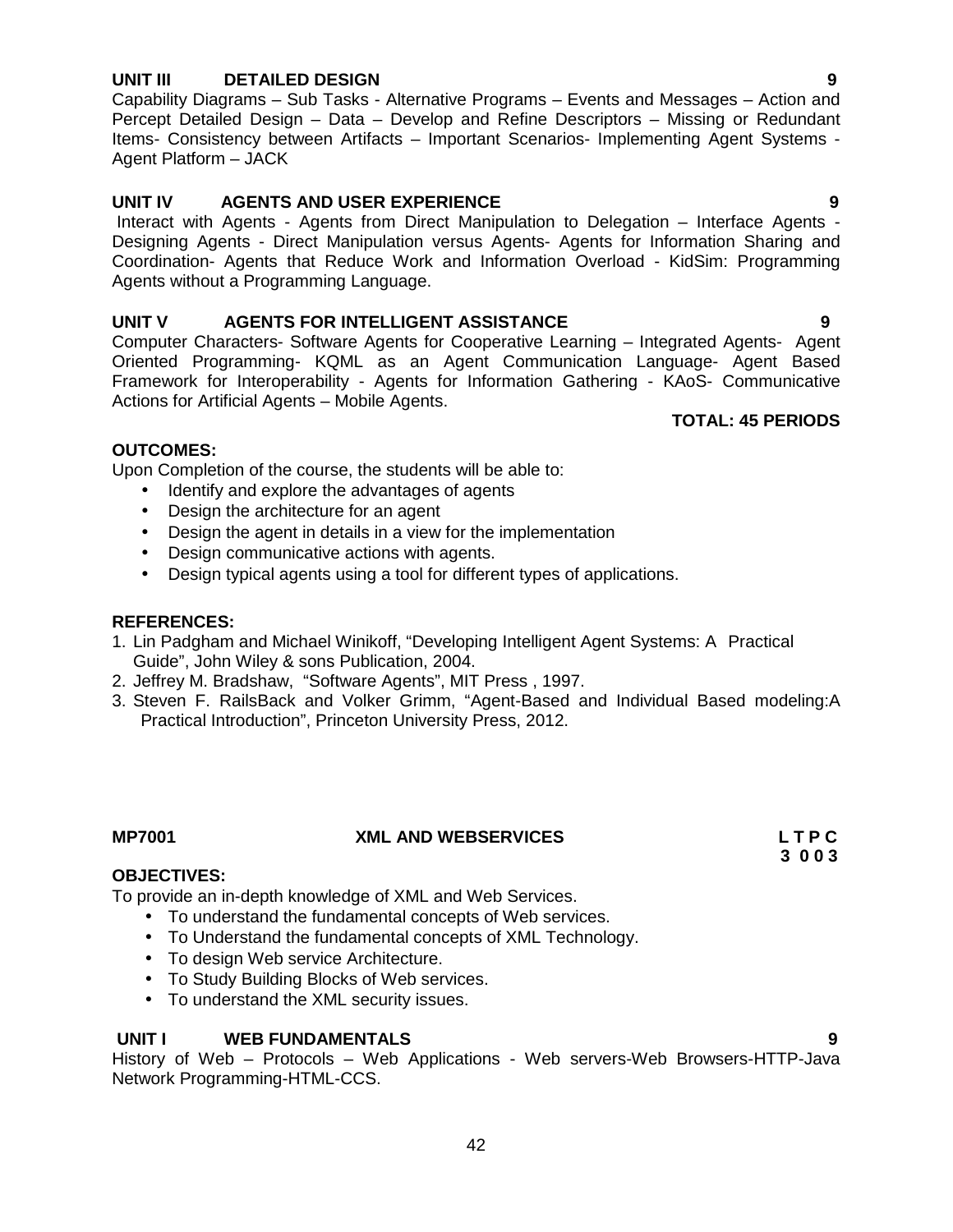### **UNIT II XML TECHNOLOGY 9**

XML-XML DTD-W3C XML Schema-Parsing XML - X path- XML Transformation-Other XML Technologies..

### **UNIT III ARCHITECTING WEB SERVICES 9**

Business motivations for web services – B2B – B2C- Technical motivations –– Service oriented Architecture (SOA) – Architecting web services – Implementation view – web services technology stack – logical view – composition of web services – deployment view – from application server to peer to peer – process view – life in the runtime

### **UNIT IV WEB SERVICES BUILDING BLOCK 9**

Transport protocols for web services – messaging with web services – protocols – SOAP – describing web services – WSDL – Anatomy of WSDL – manipulating WSDL – web service policy – Discovering web services – UDDI – Anatomy of UDDI

# **UNIT V XML SECURITY 9**

Security Overview - Canonicalization - XML Security Framework - XML Encryption - XML Digital Signature - XKMS Structure - Guidelines for Signing XML Documents - XML in Practice.

# **TOTAL:45 PERIODS**

### **OUTCOMES:**

Upon Completion of the course, the students will be able

- To Know the fundamental elements in Web Technology and XML services.
- To design the Architecture of Web Services.
- To construct building blocks of Web services.
- To analyze security in XML.

### **REFERENCES:**

- 1. Uttam K.Roy , "Web Technologies", Oxford University Press,2010
- 2. Ron schmelzer et al, "XML and Web Services", Pearson Education, 2002.
- 3. Sandeep Chatterjee and James Webber, "Developing Enterprise Web Services: An Architect's Guide", Prentice Hall, 2004.
- 4. Frank. P. Coyle, XML, Web Services And The Data Revolution, Pearson Education, 2002
- 5. Keith Ballinger, ".NET Web Services Architecture and Implementation", Pearson Education,2003
- 6. Henry Bequet and Meeraj Kunnumpurath, "Beginning Java Web Services", Apress, 2004.
- 7. Russ Basiura and Mike Batongbacal, "Professional ASP.NET Web Services", Apress2,2001.

### **SE7005 WEB ENGINEERING AND MANAGEMENT L T P C**

**3 0 0 3**

### **OBJECTIVES:**

- To understand web page site planning, management and maintenance.
- To know the concept of developing advanced HTML pages with the help of frames, scripting languages, and evolving technology like DHTML.
- To develop web sites which are secure and dynamic in nature and writing scripts which get executed on the servers.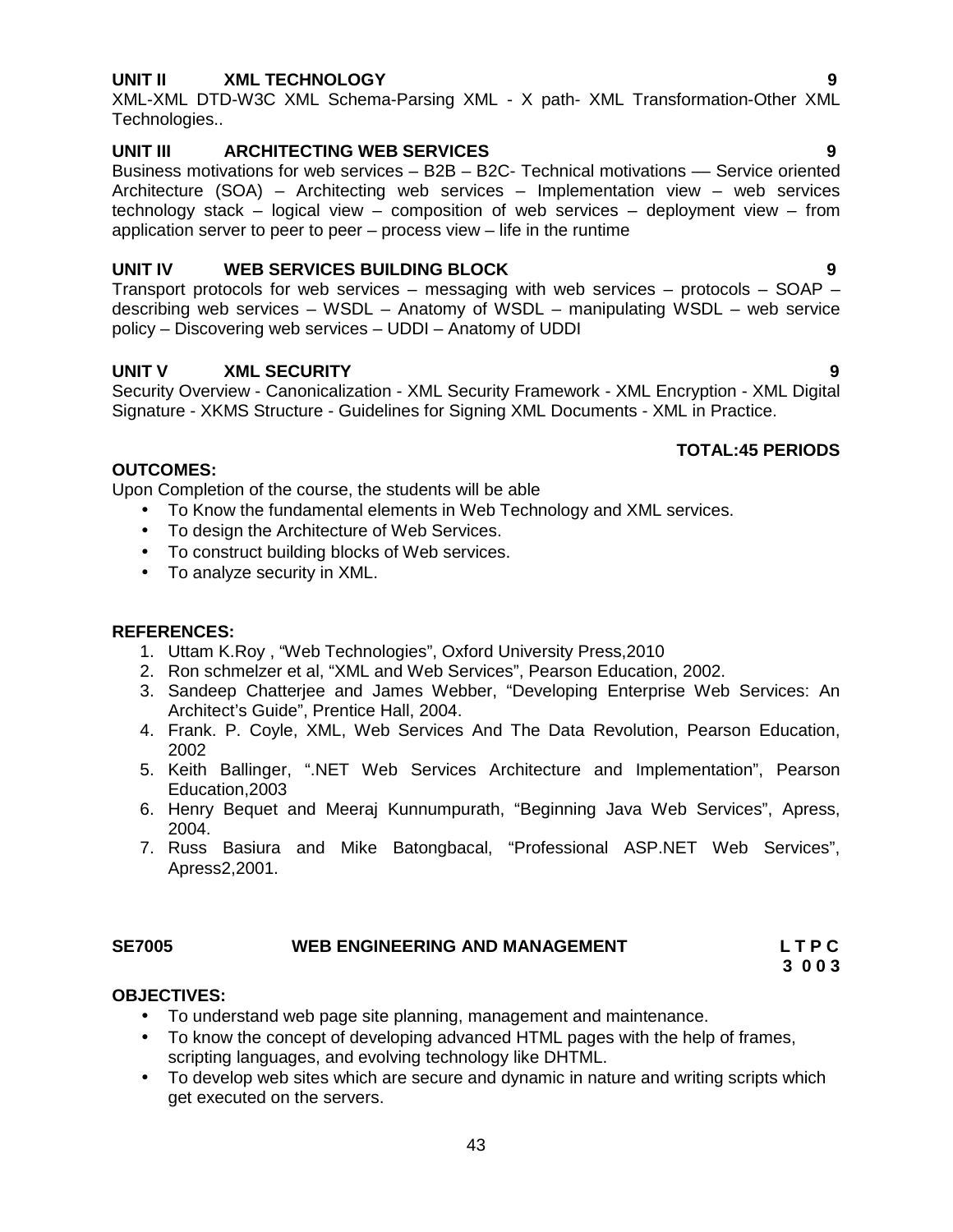### 44

# **UNIT I WEB ENGINEERING AND COMMUNICATION 9**

Introduction – Components of web Engineering-Defining framework – Generic Actions an tasks for the WebE Framework – Umbrella activities – Communication – Formulation – Site types and architectures – Navigation Practices

# **UNIT II PLANNING AND MODELLING ACTIVITY 9**

Scope – Refining framework activities – Developing a schedule – Modeling framework-Design goals of Web App and Quality – Types of Model in Web Apps

# **UNIT III CLIENT SIDE TECHNOLOGIES 8**

Client side scripting: XHTML – DHTML– JavaScript– JSON - jQuery and AJAX, Setting up the environment (LAMP server)

# **UNIT IV SERVER SIDE TECHNOLOGIES 10**

PHP, PERL, Reading Data in Web Pages - Embedding PHP within HTML - Establishing connectivity with MySQL database, Servlets, JSP, Struts Architecture, - Understanding struts, Struts Validation Framework, Understanding LAMP and Its Effect on Web Development

# **UNIT V PRODUCTION, MAINTENANCE AND EVALUATION 9**

Web Project Method – Project Clarification - Design and Construction – Testing, Launch and Handover – Maintenance – Review and Evaluation – Case Study.

### **TOTAL : 45 PERIODS**

# **OUTCOMES:**

- Develop project management skills related to web development
- Understand the technical skills required for Web Developers to use W3C standards, HTML, XHTML, Style Sheets, Java
- Understand the concepts in Client and Server-Side Scripting languages such as JavaScript, PERL and PHP.

### **REFERENCES:**

- 1. Roger.S. Pressman, David Lowe, "Web Engineering A Practitioner's Approach", Tata McGraw Hill, Fourth reprint, 2012. (Unit – 1 &2)
- 2. Ashley Friedlein, "Web Project Management", Morgan Kaufmann Publishers, 2001. (Unit -5)
- 3. Thomas A Powell, Fritz Schneider, "JavaScript: The Complete Reference", Third Edition, Tata McGraw Hill,  $2013$  (Unit  $-3$ )
- 4. H. M. Deitel, P. J. Deitel, A. B. Goldberg, "Internet and World Wide Web How to Program", Third Edition, Pearson Education 2004 (Unit - 3)
- 5.Open Source Development with LAMP: Using Linux, Apache, MySQL, Perl, and PHP, "JamesLee, Brent Ware (Unit -4)
- 6. Struts: The Complete Reference, "James Holmes", 2nd Edition (Unit 4)
- 7. Hibernate Quickly, "Patrick Peak and Nick Heudecker, Patrick Peak, Nick Heudecker" (Unit 4
- 8. Themas A. Powell, "The Complete Reference Web Design", Tata McGraw Hill, Third Edition, 2003.

### **NE7011 MOBILE APPLICATION DEVELOPMENT L T P C**

**3 0 0 3**

### **OBJECTIVES:**

- 1. Understand system requirements for mobile applications
- 2. Generate suitable design using specific mobile development frameworks
- 3. Generate mobile application design
- 4. Implement the design using specific mobile development frameworks
- 5. Deploy the mobile applications in marketplace for distribution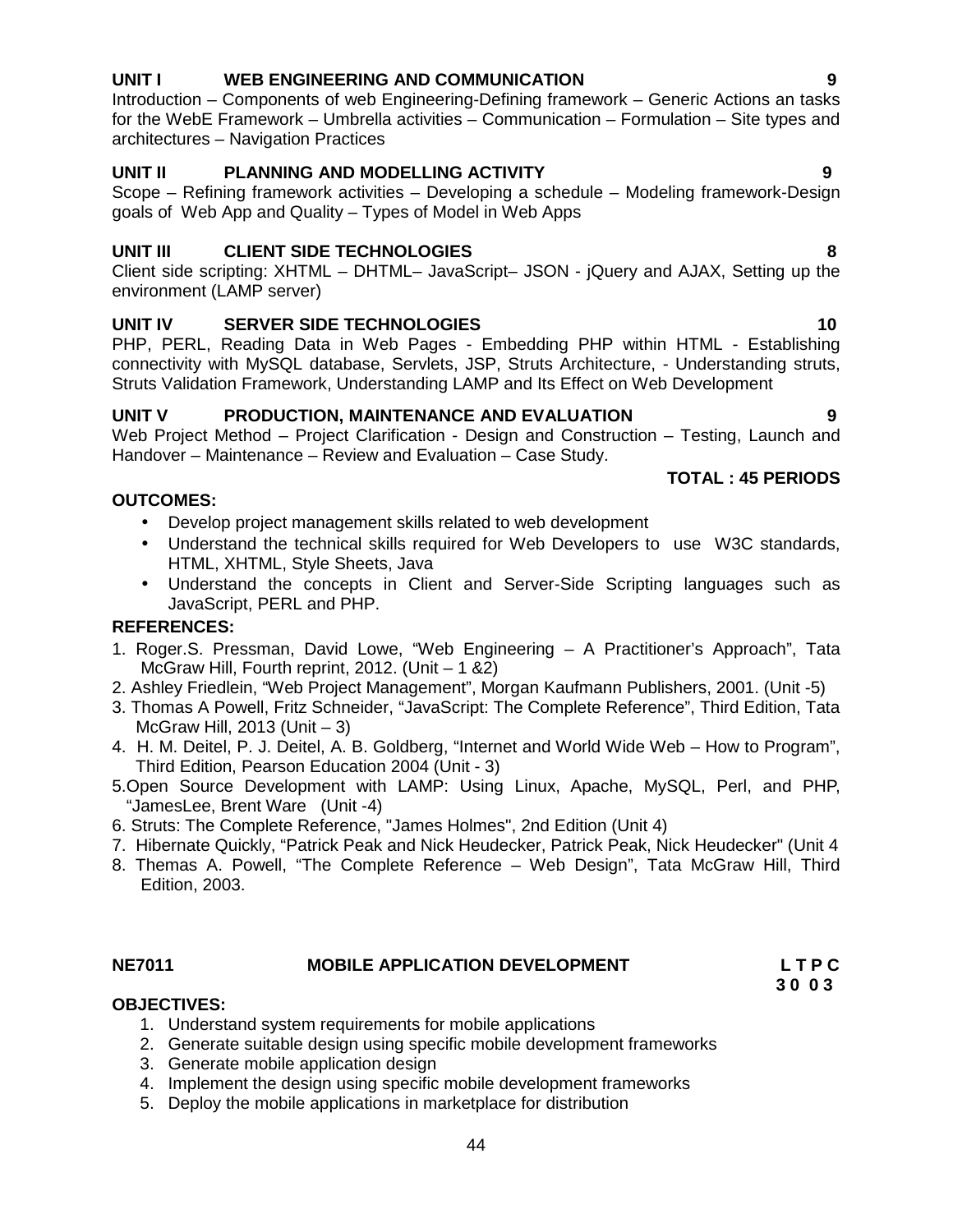# **UNIT I INTRODUCTION 5**

Introduction to mobile applications – Embedded systems - Market and business drivers for mobile applications – Publishing and delivery of mobile applications – Requirements gathering and validation for mobile applications

# **UNIT II BASIC DESIGN 8**

Introduction – Basics of embedded systems design – Embedded OS - Design constraints for mobile applications, both hardware and software related  $-$  Architecting mobile applications  $-$ User interfaces for mobile applications – touch events and gestures – Achieving quality constraints – performance, usability, security, availability and modifiability.

### **UNIT III ADVANCED DESIGN 8**

Designing applications with multimedia and web access capabilities – Integration with GPS and social media networking applications – Accessing applications hosted in a cloud computing environment – Design patterns for mobile applications.

### **UNIT IV TECHNOLOGY I - ANDROID 12**

Introduction – Establishing the development environment – Android architecture – Activities and views – Interacting with  $UI -$  Persisting data using SQLite – Packaging and deployment – Interaction with server side applications – Using Google Maps, GPS and Wifi – Integration with social media applications.

### **UNIT V TECHNOLOGY II - IOS 12**

Introduction to Objective C – iOS features – UI implementation – Touch frameworks – Data persistence using Core Data and SQLite – Location aware applications using Core Location and Map Kit – Integrating calendar and address book with social media application – Using Wifi iPhone marketplace.

#### **OUTCOMES:**

Upon the students will be able to Completion of the course,

- 1. Describe the requirements for mobile applications
- 2. Explain the challenges in mobile application design and development
- 3. Develop design for mobile applications for specific requirements
- 4. Implement the design using Android SDK
- 5. Implement the design using Objective C and iOS
- 6. Deploy mobile applications in Android and iPone marketplace for distribution

#### **REFERENCES:**

- 1. http://developer.android.com/develop/index.html
- 2. Jeff McWherter and Scott Gowell, "Professional Mobile Application Development", Wrox, 2012
- 3. Charlie Collins, Michael Galpin and Matthias Kappler, "Android in Practice", DreamTech, 2012
- 4. James Dovey and Ash Furrow, "Beginning Objective C", Apress, 2012
- 5. David Mark, Jack Nutting, Jeff LaMarche and Frederic Olsson, "Beginning iOS 6 Development: Exploring the iOS SDK", Apress, 2013.

#### **TOTAL : 45 PERIODS**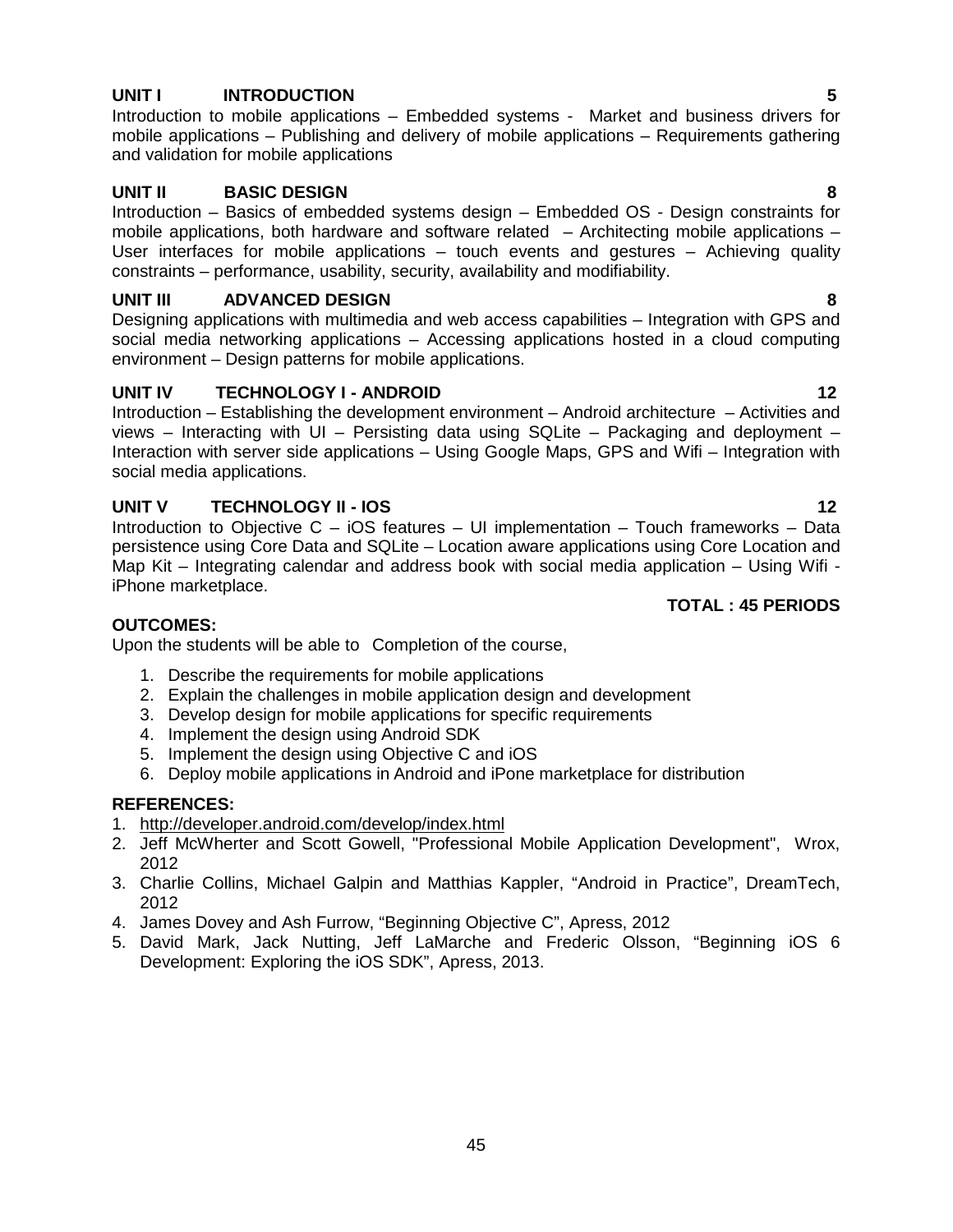#### **OBJECTIVES:**

- To understand the components of the social network
- To model and visualize the social network
- To mine the users in the social network
- To understand the evolution of the social network
- To mine the interest of the user

#### **UNIT I INTRODUCTION 9**

Introduction to Web - Limitations of current Web – Development of Semantic Web – Emergence of the Social Web – Statistical Properties of Social Networks -Network analysis - Development of Social Network Analysis - Key concepts and measures in network analysis - Discussion networks - Blogs and online communities - Web-based networks.

# **UNIT II MODELING AND VISUALIZATION 9**

Visualizing Online Social Networks - A Taxonomy of Visualizations - Graph Representation - Centrality- Clustering - Node-Edge Diagrams - Visualizing Social Networks with Matrix-Based Representations- Node-Link Diagrams - Hybrid Representations - Modelling and aggregating social network data **–** Random Walks and their Applications –Use of Hadoop and Map Reduce - Ontological representation of social individuals and relationships.

#### **UNIT III MINING COMMUNITIES 9**

Aggregating and reasoning with social network data, Advanced Representations - Extracting evolution of Web Community from a Series of Web Archive - Detecting Communities in Social Networks - Evaluating Communities – Core Methods for Community Detection & Mining - Applications of Community Mining Algorithms - Node Classification in Social Networks.

# **UNIT IV EVOLUTION 9**

Evolution in Social Networks – Framework - Tracing Smoothly Evolving Communities - Models and Algorithms for Social Influence Analysis - Influence Related Statistics - Social Similarity and Influence - Influence Maximization in Viral Marketing - Algorithms and Systems for Expert Location in Social Networks - Expert Location without Graph Constraints - with Score Propagation – Expert Team Formation - Link Prediction in Social Networks - Feature based Link Prediction - Bayesian Probabilistic Models - Probabilistic Relational Models

#### **UNIT V TEXT AND OPINION MINING 9**

Text Mining in Social Networks -Opinion extraction – Sentiment classification and clustering - Temporal sentiment analysis - Irony detection in opinion mining - Wish analysis - Product review mining – Review Classification – Tracking sentiments towards topics over time.

#### **TOTAL : 45 PERIODS**

#### **OUTCOMES:**

Upon Completion of the course, the students will be able to

- Work on the internals components of the social network
- Model and visualize the social network
- Mine the behaviour of the users in the social network
- Predict the possible next outcome of the social network
- Mine the opinion of the user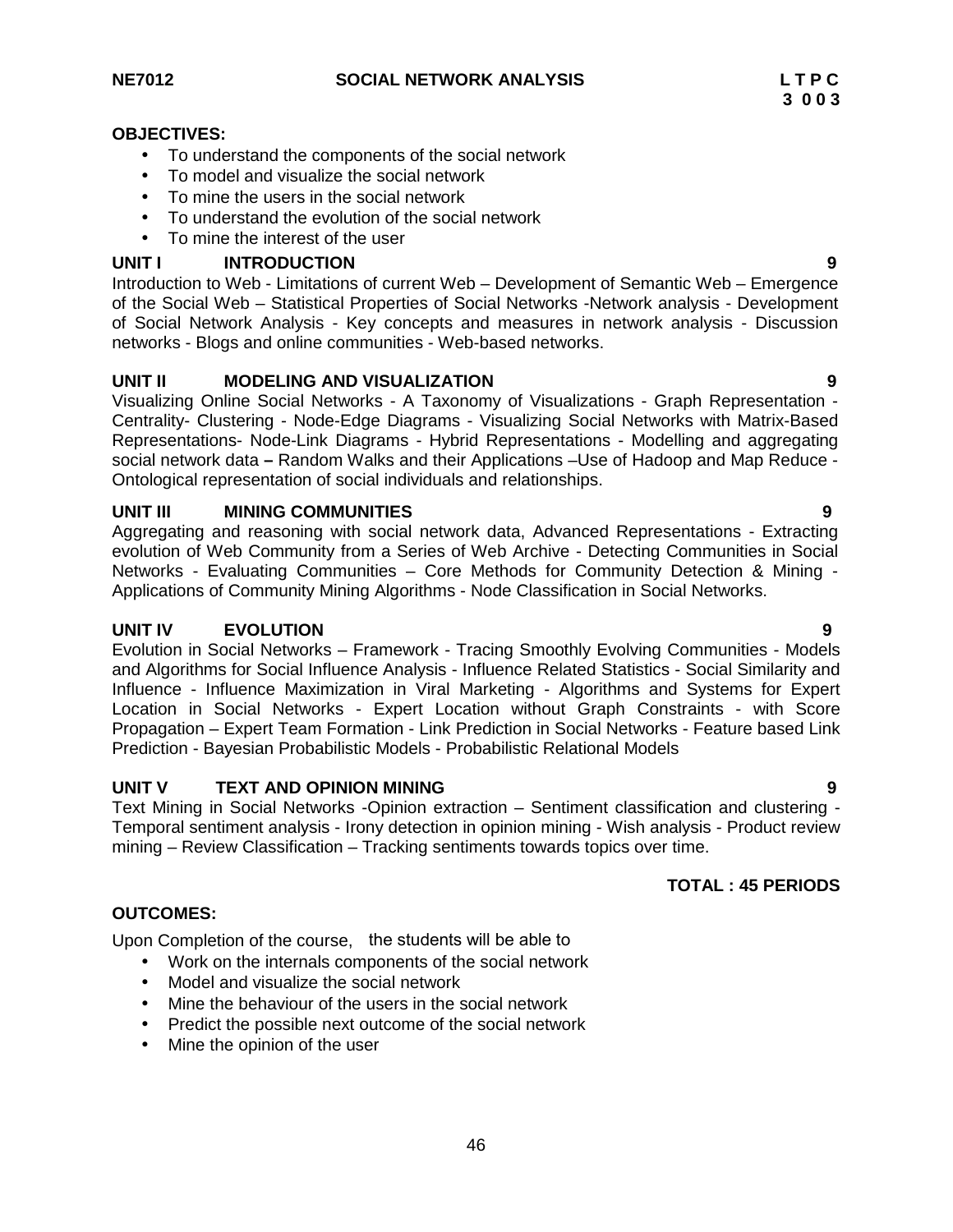#### **REFERENCES:**

- 1. Charu C. Aggarwal, "Social Network Data Analytics", Springer; 2011
- 2. Peter Mika, "Social Networks and the Semantic Web", Springer, 1<sup>st</sup> edition2007.
- 3. BorkoFurht, "Handbook of Social Network Technologies and Applications", Springer, 1<sup>st</sup> edition, 2010.
- 4. GuandongXu , Yanchun Zhang and Lin Li, "Web Mining and Social Networking Techniques and applications", Springer, 1<sup>st</sup> edition, 2011.
- 5. Giles, Mark Smith, John Yen, "Advances in Social Network Mining and Analysis", Springer, 2010.
- 6. Ajith Abraham, Aboul Ella Hassanien, VáclavSnášel, "Computational Social Network Analysis: Trends, Tools and Research Advances", Springer, 2009.
- 7. Toby Segaran, "Programming Collective Intelligence", O'Reilly, 2012

| <b>SE7006</b> | <b>SOFTWARE RELIABILITY</b> | <b>LTPC</b> |
|---------------|-----------------------------|-------------|
|               |                             | 3003        |

### **UNIT I INTRODUCTION TO SOFTWARE RELIABILITY 7**

Basic Concepts – Failure and Faults – Environment – Availability –Modeling –uses.

#### **UNIT II SOFTWARE RELIABILITY MODELING 12**

Concepts – General Model Characteristic – Historical Development of models – Model Classification scheme – Markovian models – General concepts – General Poisson Type Models – Binomial Type Models – Poisson Type models – Fault reduction factor for Poisson Type models.

#### **UNIT III COMPARISON OF SOFTWARE RELIABILITY MODELS 10**

Comparison Criteria – Failure Data – Comparison of Predictive Validity of Model Groups – Recommended Models – Comparison of Time Domains – Calendar Time Modeling – Limiting Resource Concept – Resource Usage model – Resource Utilization – Calendar Time Estimation and confidence Intervals.

#### **UNIT IV ARCHITECTURE AND DESIGN TECHNIQUES 8**

Fault Tolerance Techniques- Error Handling for Safe Systems – Environment Independence Techniques- Development Techniques- Components- Minimization of Faults – Fault Avoidance Techniques – Key Design Principles- Rejuvenation Techniques.

#### **UNIT V MEASUREMENT AND TOOLS 8**

Software Reliability Measurement Experience- Measurement Based Analysis of Software Reliability- Tools – CASRE – SoftRel.

#### **TOTAL : 45 PERIODS**

### **REFERENCES:**

- 1. John D. Musa, Anthony Iannino, KazuhiraOkumoto, "Software Reliability Measurement, Prediction, Application, Series in Software Engineering andTechnology", McGraw Hill, 1987.
- 2. John D. Musa, "Software Reliability Engineering", Tata McGraw Hill, 1999.
- 3. Jalote, "Fault Tolerance in Distributed Systems", Prentice Hall, 1998.
- 4. Michael R. Lyu, "Handbook of Software Reliability Engineering", McGraw Hill, 1996.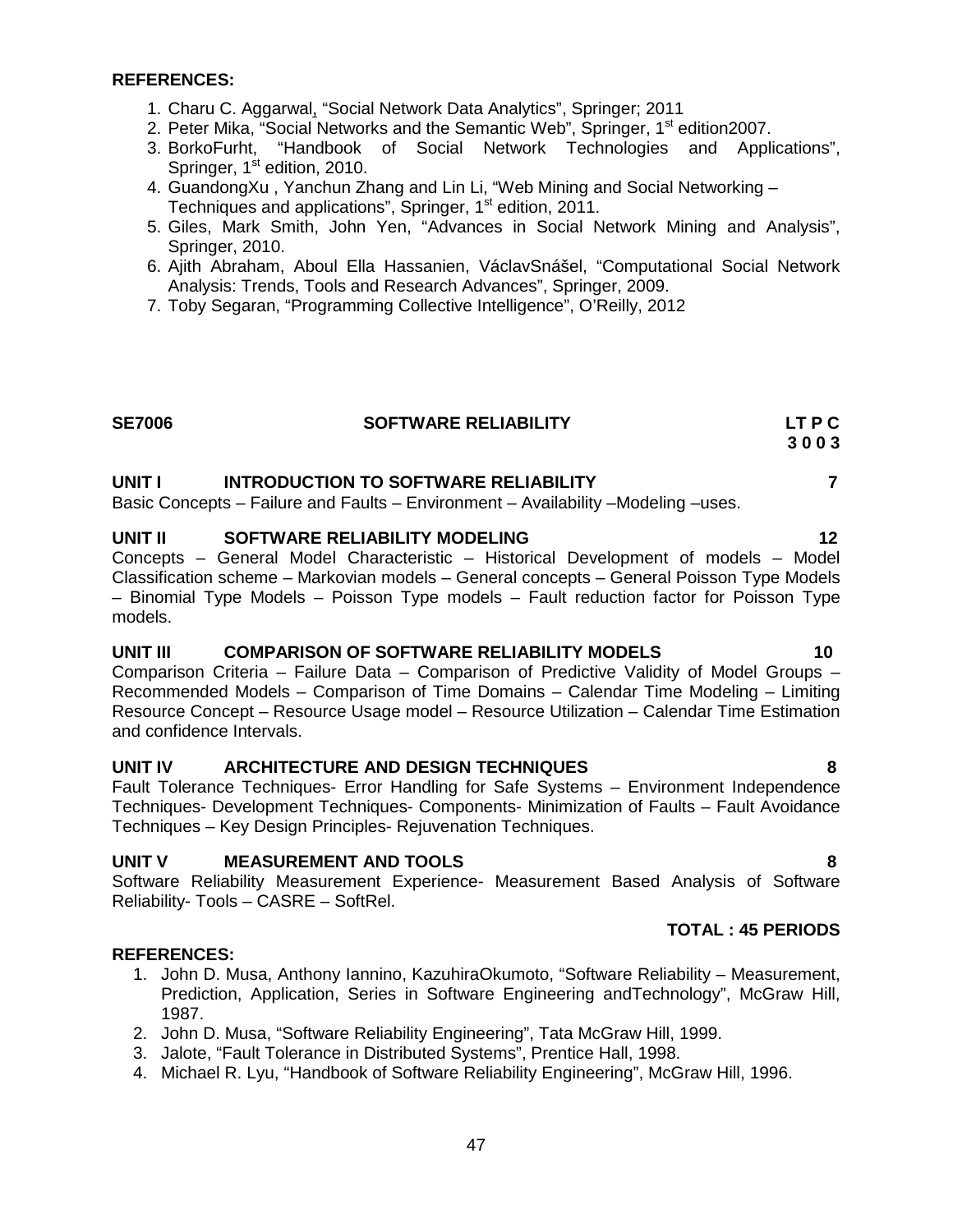Students know-how to design tutorials, types of view etc.

Students are trained to document planning and conduct review and usability test

Students gain knowledge of task orientation and process of software documentation

 Students get expertise in documenting interfaces, designing layout pages, screens and graphics usage

#### **REFERENCES:**

**OUTCOMES:**

- 1. Paul Clements, Felix Bachman, Len Bass, David Garlan, James Ivers, Reed Little, Robert Nord, Judith Stafford, "Documenting Software Architectures: Views and Beyond", Second Edition, Addison Wesley, 2010.
- 2. Thomas T.Barker, "Writing Software Documentation: A Task Oriented Approach", Second Edition, Pearson Education, 2008.

48

• to gain expertise in designing tutorials, various view types

to understand document planning, conduct review and usability test

To understand task orientation and process of software documentation

- to realize the software architecture and document interfaces
- to expertise in layout pages and screens graphics usage

#### **UNIT I UNDERSTANDING TASK ORIENTATION 9**

Principles of Software Documentation – Definition of Task Orientation – Theory – Forms of Software Documentation – Procedural – Reference – Process of Software of Documentation – Seven Rules for Sound Documentation.

#### **UNIT II FORMS AND MODULE OF SOFTWARE DOCUMENTATION 9**

Designing Tutorials – Elaborative Approach – Minimalist Approach – Writing to Guide – Procedure – Writing to Support – Reference – Module View type - Styles of Module View Type – Component and Connector View type – Styles of Component and Connector View type – Allocation View type and styles.

#### **UNIT III PROCESS OF SOFTWARE DOCUMENTATION 9**

Analyzing your Users – Planning and Writing your Documents – Getting Useful Reviews – Conducting Usability Tests – Editing and Fine Tuning.

#### **UNIT IV SOFTWARE ARCHITECTURE DOCUMENTATION IN PRACTICE 9**

Chunking Information: View Packets, Refinement and Descriptive Completeness – using Context Diagrams – Combined views – Documenting Variability and Dynamism – Documenting Software Interfaces.

#### **UNIT V TOOLS OF SOFTWARE DOCUMENTATION 9**

Designing for Task Orientation – Laying out Pages and Screens – Getting the Language Right – Using Graphics effectively – Designing Indexes.

#### **TOTAL : 45 PERIODS**

**OBJECTIVES:**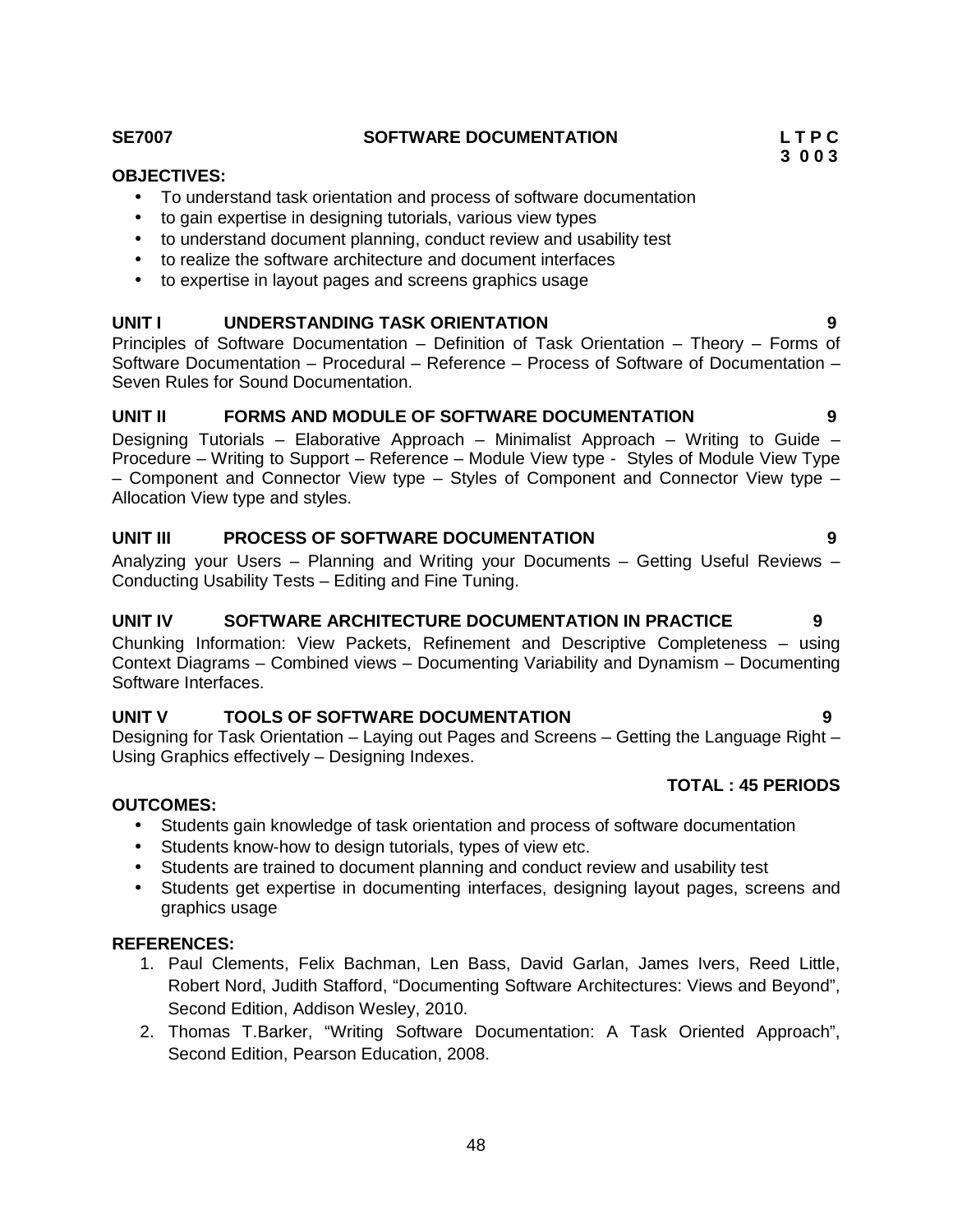# **SE7008 SOFTWARE REFACTORING L T P C**

#### **OBJECTIVES:**

- To learn about Refactoring, need for refactoring and the problems with refactoring
- To gain expertise in building test, refactoring, composing methods, removing parameters
- To understand organizing data, replace, remove, preserve objects etc
- To apprehend generalization, extract and replace field, class, object , perform big refactoring
- To skill in refactoring reuse and tools for refactoring

### **UNIT I 9**

Refactoring, a First Example - The Starting Point - The First Step in Refactoring - Decomposing and Redistributing the Statement Method - Replacing the Conditional Logic on Price Code with Polymorphism - Principles in Refactoring- Defining Refactoring - Why Should You Refactor? - When Should You Refactor? - What Do I Tell My Manager? - Problems with Refactoring - Refactoring and Design - Refactoring and Performance - Where Did Refactoring Come From? - Bad Smells in Code - Duplicated Code - Long Method - Large Class - Long Parameter List - Divergent Change - Shotgun Surgery - Feature Envy - Data Clumps - Primitive Obsession - Switch Statements - Parallel Inheritance Hierarchies - Lazy Class - Speculative Generality - Temporary Field - Message Chains - Middle Man - Inappropriate Intimacy - Alternative Classes with Different Interfaces - Incomplete Library Class - Data Class - Refused Bequest

**UNIT II 9** Building Tests - The Value of Self-testing Code - The JUnit Testing Framework - Adding More Tests - Toward a Catalog of Refactorings - Format of the Refactorings - Finding References - How Mature Are These Refactorings? - Composing Methods - Extract Method - Inline Method - Inline Temp - Replace Temp with Query - Introduce Explaining Variable - Split Temporary Variable - Remove Assignments to Parameters - Replace Method with Method Object - Substitute Algorithm - Moving Features Between Objects - Move Method - Move Field - Extract Class - Inline Class - Hide Delegate - Remove Middle Man - Introduce Foreign Method - Introduce Local Extension

**UNIT III 9** Organizing Data - Self Encapsulate Field - Replace Data Value with Object - Change Value to Reference - Change Reference to Value - Replace Array with Object - Duplicate Observed Data - Change Unidirectional Association to Bidirectional - Change Bidirectional Association to Unidirectional - Replace Magic Number with Symbolic Constant - Encapsulate Field - Encapsulate Collection - Replace Record with Data Class - Replace Type Code with Class - Replace Type Code with Subclasses - Replace Type Code with State/Strategy - Replace Subclass with Fields - Simplifying Conditional Expressions - Decompose Conditional - Consolidate Conditional Expression - Consolidate Duplicate Conditional Fragments - Remove Control Flag - Replace Nested Conditional with Guard Clauses - Replace Conditional with Polymorphism - Introduce Null Object - Introduce Assertion - Making Method Calls Simpler - Rename Method - Add Parameter - Remove Parameter - Separate Query from Modifier - Parameterize Method - Replace Parameter with Explicit Methods - Preserve Whole Object - Replace Parameter with Method - Introduce Parameter Object - Remove Setting Method - Hide Method - Replace Constructor with Factory Method - Encapsulate Downcast - Replace Error Code with Exception - Replace Exception with Test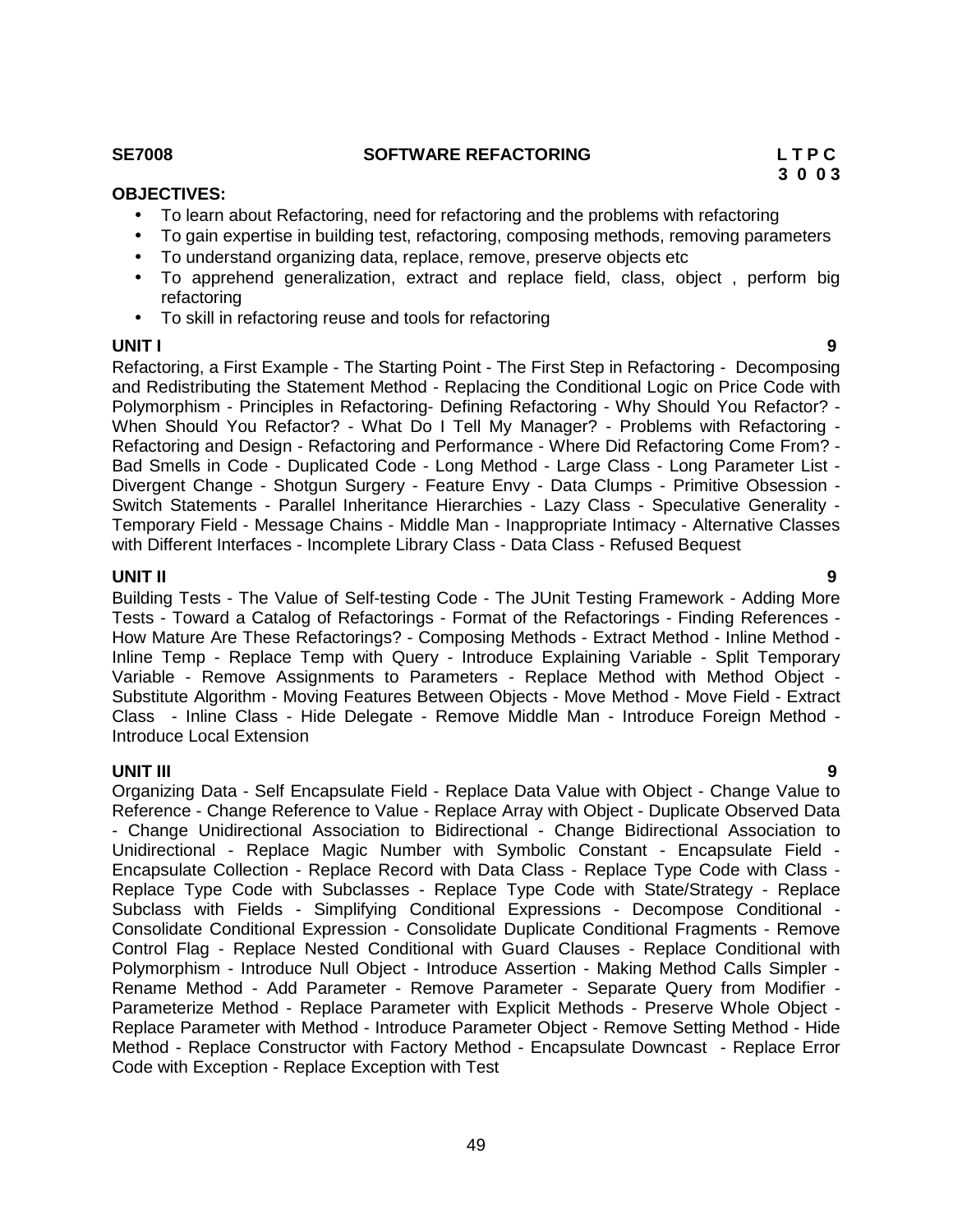# **UNIT IV 9**

Dealing with Generalization - Pull Up Field - Pull Up Method - Pull Up Constructor Body - Push Down Method - Push Down Field - Extract Subclass - Extract Superclass - Extract Interface - Collapse Hierarchy - Form Template Method - Replace Inheritance with Delegation - Replace Delegation with Inheritance - Big Refactorings - The Nature of the Game - Why Big Refactorings Are Important - Four Big Refactorings - Tease Apart Inheritance - Convert Procedural Design to Objects - Separate Domain from Presentation - Extract Hierarchy

# **UNIT V 9**

Refactoring, Reuse, and Reality - Why Are Developers Reluctant to Refactor Their Programs? - Resources and References for Refactoring - Implications Regarding Software Reuse and Technology Transfer - Refactoring Tools - Refactoring with a Tool - Technical Criteria for a Refactoring Tool - Practical Criteria for a Refactoring Tool - Putting It All Together.

### **TOTAL : 45 PERIODS**

# **OUTCOMES:**

- Students be trained about Refactoring, need and problems with refactoring
- Students are capable of building test, composing methods and removing parameters
- Students identify and know how to organizing data, replace, remove, preserve objects
- Students able to capture about generalization, able to replace field, class, object and perform big refactoring
- Students gain proficiency in refactoring reuse and tools for refactoring

# **REFERENCES:**

- 1. Martin Fowler, Kent Beck, John Brant, William Opdyke, Don Roberts ," Refactoring : Improving the Design of Existing Code , Addison Wesley, 2011
- 2. Martin Lippert, Stephen Roock,"Refactoring in Large Software Projects: Performing Complex Restructurings ", John Wiley and sons ltd, 2006
- 3. William C. Wake ,"Refactoring workbook", Pearson Education Inc. 2004
- 4. William J. Brown,"AntiPatterns: refactoring software, architectures, and projects in crisis",
- 5. Joshua Kerievsky," Refactoring to Patterns" ,Addison-Wesley, 2005

# **CP7015 MODEL CHECKING AND PROGRAM VERIFICATION L T P C**

**3 0 0 3**

### **OBJECTIVES:**

- To understand automata for model checking
- To understand LTL, CTL, and CTL\*
- To understand timed automata, TCTL, and PCTL
- To understand verification of deterministic and recursive programs
- To understand verification of object-oriented programs
- To understand verification of parallel, distributed, and non-deterministic programs

### **UNIT I AUTOMATA AND TEMPORAL LOGICS 9**

Automata on finite words – model checking regular properties – automata on infinite words – Buchi automata – Linear Temporal Logic (LTL) – automata based LTL model checking – Computational Tree Logic (CTL) – CTL model checking – CTL\* model checking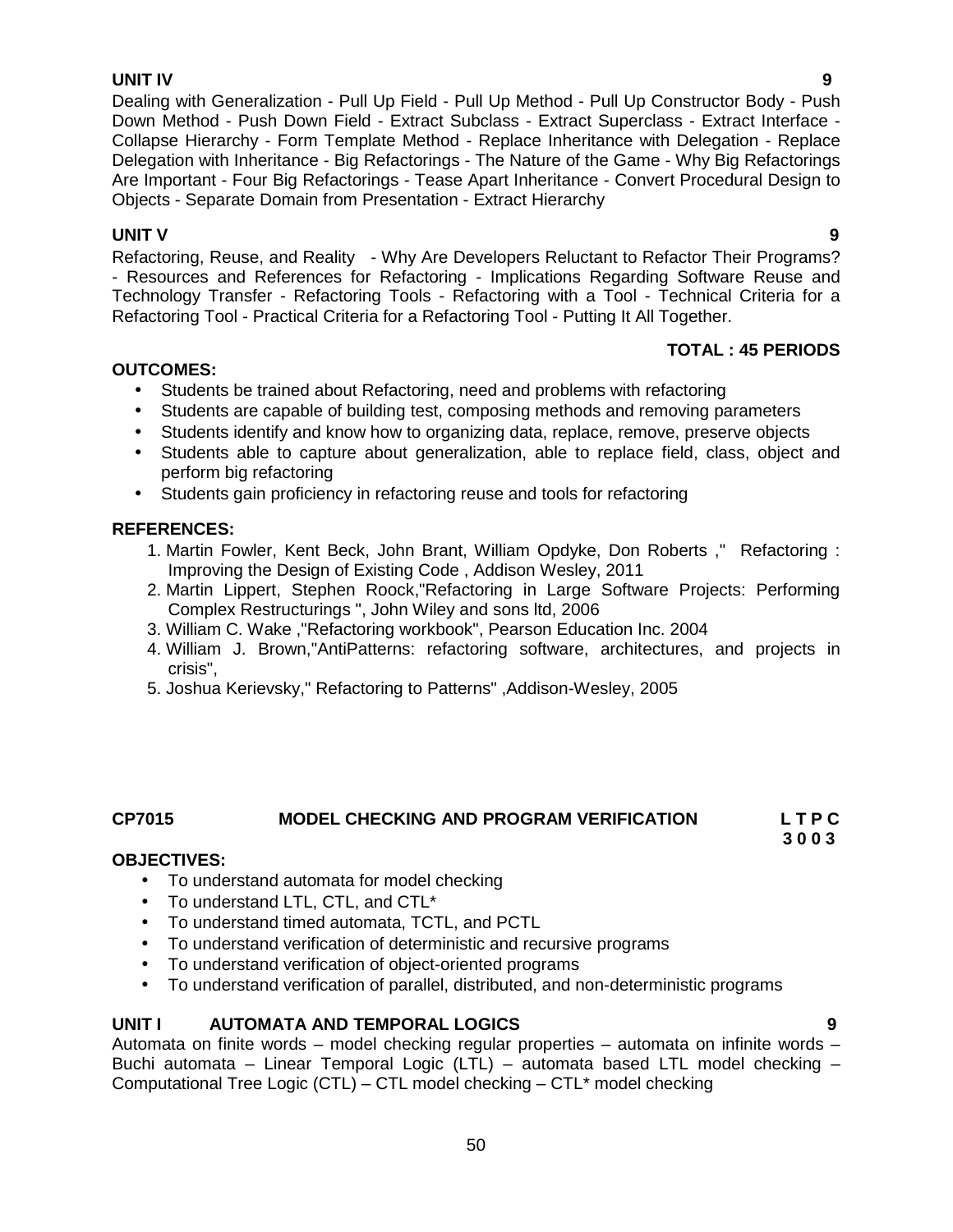# **UNIT II TIMED AND PROBABILISTIC TREE LOGICS 9**

Timed automata – timed computational tree logic (TCTL) – TCTL model checking – probabilistic systems – probabilistic computational tree logic (PCTL) – PCTL model checking – PCTL\* - Markov decision processes

#### **UNIT III VERIFYING DETERMINISTIC AND RECURSIVE PROGRAMS 9**

Introduction to program verification – verification of "while" programs – partial and total correctness – verification of recursive programs – case study: binary search – verifying recursive programs with parameters

# **UNIT IV VERIFYING OBJECT-ORIENTED AND PARALLEL PROGRAMS 9**

Partial and total correctness of object-oriented programs – case study: Insertion in linked lists – verification of disjoint parallel programs – verifying programs with shared variables – case study: parallel zero search – verification of synchronization – case study: the mutual exclusion problem

### **UNIT V VERIFYING NON-DETERMINISTIC AND DISTRIBUTED PROGRAMS 9**

Introduction to non-deterministic programs – partial and total correctness of non-deterministic programs – case study: The Welfare Crook Problem – syntax and semantics of distributed programs – verification of distributed programs – case study: A Transmission Problem – introduction to fairness

#### **TOTAL: 45 PERIODS**

### **OUTCOMES**

Upon Completion of the course, the students will be able to

- Perform model checking using LTL
- Perform model checking using CTL
- Perform model checking using CTL\*
- Perform model checking using TCTL and PCTL
- Verify deterministic and recursive programs
- Verify object-oriented programs
- Verify parallel, distributed, and non-deterministic programs

### **REFERENCES:**

- 1. C. Baier, J.-P. Katoen, and K. G. Larsen, "Principles of Model Checking", MIT Press, 2008.
- 2. E. M. Clarke, O. Grumberg, and D. A. Peled, "Model Checking", MIT Press, 1999.
- 3. M. Ben-Ari, "Principles of the SPIN Model Checker", Springer, 2008.
- 4. K. R. Apt, F. S. de Boer, E.-R. Olderog, and A. Pnueli, "Verification of Sequential and Concurrent Programs", Third Edition, Springer, 2010.
- 5. M. Huth and M. Ryan, "Logic in Computer Science --- Modeling and Reasoning about Systems", Second Edition, Cambridge University Press, 2004.
- 6. B. Berard et al., "Systems and Software Verification: Model-checking techniques and tools", Springer, 2010.
- 7. J. B. Almeida, M. J. Frade, J. S. Pinto, and S. M. de Sousa, "Rigorous Software Development: An Introduction to Program Verification", Springer, 2011.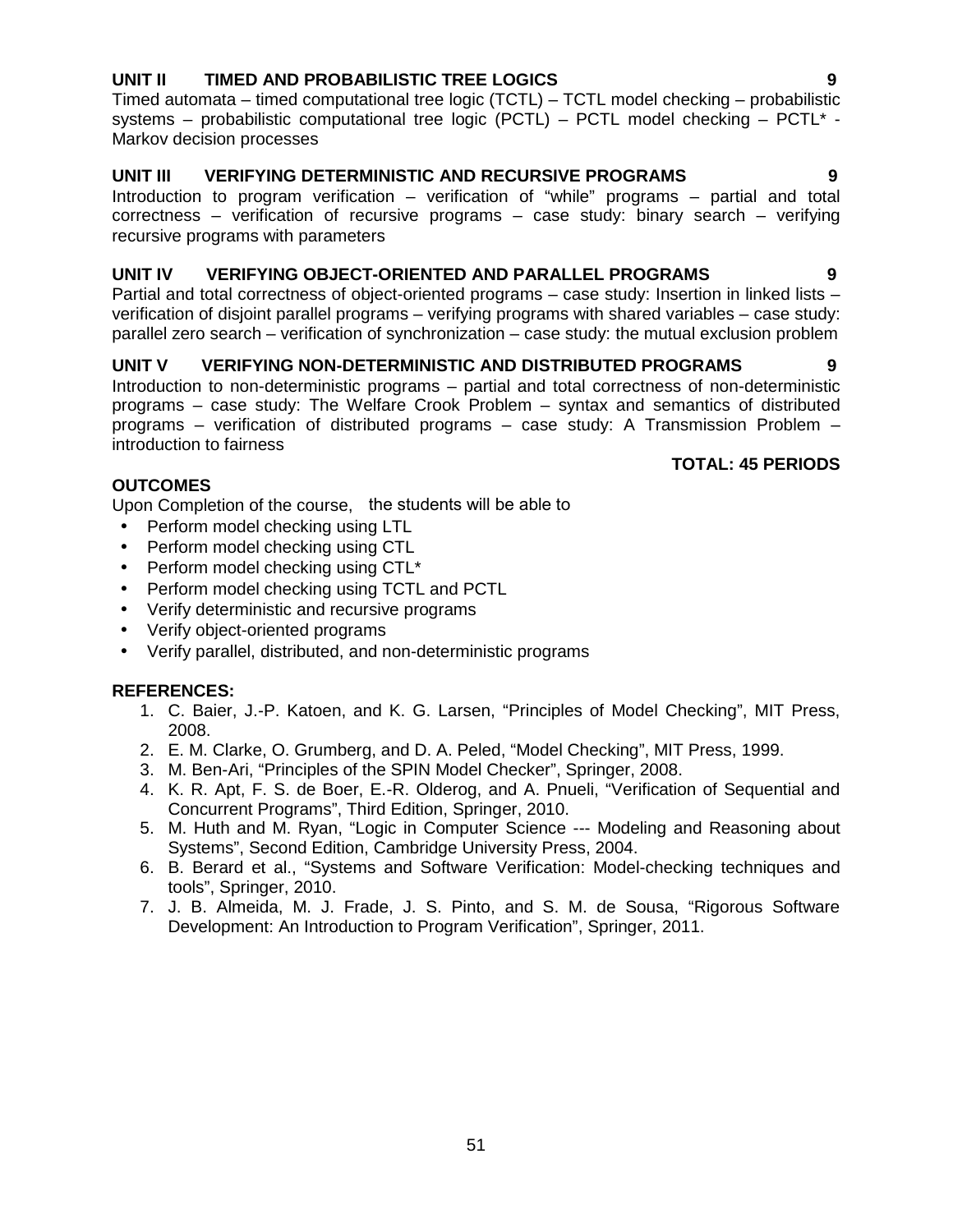- To develop shared-memory parallel programs using OpenMP
- To use GPU for parallel programming using OpenCL and CUDA

To understand models of and issues in concurrency in computing

# **UNIT I FOUNDATIONS OF PARALLEL PROGRAMMING 9**

Motivation for parallel programming - Concurrency in computing – basics of processes, multiprocessing, and threads  $-$  cache  $-$  cache mappings  $-$  caches and programs  $-$  virtual memory – instruction level parallelism – hardware multi-threading –  $SIMD - MIMD$ interconnection networks – cache coherence – shared-memory model – issues in shared memory model – distributed-memory model – issues in distributed-memory model – hybrid model – I/O – performance of parallel programs – parallel program design

# **UNIT II MESSAGE PASSING PARADIGM 9**

Basic MPI programming – MPI Init and MPI Finalize – MPI communicators – SPMD programs – message passing – MPI\_Send and MPI\_Recv – message matching – MPI I/O – parallel I/O – collective communication – MPI\_Reduce – MPI\_Allreduce – broadcast – scatter – gather – allgather – derived types – remote memory access – dynamic process management – MPI for grids – performance evaluation of MPI programs

# **UNIT III SHARED MEMORY PARADIGM: PTHREADS 9**

Basics of Pthreads – thread synchronization – critical sections – busy-waiting – mutexes – semaphores – barriers and condition variables – read-write locks – Caches, cache coherence and false sharing – thread safety – Pthreads case study

# **UNIT IV SHARED MEMORY PARADIGM: OPENMP 9**

Basic OpenMP constructs – scope of variabls – reduction clause – parallel for directive – loops in OpenMP – scheduling loops – synchronization in OpenMP – Case Study: Producer- Consumer problem – cache issues – threads safety in OpenMP –OpenMP best practices

# **UNIT V GRAPHICAL PROCESSING PARADIGMS: OPENCL AND CUDA 9**

Introduction to CUDA – CUDA programming examples – CUDA execution model – CUDA memory hierarchy – CUDA case study - introduction to OpenCL – OpenCL programming examples – Programs and Kernels – Buffers and Images – Event model – OpenCL case study.

# **OUTCOMES:**

Upon completion of the course, the students will be able to

- Explain models of parallel programming
- Explain hardware level support for concurrency
- Explain issues in parallel programming
- Develop message-passing parallel programs using MPI framework
- Develop shared-memory parallel programs using Pthreads
- Develop shared-memory parallel programs using OpenMP
- Develop CUDA programs
- Develop OpenCL programs

**OBJECTIVES:**

**TOTAL : 45 PERIODS**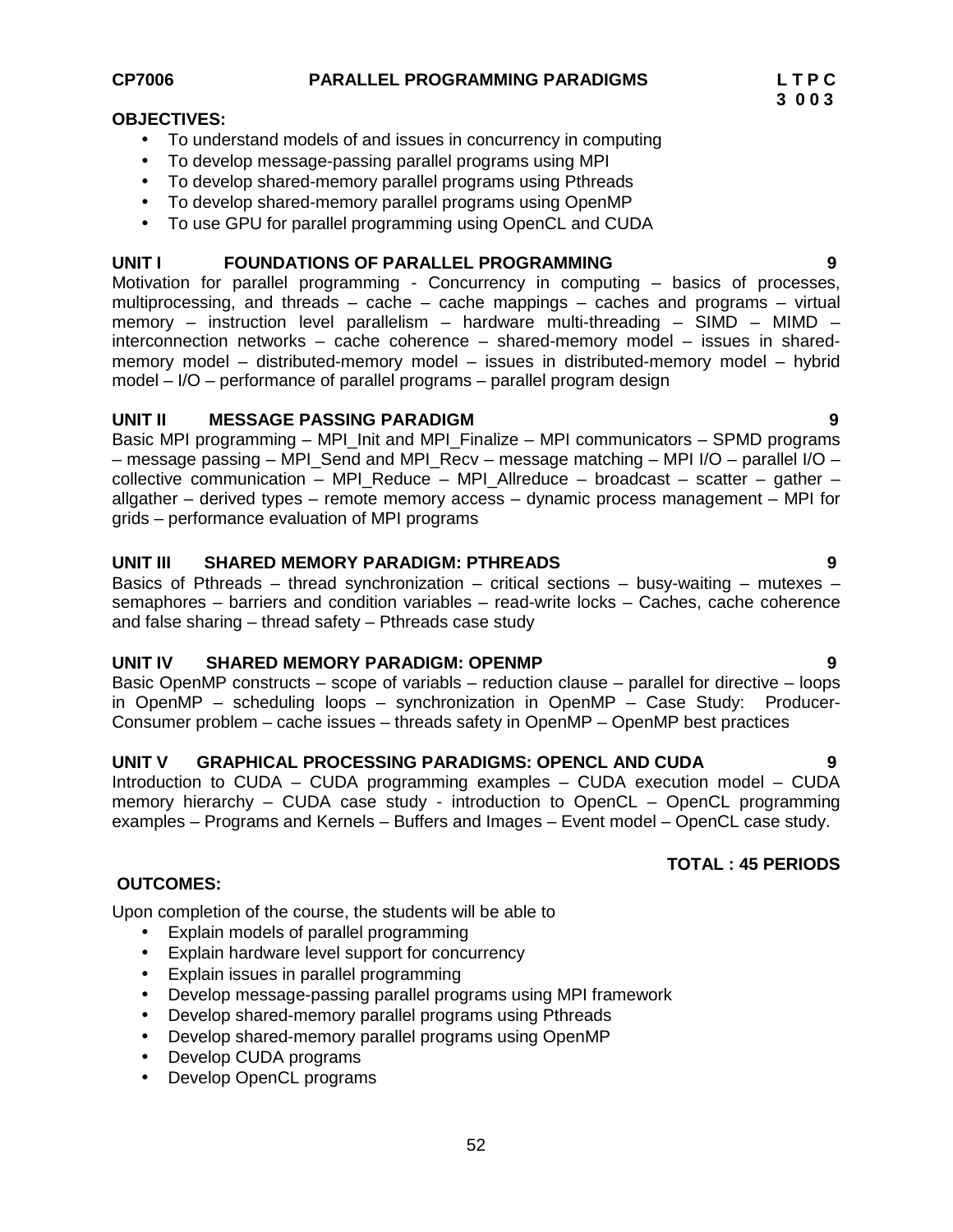#### **REFERENCES:**

- 1. Peter S. Pacheco, "An introduction to parallel programming", Morgan Kaufmann, 2011.
- 2. M. J. Quinn, "Parallel programming in C with MPI and OpenMP", Tata McGraw Hill, 2003.
- 3. W. Gropp, E. Lusk, and R. Thakur, "Using MPI-2: Advanced features of the message passing interface", MIT Press, 1999.
- 4. W. Gropp, E. Lusk, and A. Skjellum, "Using MPI: Portable parallel programming with the message passing interface", Second Edition, MIT Press, 1999.
- 5. B. Chapman, G. Jost, and Ruud van der Pas, "Using OpenMP", MIT Press, 2008.
- 6. D. R. Butenhof, "Programming with POSIX Threads", Addison Wesley, 1997.
- 7. B. Lewis and D. J. Berg, "Multithreaded programming with Pthreads", Sun Microsystems Press, 1998.
- 8. A. Munshi, B. Gaster, T. G. Mattson, J. Fung, and D. Ginsburg, "OpenCL programming guide", Addison Wesley, 2011.
- 9. Rob Farber, "CUDA application design and development", Morgan Haufmann, 2011.

| <b>SE7009</b> | <b>SOFTWARE PROCESS MODELS</b> | LTPC    |
|---------------|--------------------------------|---------|
|               |                                | 3 0 0 3 |

### **UNIT I PROCESS AND BASIC PROCESS MODELS 9**

Process Definition – Process for Software Development and Maintenance – Process Models – Waterfall – Prototypes – Throwaway – Evolutionary – Incremental.

#### **UNIT II ADVANCED PROCESS MODELS 9**

Spiral – Rapid Application Development – Unified Process Models- Agile – Extreme Programming (XP) – Adaptive Software Development (ASD) – DSDM – Scrum – Crystal – Feature Driven Development (FDD) – Comparison of Different Models.

#### **UNIT III REUSE ORIENTED SOFTWARE ENGINEERING 9**

Systematic reuse- COTS- Process stages- Benefits and Problems with reuse- Reusable components- Approaches for Software reuse- Reuse planning factors.

### **UNIT IV PROCESS IMPROVEMENT MODELS 9**

Need for Process Improvement – ISO 9000: 2000 – SPICE- Six Sigma – CMMI.

### **UNIT V EMERGING TRENDS AND NEW DIRECTIONS 9**

Software process simulation- Web-based software process models and process engineering- Software process and business process reengineering- Understanding, capturing, and operationalizing process models.

**TOTAL: 45 PERIODS**